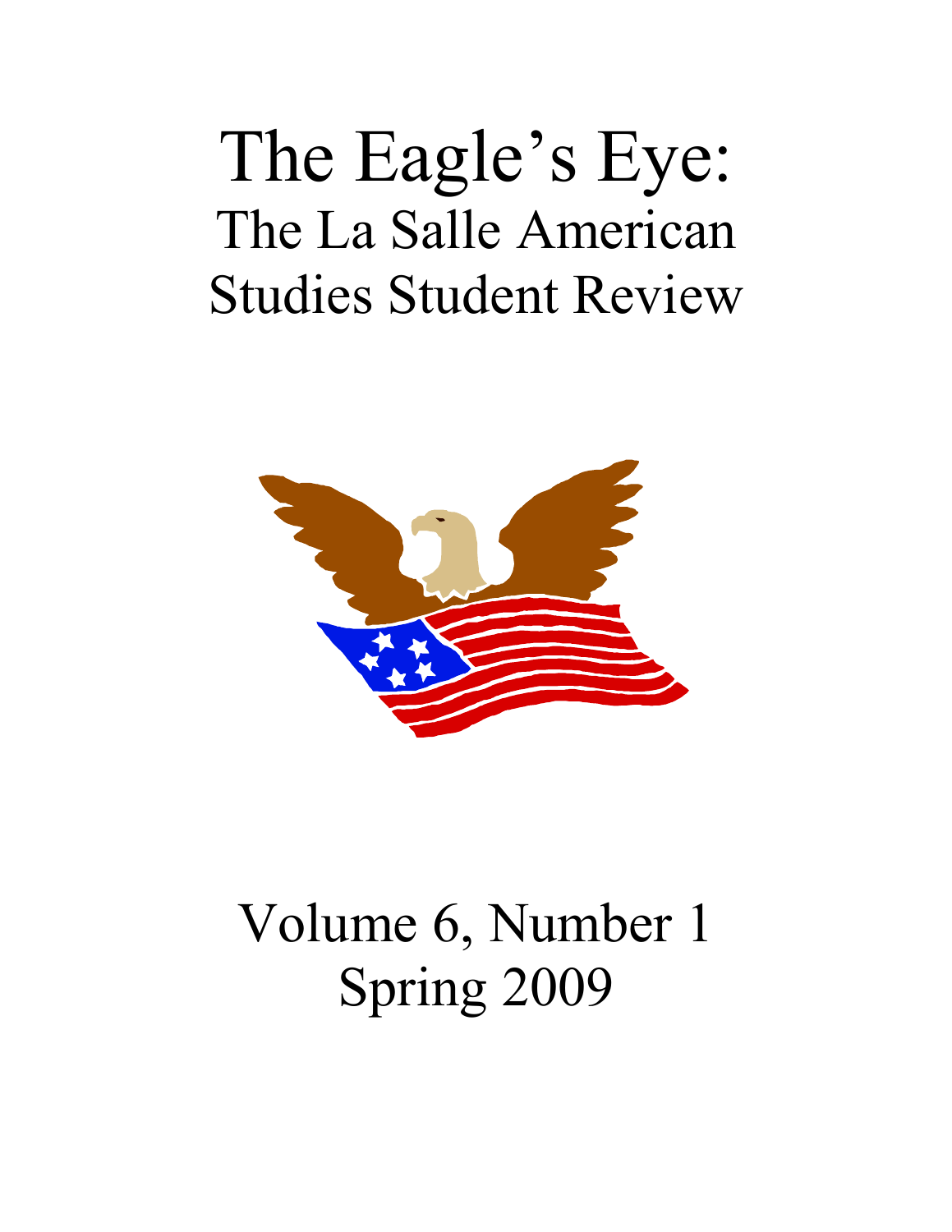## Welcome to *The Eagle's Eye: The La Salle American Studies Student Review*

Volume 6 of *The Eagle's Eye* casts a sweeping look at the cultural landscape of America, focusing on topics and themes that, together, capture the rich terrain of the American experience. Two essays look at urban life and immigration, one dealing with gang membership in the contemporary Southwest and one dealing with education in New York in the early twentieth century. A third essay examines the influence of birth control on American culture. The last two essays offer a transnational perspective on American artistic and commercial institutions.

Andrew Wagoner discusses why some immigrants from Central America, the Caribbean, and Mexico have found organized gangs a cultural antidote to urban poverty and as well as to feelings of racial and ethnic inferiority. Michal Wilczewski examines the effects of various educational agencies, such as night schools and ethnic schools, on early twentieth-century immigrants, especially on Jewish women in New York City. Nicole Polisano argues that changes in the availability and acceptance of birth control from 1960 to the present have altered gender roles and power structures in the home and in the workplace.

The last two essays provide a perspective on American life that is somewhat new to *The Eagle's Eye*: looking at the American experience from a global point of view. Erika Lunn contends that the Cold War actually had many fronts, including an artistic front where dancers from the United States and from the Soviet Union were, through competition and defection, used by each country as political weapons. Finally, Kate McWilliams suggests that not everyone loves McDonald's equally across the world, that some countries welcome the Golden Arches' cheeseburgers, while others have no taste for them at all.

Special thanks and recognition go to the American Studies Advisory Board and to the contributors for their time and expertise in creating the sixth publication of *The Eagle's Eye.*

Dr. Francis J. Ryan Professor and Director of American Studies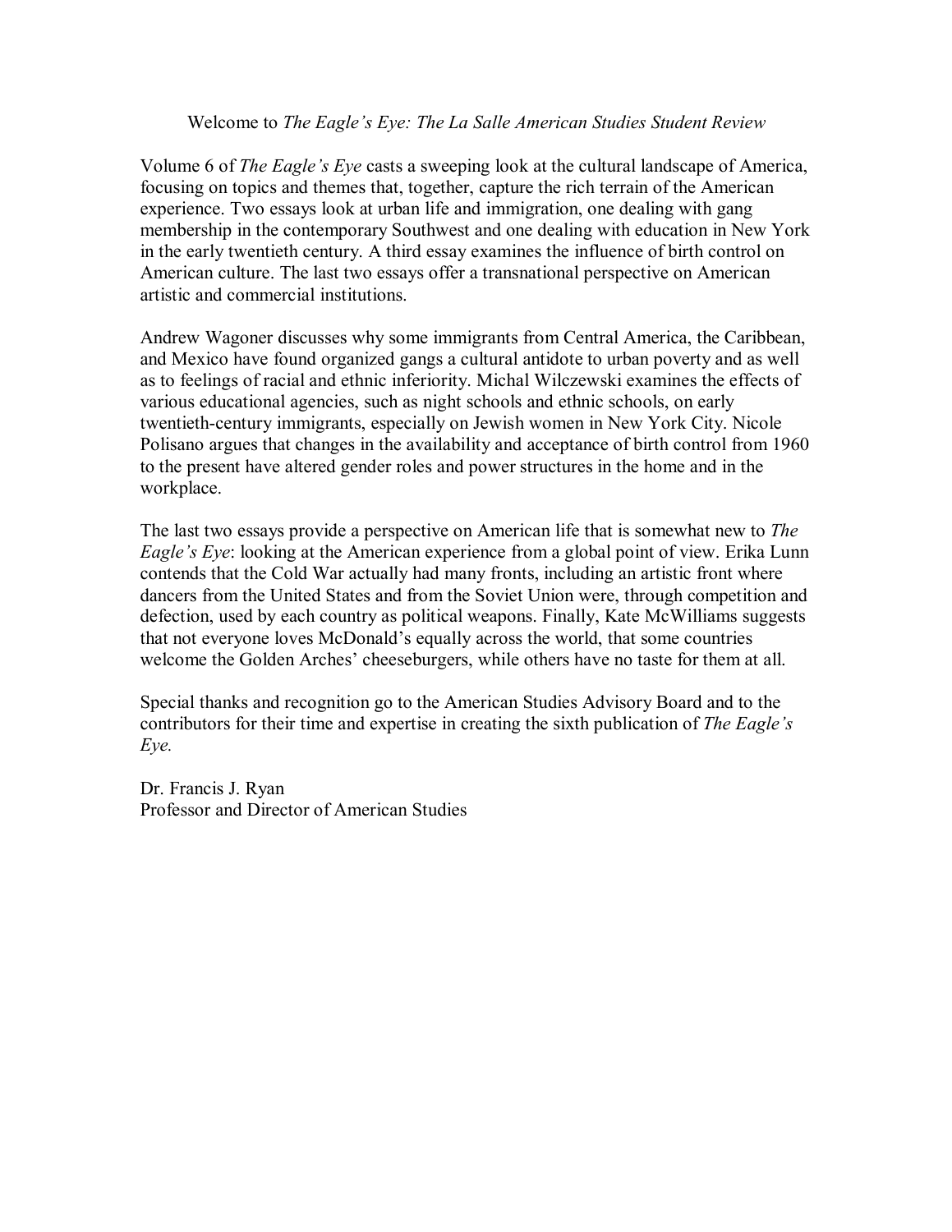*Articles*

# *Table of Contents*

| I. La Escuadra del Muerte Moderna: Short-Sighted Planners,<br>Negligent Social Control, and the Barrio as Breeding Ground<br>for Acculturation Angst<br>Andrew Wagoner | 3  |
|------------------------------------------------------------------------------------------------------------------------------------------------------------------------|----|
| II. The Education of the American Immigrant: Night Schools,<br>Ethnic Schools, and Women's Vocational Schools<br>Michal J. Wilczewski                                  | 10 |
| III. Birth Control and the Reshaping of Sexuality and the Traditional<br>American Family, 1960 to 2000<br>Nicole Polisano                                              | 17 |
| IV. Dance in the Cultural Cold War<br>Erika Lunn                                                                                                                       | 29 |
| V. McDonald's International: Is Everyone Lovin' It?<br>Kate McWilliams                                                                                                 | 39 |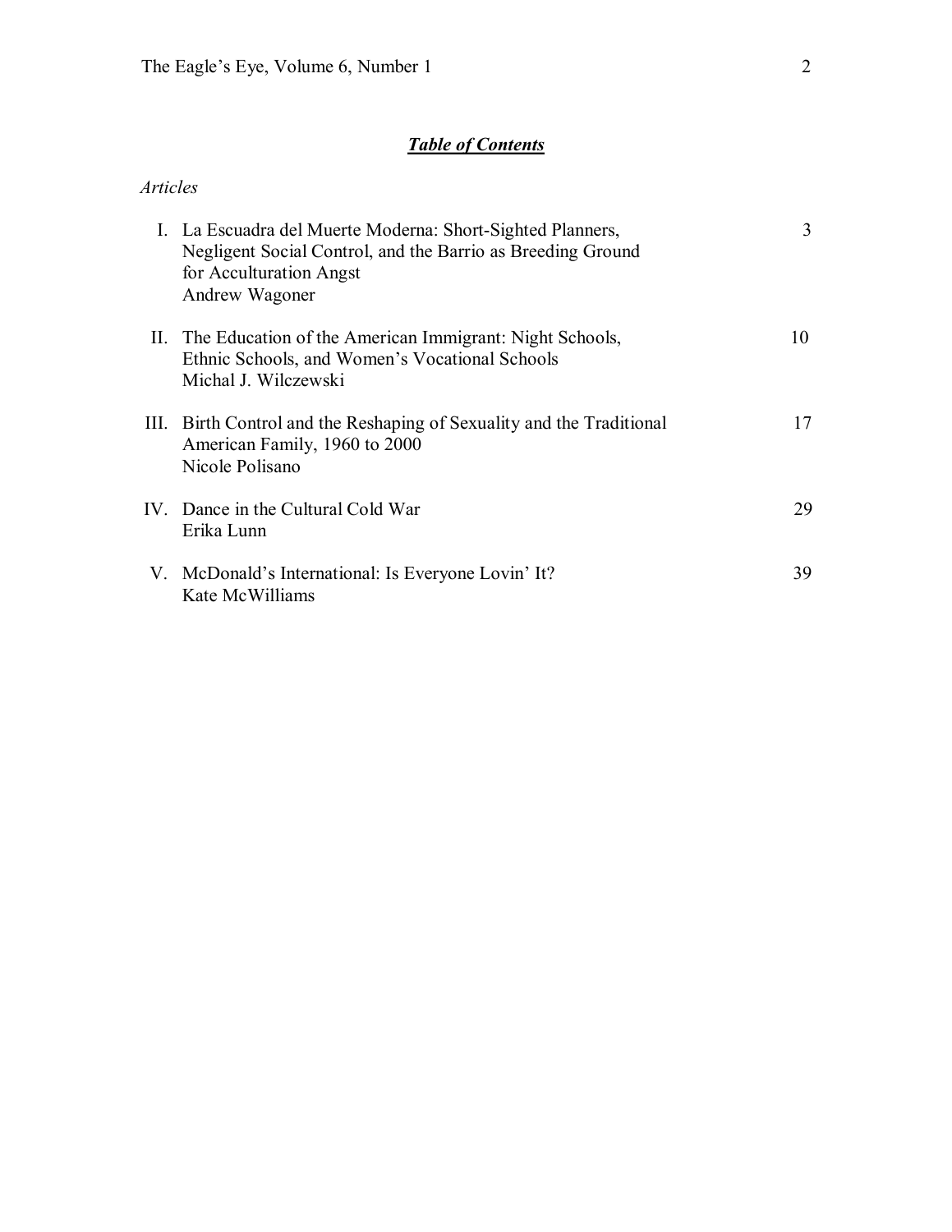## La Escuadra del Muerte Moderna: Short-Sighted Planners, Negligent Social **Control, and the Barrio as Breeding Ground for Acculturation Angst** Andrew Wagoner

The pressures of assimilation and acculturation weigh heavy on immigrant groups that arrive in the United States. Oftentimes, having to learn the language, obtain employment, and become accustomed to the cultural life of a new country can prove to be a daunting task facing a recent immigrant. In the late nineteenth and early twentieth century, these acculturation pressures were allayed by Settlement Houses and other organizations which looked to ease the transition of the European immigrant to America, instructing new immigrants in American customs and providing them with aid to survive in the urban areas they often found themselves. In relatively recent years, the face and wellspring of immigration has changed. No longer do boatloads of idealistic Europeans make their way from the east past Ellis Island. Instead, the channel of new immigrants now stems from the south from areas like Mexico, El Salvador, Honduras, and the Dominican Republic. With this new channel come new conflicts and barriers that these people must overcome.

Often facing isolation, marginalization, and prejudice, these immigrants search for an enclave in which they can voice their frustrations or express their ethnic heritage in a closeknit community. At times this community manifests itself as a gang—a word that has been vitiated by the actions of certain groups throughout history—which functions as a place where members can escape from the marginalization they experience within the dominant culture. The question to be asked, then, is what forces these immigrants particularly Mexicans—to join these gangs or condone their action and in what way was the formation of gangs a response to the pressures of acculturation? By examining the physical, social, and economic forces which isolate Mexican immigrant populations and other Hispanic immigrant groups, one can gain a better perspective on organized gangs and the roles that they serve within communities, roles that were initially defined as community organizing and protection but have now gradually gravitated towards violence, crime, and trafficking.

Before engaging in this examination, one must attempt to wipe away the traditional thoughts that are associated with the word gang. Albert DiChiara, director of criminal justice at the University of Hartford, and Russell Chabot, Assistant Professor of Sociology at SUNY Buffalo, strive to clarify the meaning and significance of gangs. They comment, "One cannot generalize about all gangs, but it is important to recognize that some gang activity is an expression of the struggles of the urban underclass. It is also important to recognize that urban gangs form in the context of deprivation, police repression, institutional failure, and personal disorganization."

In recent years, mention of Hispanic gangs inevitably leads toward a discussion of such noted gangs as La Mara Salvatrucha (MS-13) and Calle 18—the former having garnered the reputation as arguably the most vicious and brutal gang in the world. While MS-13 is not the prototypical Hispanic gang, the driving forces which led to its formation

<sup>&</sup>lt;sup>1</sup> Albert DiChiara and Russell Chabot, "Gangs and the Contemporary Urban Struggle: An Unappreciated Aspect of Gangs," in *Gangs and Society: Alternative Perspectives*, edited by Louis Kontos, David Brotherton, and Luis Barrios (New York: Columbia University Press, 2003), 79.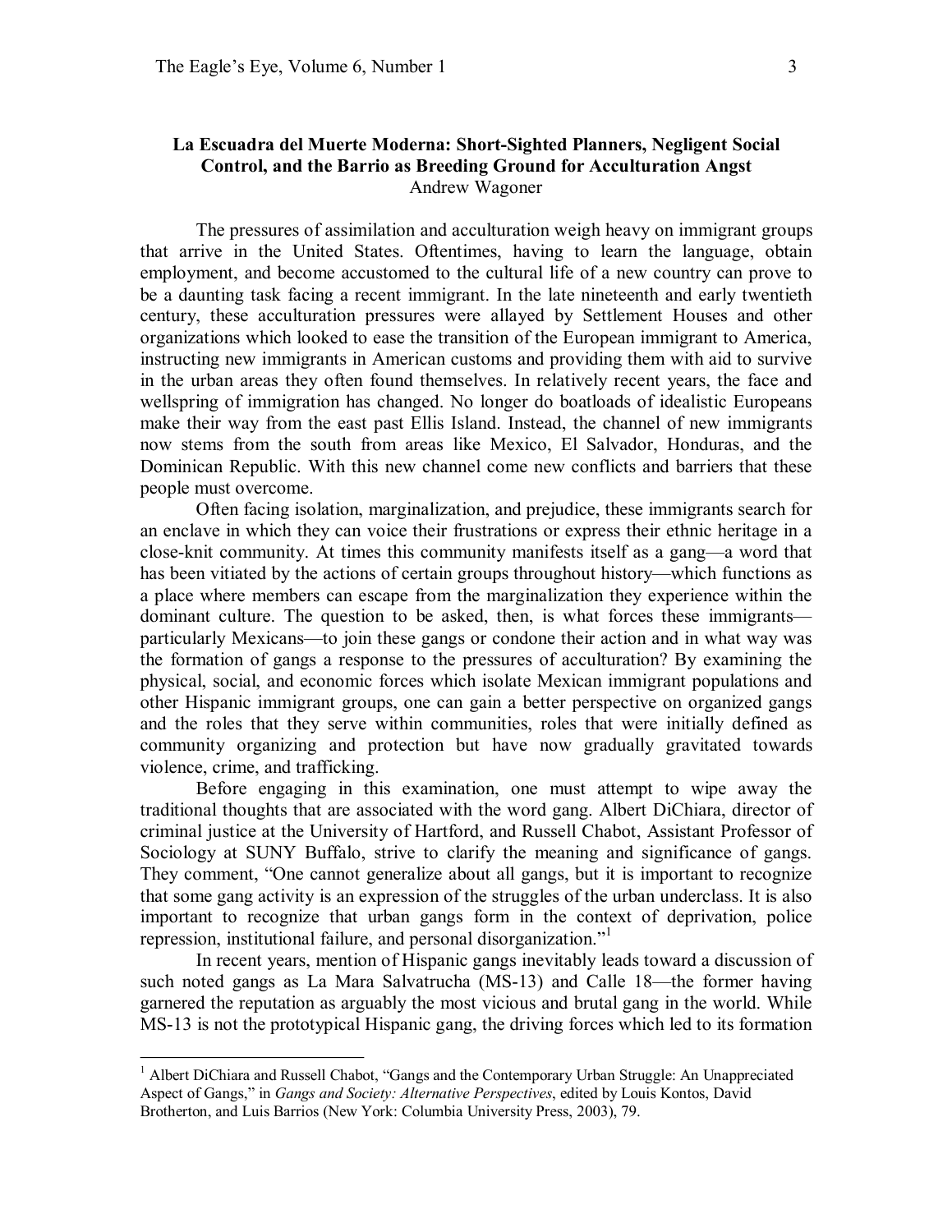establish a bond that it shares with many gangs which look to protect Hispanic youths and recent immigrants who feel marginalized in the Anglo society.

MS13, or Mara Salvatrucha—meaning "Salvadoran Gang" in Spanish—has its roots in race-torn Los Angeles in the 1980s. While it currently boasts a transnational cast of Salvadorans, Hondurans, Mexicans, Nicaraguans, and Bolivians, it originally began as a group of young men who had fled the civil war in El Salvador. Many made the collective migration to Los Angeles and settled in the Pico-Union neighborhood of the city. In Los Angeles they faced opposition by Mexican American and African American gangs, thus the Salvadorans joined together to protect themselves. Eventually other Central Americans were allowed to join and MS began to spread not only throughout the nation but also into El Salvador after MS members were deported from the United States.<sup>2</sup>

In an interview conducted by Ross Kemp—BAFTA award-winning English journalist—with an MS13 member—Duke—who was with the gang when it began in Los Angeles and was deported to El Salvador, one can see how the violent environment in which they found themselves in Los Angeles contributed to the vicious turn that the gang took. He notes, "At that time in the eighties, late seventies, there was a race war, you know. Blacks didn't like whites. Whites didn't like blacks and this shit was happening. And we're from El Salvador, we don't understand that. We don't live that race stuff. That stuff was United States. And then all of a sudden we had to start defending ourselves since we were only a few of us . . . We started being proud. We saw whites being proud of being white. We saw blacks being proud of being black. Shit, why wouldn't we be proud of being Salvadoran?"<sup>3</sup> It is this sense of asserting national pride and maintaining an ethnic identity in an overwhelming sea of acculturation which frames the formation of Hispanic gangs within the United States. James Diego Vigil, professor of Anthropology at UCLA, expounds on the formation of Mexican gangs. He argues, "The pressures and anxieties of urban poverty, of the struggle toward a better life, and of overcoming feelings of ethnic and racial inferiority made immigrant cultural adaptation problematic. Such an experience often resulted in gangs."<sup>4</sup>

Mexican immigration to the United States is an intriguing issue because of the experience Mexicans have had with Americans throughout the history of the United States. Vigil comments on this unique history. He writes, "The annexation of the Southwest left the Mexican residents a conquered minority, and racial and class antagonisms dating from that period have profoundly colored the circumstances of Mexican American adaptation to the majority society.<sup>5</sup> The aforementioned antagonisms were only exacerbated by the living conditions in which many Mexican American immigrants found themselves when they came to the United States. Vigil notes that their reliance on low-paying jobs forced them to settle into areas where land and rent values were low. Most often, these areas were separate from the Anglo majority. The reliance on

<sup>2</sup> Mary Beth Sheridan, "In N. Va. Gang, A Brutal Sense Of Belonging," *The Washington Post*, 28 June 2004, A1<br><sup>3</sup> Ross Kemp on Gangs, Documentary, directed by Ross Kemp (2008; London: 2 Entertain Video, 2008).

<sup>4</sup> James Diego Vigil, *Barrio Gangs: Street Life and Identity in Southern California* (Austin: University of Texas Press, 1988), 4.<br><sup>5</sup> Ibid., 35.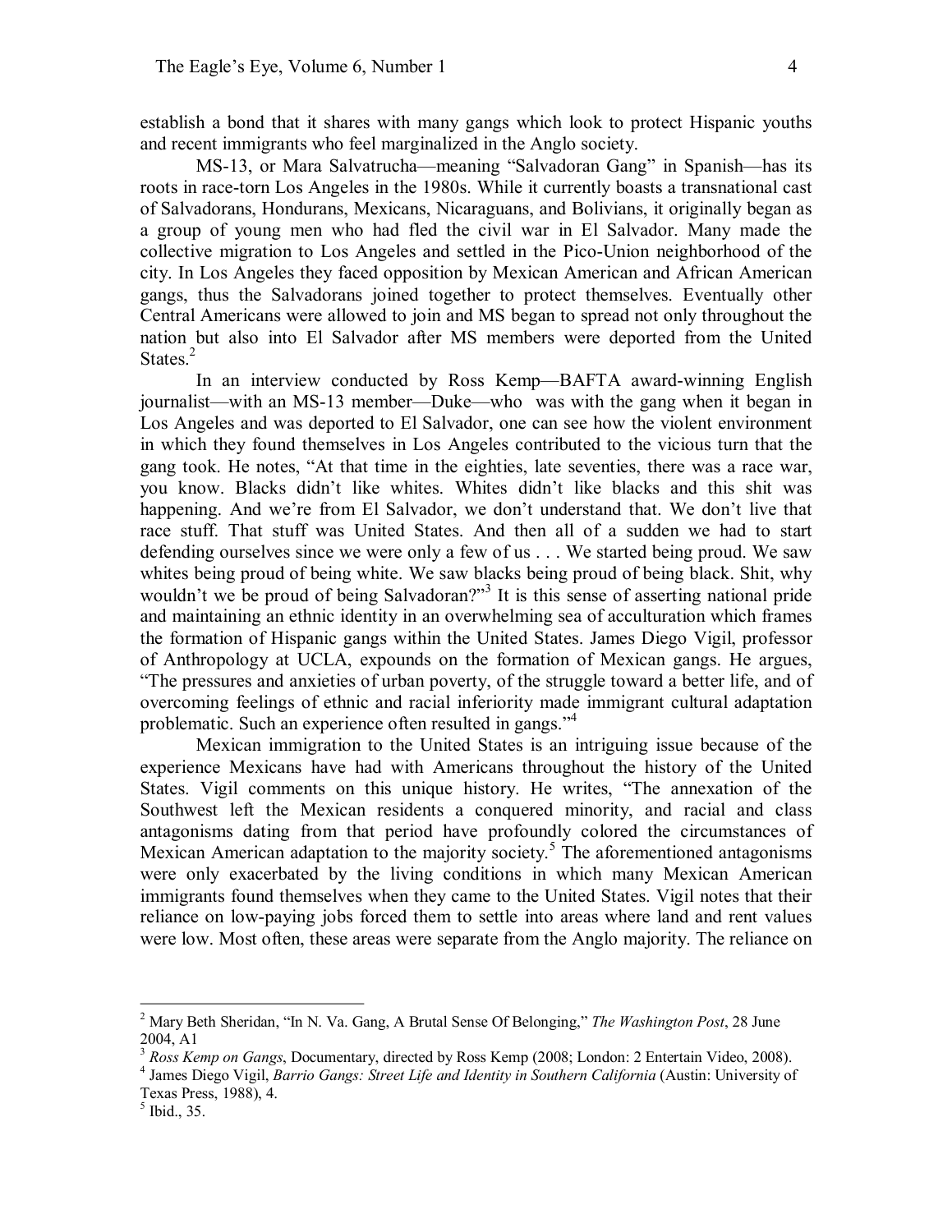the industrial economy also proved to be deleterious to the conditions of Mexican immigrants.<sup>6</sup>

An understanding of urban areas populated by Mexican Americans is crucial to understanding the rise of Chicano gangs. The first large wave of Mexican immigration occurred in the 1920s which brought nearly 2 million immigrants from Mexico. From 1940 into the 1970s approximately 16 million immigrants poured into the country with the majority of them settling in urban areas. Nearly 90 percent of the Mexican American population is settled in urban areas.<sup>7</sup> Their tendency to settle in urban areas revolves around the fact that Mexican Americans were a reliable source of cheap labor so industrial developers found them useful. Vigil argues that immigration, settlement, urbanization, and adaptation problems stem from the ebb and flow of the industrial economy. Mexican Americans would flock to industrial boom sites, but once their services were no longer needed then developers would ignore them and their communities. Unemployment would prevail and families would struggle to make ends meet while they suffered in "shantytown migrant enclaves."

While overt racial and ethnic tensions provided an impediment to acculturation, ecological placement and the living conditions of Mexican Americans created a natural gulf between the migrant class and the Anglo authority. Barrios and colonias are manifestations of the unequal standards of housing compared to those of the Anglo majority. Vigil once again comments on the inequality and residential segregation of the barrio as compared to Anglo society. He writes, "Discrimination and residential segregation helped developers and landlords make a profit without considering immigrants' needs. Additionally, rapid technological and economic changes often resulted in poor city planning: inferior land sites for development, unsurveyed and unpaved streets, lack of public utilities such as lights and sewers, and so on. Settlement patterns in southern California attest to this fact, as numerous barrios or colonias were founded in the most neglected interstices of the cities and outlying rural areas."<sup>9</sup> In a specific case of developers overlooking the needs of the barrio in Phoenix, Marjorie S. Zatz, professor and director at Arizona State University's School of Justice and Social Inquiry, and Edwardo L. Portillos, relay the inferiority and neglect felt by Mexican Americans living in shantytowns situated among booming economic development. They comment, "Just a mile away from their poverty-stricken neighborhoods, they can see the beautiful new housing developments being built on scenic South Mountain to the south, and the new ballpark to the north, constructed in part out of state and local funds. As a consequence, many residents of South Phoenix barrios feel isolated and alienated, excluded from the boom that surrounds their community."<sup>10</sup>

Because of diminishing economic opportunities, and also because they were blocked from competing in the Anglo economy by barriers of language and ecology, some Hispanic youths turned to drugs as a way to provide an income. It is this reason

 $\frac{6}{7}$  Ibid., 17.<br> $\frac{8}{8}$  Ibid., 17.

<sup>9</sup> Diego Vigil, "Community Dynamics and the Rise of Street Gangs," in *Latinos Remaking America*, ed.

<sup>&</sup>lt;sup>10</sup> Marjorie S. Zatz and Edwardo L. Portillos, "Voices from the Barrio: Chicano/a Gangs, Families, and Communities," in *American Youth Gangs at the Millennium*, ed. Finn-Aage Esbensen, Stephen G. Tibbets, and Larry Gaines (Long Grove, IL: Waveland Press, Inc., 2004), 115.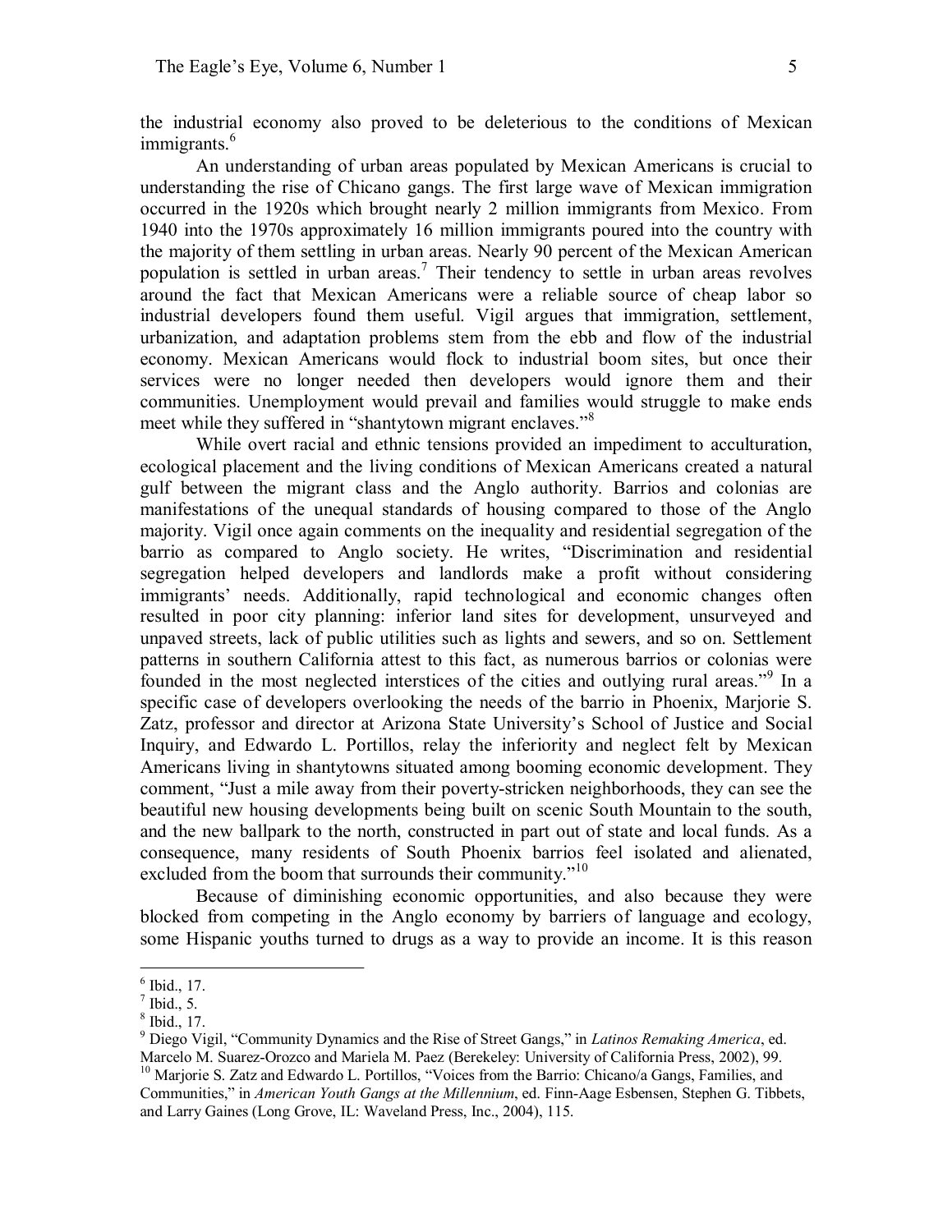why some blame the problems of the barrio and gangs on the immigrants themselves. However, Zatz and Portillos do not quite agree. They counter, "The blight cannot be blamed solely on drugs and the drug business. Few economic resources have been invested in the community. No factories or other large businesses are located in the area. Convenience stores and liquor stores abound, but residents must go elsewhere if they want to shop at major chain grocery stores or retail outlets. No shopping malls, movie theaters, or skating rinks are nearby, leaving the streets as the only viable place for teens to hang out."<sup>11</sup> Lacking municipal resources and the care and attention that is directed towards developing sections of cities, inhabitants of the barrio are faced with a specter of despair which hangs over their communities. But while outside observers might argue that the violence and crime committed by these gangs is detrimental to the community, sometimes that attitude is not shared by others within the community itself. Cathy McIlwaine, senior lecturer in the Department of Geography at Queen Mary, University of London, and Caroline O.N. Moser comment on this ambivalence. They write, "While outside lowincome urban neighborhoods these local violence brokers are viewed as homogenous and universally harmful, among the urban poor themselves a much more ambiguous relationship with them is evident, both as members of these groups (a minority) and as those who live with them on a daily basis (the majority). Both membership and support for these groups can therefore legitimize violence in the face of few alternative options."<sup>12</sup>

Out of these circumstances was born the Chicano gangs. Vigil comments, "The settlement of Mexicans in segregated, visually inferior location made adaptation difficult. A life of poverty in the hollows, ravines, across the tracks, could not facilitate accommodation or aid adjustments of new groups of Mexican immigrants to American society. Discrimination in earlier decades had already made early arrivals feel unwanted, and the years of large-scale immigration to large populated areas undergoing rapid culture change in this century created the conditions for major social problems.<sup>"13</sup>

The multifaceted problems felt by Latino youths within neglected urban areas uniquely affected their acculturation to American society. Since their parents were often faced with economic repression and forced to work more than one job, they were often neglected and unsupervised. School teachers are at times unwilling or unable to communicate with the immigrant students, and thus the children face great difficulty in school and sometimes drop out. Similarly, while they are ecologically marginalized and segregated, they do not enjoy the same amenities that might keep other children out of gang activity. Danny Malec comments on how Latino youths inevitably turn to gangs as an anchor in the disorienting world in which they find themselves. He remarks:

> For the disenfranchised Latino youth, the gang becomes a refuge—an oasis of understanding, acceptance, and recognition that was often lacking at home or in mainstream society. The Latino youth begins to supplement his or her developing identity with affiliation to a larger group, such as a

<sup>&</sup>lt;sup>11</sup> Ibid., 120.<br><sup>12</sup> Cathy McIlwaine and Caroline O.N. Moser, "Living in Fear: How the Urban Poor Perceive Violence, Fear and Insecurity," in *Fractured Cities: Social Exclusion, Urban Violence and Contested Spaces in Latin America*, ed. Kees Koonings and Dirk Kruijt (London: Zed, 2006), 128. <sup>13</sup> Vigil, *Barrio Gangs*, 24.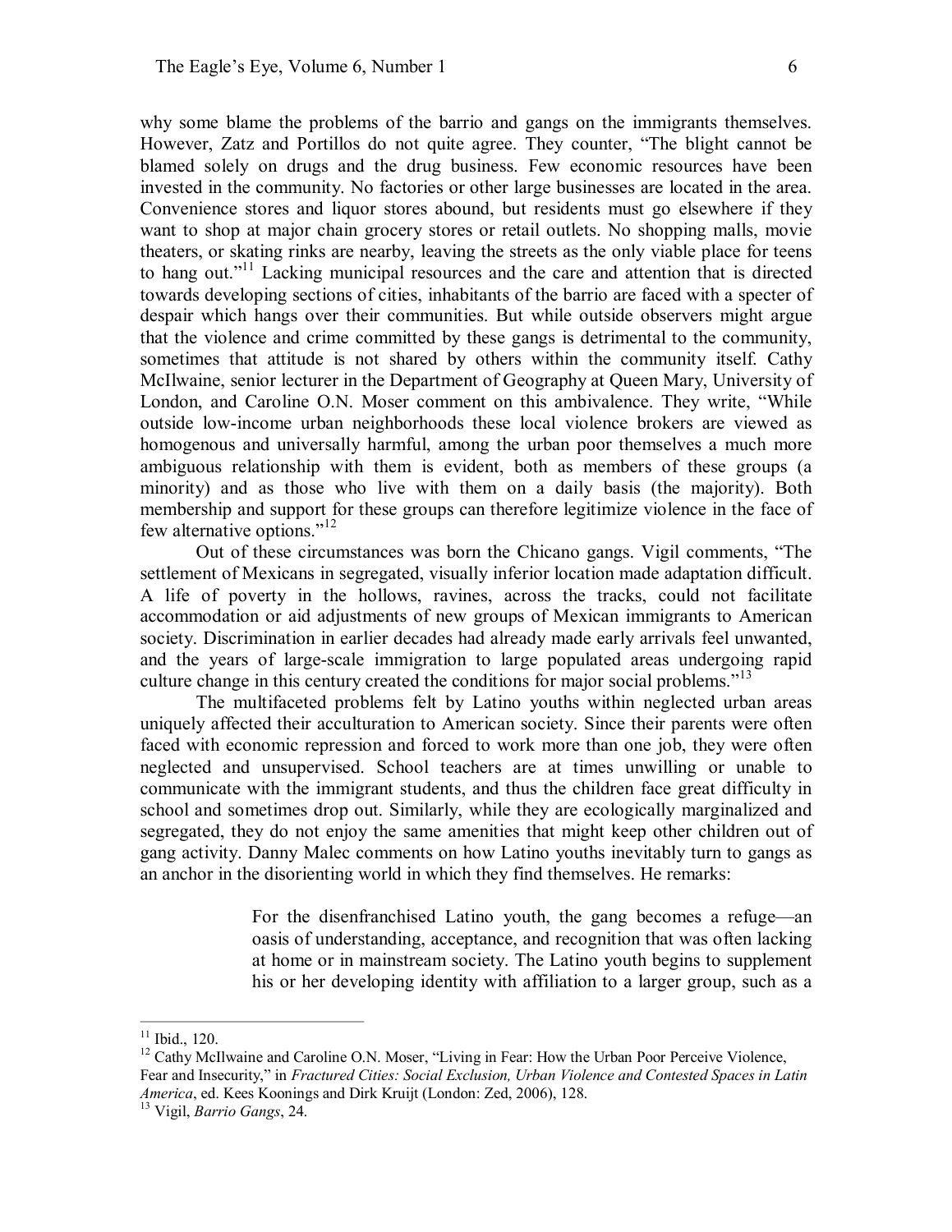gang. As the youth draws closer to the gang, his or her identity becomes more interwoven with the gang identity, such that threat to the gang begins to be perceived as a threat to the individual's core identity. The youth will then go to great lengths to defend his or her gang identity, which in turn tends to strengthen the youth's core identity.<sup>14</sup>

It is out of this conflict that Latino street gangs arose. Struggling to assimilate and shunned by the majority, Latinos banded together and form cultural outlets for youths and immigrants whose needs are not met in otherwise, "socially acceptable" ways.<sup>15</sup> Vigil qualifies this formation of a separate enclave to which immigrants can flock to escape the conflict of assimilation. He writes: "Cultural conflict started at these structural levels and combined with linguistic practices, ethnic identity and other cultural patterns as problem sources. These conflicts are particularly acute with gang members, who generally lack strong attachments to the home and schools and are particularly low in academic achievement. Conventional pursuits are thus denied them, as they show more of a need to associate and identify with other marginal street youth like themselves. In large part, the gang subculture has arisen as a response to this conflict situation."<sup>16</sup>

Initially this subculture was a useful tool because it brought together multiple generations of the immigrant community and did, in fact, give the community a better sense of identy. Avelardo Valdez comments on the stretch of the intergenerational responsibility in the early gangs. He writes, "Among the benefits of these multigenerational ties was the existence of indigenous social control mechanisms such as extended family members and long-term neighbors. These mechanisms managed to moderate the extreme behavior of these delinquent groups and gangs by their supervision." The continued degradation and neglect of the barrio began to slowly tear this organization apart though. Valdez continues, "This generational connectiveness broke down as a result, in part, of greater economic and urban ecological factors that increasingly marginalized low-income Chicano communities in large southwestern  $cities$ <sup>"17</sup>

While some look at the emergence of gangs as a means of coping with acculturation in the American landscape, not all share the same harmonious view. Irving Spergel argues that gangs further isolate members because they draw them into a tighter and tighter community circle which is unwilling to make an effort to assimilate. Thus, gangs pose a paradox to those struggling with assimilation. Gangs are formed to allay the struggles of immigration and marginalization, but at the same time they contribute to further struggles. Spergel writes, "Street gangs do not ordinarily serve to integrate their members into mainstream society. They contribute to the defective socialization of their members. They can become quasi-independent structures and forces, partially related to

<sup>14</sup> Danny Malec, "Transforming Latino Gang Violence in the United States," *Peace Review: A Journal of*

<sup>&</sup>lt;sup>15</sup> Ibid., 81.<br><sup>16</sup> Vigil, *Barro Gangs*, 63.<br><sup>17</sup> Avelardo Valdez, "Toward a Typology of Contemporary Mexican American Youth Gangs," in *Gangs and Society: Alternative Perspectives* ed. Louis Kontos, David Brotherton, and Luis Barrios (New York: Columbia University Press, 2003), 38.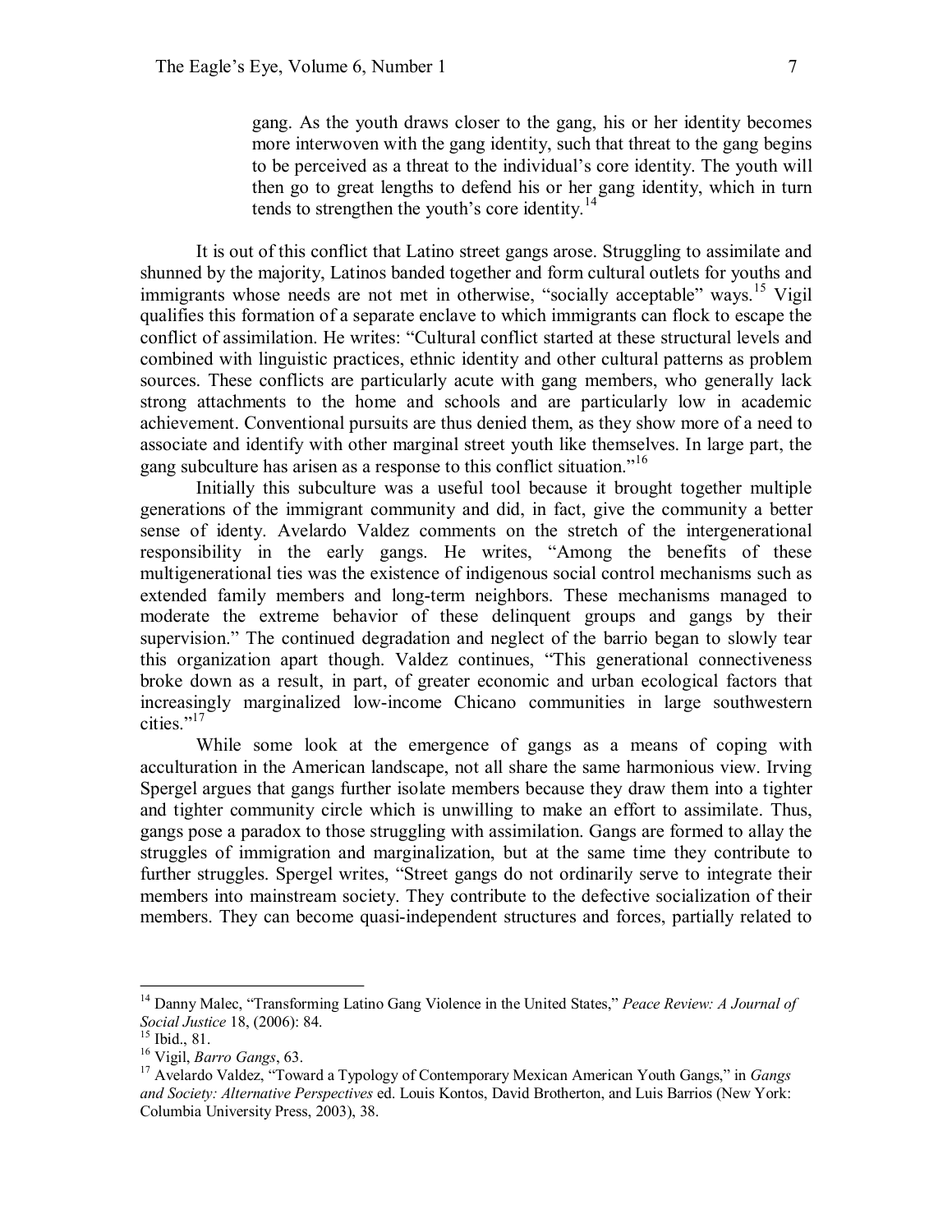adult criminal organizations—in which case, they further weaken defective legitimate community structure and processes."<sup>18</sup>

The debate surrounding Latino gangs and their function within the community is one which is marked with numerous points and counterpoints. However, what can be unequivocally stated is that the ecological and economic conditions in which immigrants found themselves in the barrio contributed greatly to the formation of gangs. Isolation and neglect by the dominant Anglo culture left many Hispanic immigrants struggling to get by and looking for an outlet for their angst. Rather than collectively assessing Hispanic gangs and looking to cease their activity, one must take a look at the history and environment in which this activity has been bred. Granted, some have committed brutal crimes which should not be condoned, but a close examination of urban gangs will reveal the struggles on multiple levels including economically, ecologically, socially, and educationally, which drive certain people to look for an alternative outlet.

<sup>18</sup> Irving A. Spergel, "Gangs and Community Organization," in *Reflections on Community Organization* ed. Jack Rothman (Itasca, IL: F.E. Peacock Publishers, Inc., 1999), 125.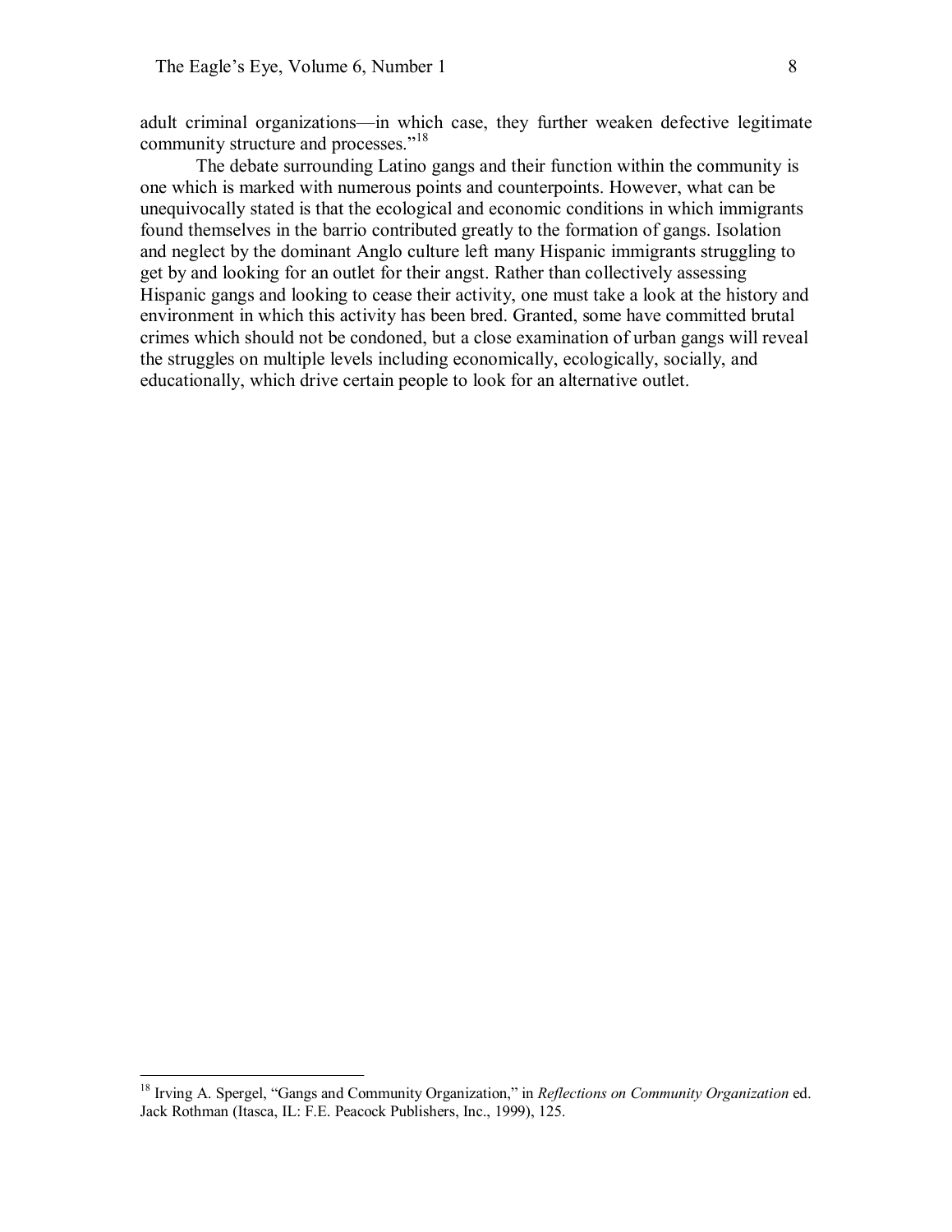## Works Cited

- DiChiara, Albert and Russell Chabot. "Gangs and the Contemporary Urban Struggle: An Unappreciated Aspect of Gangs." In *Gangs and Society: Alternative Perspectives*, Edited by Louis Kontos, David Brotherton, and Luis Barrios, 7794. New York: Columbia University Press, 2005.
- Malec, Danny. "Tranforming Latino Gang Violence in the United States." *Peace Review: A Journal of Social Justice* 18, (2006): 81-89.
- McIlwaine, Cathy and Caroline Moser. "Living in Fear: How the Urban Poor Perceive Violence, Fear and Insecurity." In *Fractured Cities: Social Exclusion, Urban Violence and Contested Spaces in Latin America*, edited by Kees Koonings and Dirk Kruijt, 117-137. London: Zed, 2006.
- *Ross Kemp on Gangs*. Documentary. Directed by Ross Kemp. 2008. London: 2 Entertain Video, 2008.
- Sheridan, Mary Beth. "In N. Va. Gang, A Brutal Sense of Belonging." *The Washington Post*, 28 June 2004, A1.
- Spergel, Irving A. "Gangs and Community Organization." In *Reflections on Community Organization*, edited by Jack Rothman, 123-144. Itasca, IL: F.E. Peacock Publishers, Inc., 1999.
- Valdez, Avelardo. "Toward a Typology of Contemporary Mexican American Youth Gangs." In *Gangs and Society: Alternative Perspectives*, edited by Louis Kontos, David Brotherton, and Luis Barrios, 12-40. New York: Columbia University Press, 2005.
- Vigil, Diego. "Community Dynamics and the Rise of Street Gangs." In *Latinos Remaking America*, edited by Marcelo M. Suarez-Orozco and Mariela M. Paez, 97-109. Berkeley: University of California Press, 2002.
- . *Barrio Gangs: Street Life and Identity in Southern California*. Austin: University of Texas Press, 1988.
- Zatz, Marjorie S. and Edwardo L. Portillos. "Voices from the Barrio: Chicano/a Gangs, Families, and Communities." In *American Youth Gangs at the Millennium*, edited By Finn-Aage Esbensen, Stephen G. Tibbets, and Larry Gaines, 113-141. Long Grove, IL: Waveland Press, Inc., 2004.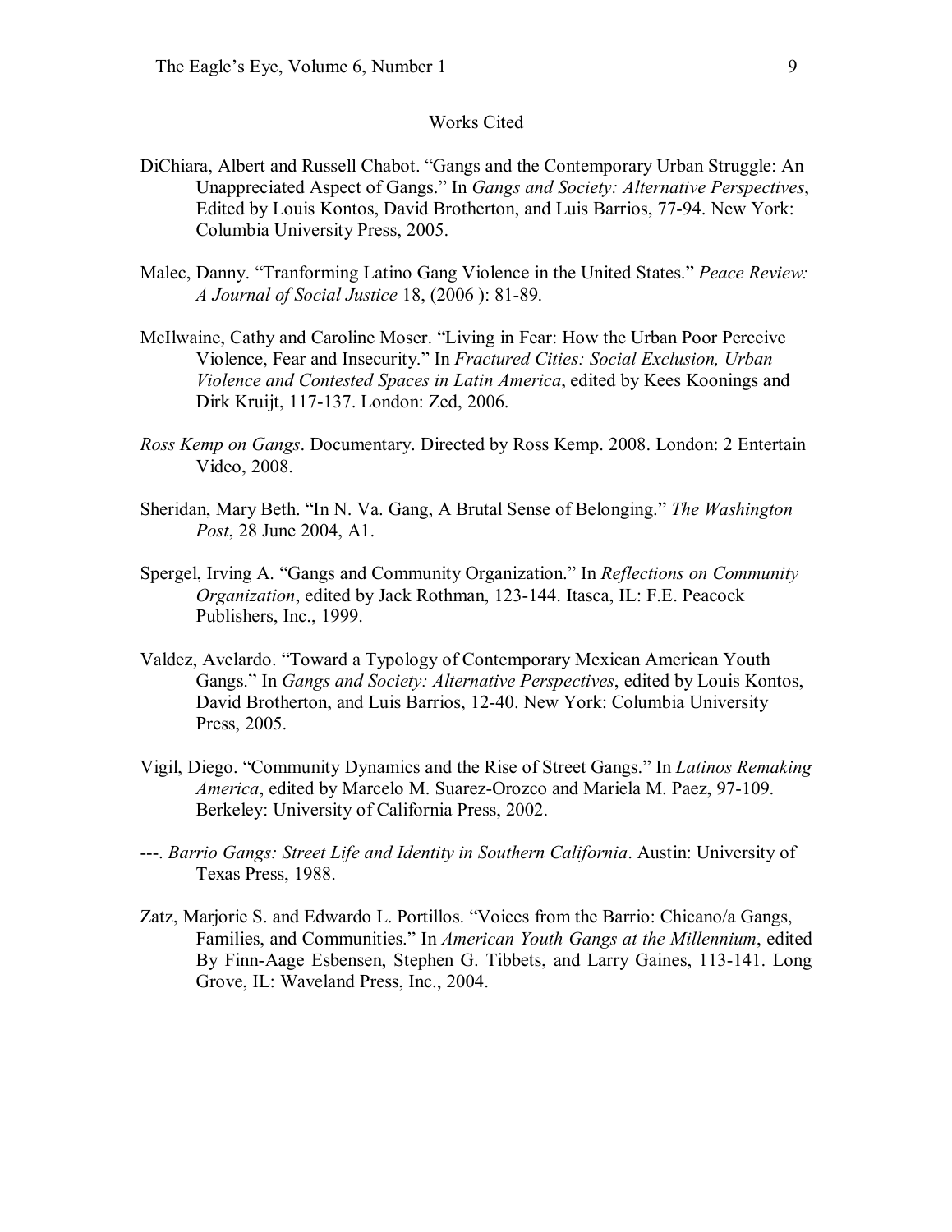#### **The Education of the American Immigrant: Night Schools, Ethnic Schools, and Women's Vocational Schools** Michal J. Wilczewski

Throughout the history of immigration to the United States, the education of immigrants has played an important part in the Americanization and assimilation of immigrants from all over the world. After all, it is education that, in theory, is supposed to offer immigrants upward social mobility and access to better paying jobs. Historians of immigration who are interested in the education of immigrants have oftentimes focused specifically on the educational experiences of child immigrants and thus leave wide open for research, the topic of adult immigrants and their educational experience. Because immigration to America was a predominantly adult phenomenon in the early twentieth century, the education of such immigrants plays a key role in understanding the quality of life offered to them.<sup>19</sup> However, a close analysis of the educational opportunities offered to immigrants shows that American night schools and American organizations that aided in the education of immigrations did not meet the needs of immigrants as completely as various ethnic organizations with the same goal did. Furthermore, female immigrants, specifically Jewish women, experienced an educational system that was heavily invested in maintaining American and cultural traditions about women and their role in society as domestics.

The census of 1910 shows that of the  $2,953,000$  non-English speaking immigrants, 2,545,612 were over the age of twenty and thus not subject to mandatory education laws.<sup>20</sup> Therefore, for an adult immigrant to enroll in some kind of academic program was very much a personal decision, based on their want and need to become educated adults. In her article, "Success and Failure in Adult Education: The Immigrant Experience, 1914-1924," Maxine S. Seller claims that immigrants to America had three academic needs when crossing the border into the States. The first need was a basic understanding of the English language to simply go about day to day activities, but also to find better job opportunities.<sup>21</sup> At the same time, knowledge of the English language was necessary for citizenship, so immigrants sought to learn English in order to gain the rights of citizenship open to them.<sup>22</sup> The second need was educational instruction in the grammar, reading, and writing of their native languages.<sup>23</sup> In many circumstances, immigrants from more socially and politically oppressed countries were illiterate in their native languages and thus sought native language instruction in the United States. Lastly, immigrants sought a broad liberal arts education.<sup>24</sup> Because liberal arts educations were reserved for the privileged members of some societies, immigrants longed for an education that was rooted in the sciences, philosophy, literature, history, and political science. Seller claims that these three needs characterize what the immigrant population sought in their educational experience in America.

<sup>&</sup>lt;sup>19</sup> Maxine S. Seller, "Success and Failure in Adult Education: The Immigrant Experience 1914-1924,"<br>*Adult Education Quarterly* 28 (1978): 1.<br><sup>20</sup> Ibid, 1.

*Adult Education Quarterly* <sup>28</sup> (1978): 1. <sup>20</sup> Ibid, 1. <sup>21</sup> Ibid., 2. <sup>22</sup> Timothy L. Smith, "Immigrant Social Aspirations and American Education, 18801930." *American Quarterly* 21 (1969): 526.<br><sup>23</sup> Seller, "Success and Failure," 3.<br><sup>24</sup> Ibid., 4.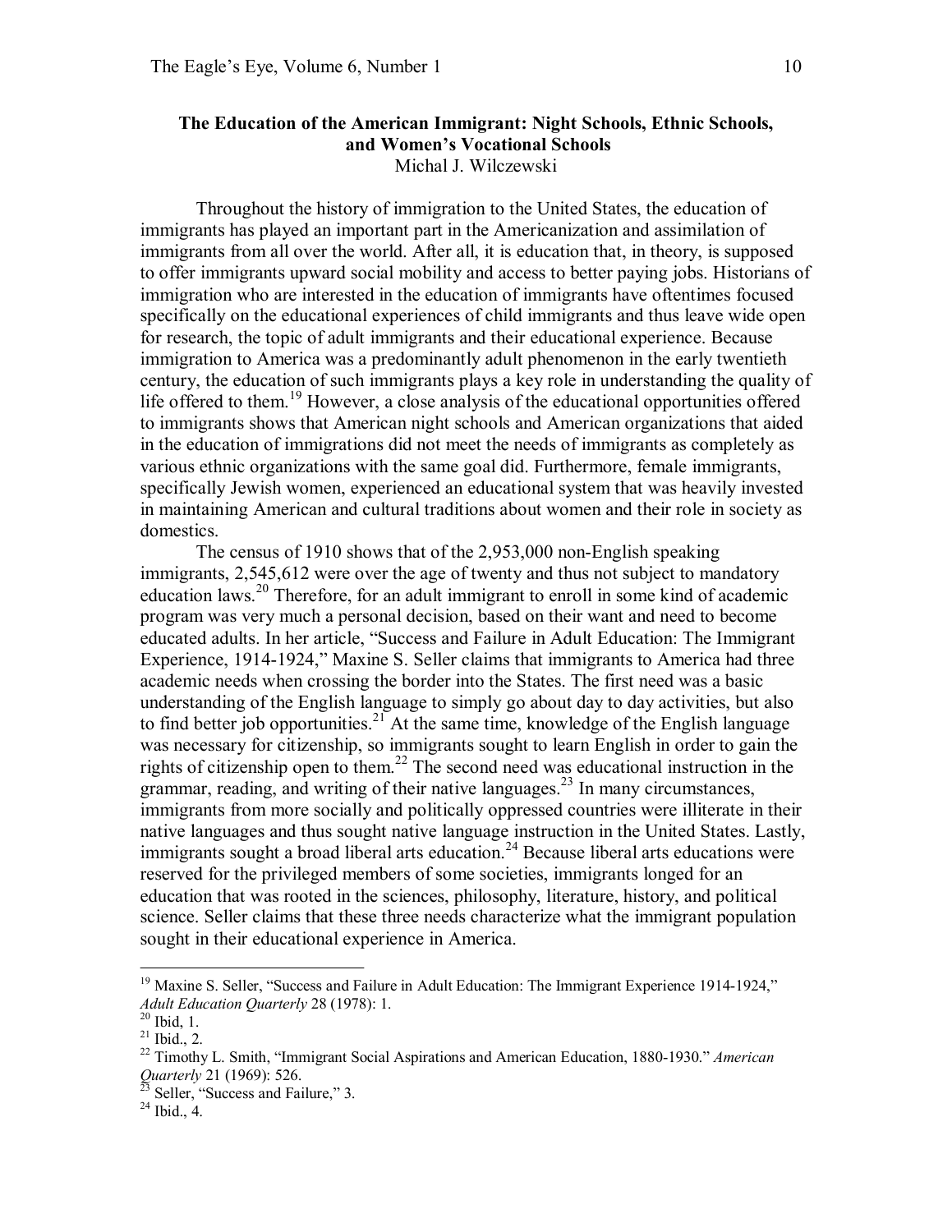In a noble attempt to educate and Americanize newly arrived immigrants, night schools and settlement houses were opened in the late nineteenth century. Their presence in the lives of immigrants greatly increased the quality of life for immigrants while at the same time advocated for their rights.<sup>25</sup> The women who worked in settlement houses often took the time to learn foreign languages and thus catered to the needs of immigrants very easily because of the open lines of communication established with knowledge of a common language. However, the onset of World War I and the rise of Communism in Europe sent a shock wave through the United States and Americans feared that newly arrived immigrants would still be under the influences of their corrupt governments.<sup>26</sup> As a result, night schools began teaching a curriculum that aimed to Americanize immigrants while teaching that their personal cultures were inferior to the American culture.

One of the first changes in these night schools was that immigrants were forbidden to use their native languages in order to express their needs.<sup>27</sup> Instead, they were forced to use English and were often mocked for using incorrect forms and speaking with heavy accents. Following the assimilationist ideals of President Theodore Roosevelt, teachers would teach the necessity of assimilation into American society instead of promoting a more culturally diverse message. Teachers often used the following quote from Roosevelt to stress the importance of learning English, "We have room forbut one language here and that is the English language... and we have room for but one sole loyalty, and that is loyalty to the American people."<sup>28</sup> Roosevelt's message is clear, that there is no place for foreign languages in America and immigrants to America must show loyalty to America alone. Immigrants faced with this call to assimilation found it difficult to become assimilated in American night schools because, unlike the employees in the settlement houses, teachers in night schools did not speak other languages. Therefore, adult immigrants often found it difficult to ask for assistance or further explanation.

Furthermore, night school programs were not successful means of educating immigrant populations because they failed to expand their scope broadly enough. Following the fear that Americans felt toward immigrants from Europe during World War I, it was the intention of night school programs to educate and assimilate every immigrant who stepped onto American soil. "Night schools were the most widespread and widely touted agencies for the education of immigrant adults, yet at the peak of the movement after massive public relations campaigns by the early 1920s, they had reached only a quarter of a million alien-adults out of a target population of almost fourteen million," explains Seller.<sup>29</sup> Because night educational programs only reached about two percent of the immigrant population, their ability to assimilate immigrants is almost negligible. There are several reasons to explain the poor outcome of night schooling. The first is that although courses were offered at night time, immigrants sometimes worked throughout the day and night in order to provide for their families. In other cases, some immigrants were simply too tired to go to class after working an entire day's work. On the other hand, their basic understanding of capitalism taught immigrants to seek out

<sup>&</sup>lt;sup>25</sup> Jane Addams, *Twenty Years at Hull House* (Champaign, IL: The University of Illinois Press. 1990), 147.<br><sup>26</sup> Michael R. Olneck, "Americanization and the Education of Immigrants, 1900-1925: An Analysis of Symbolic Act

Symbolic Action." *American Journal of Education* 97 (1989): 408.<br><sup>27</sup> Seller, "Success and Failure," 6.<br><sup>28</sup> Sydney S. Weinberg, "Longing to Learn: The Education of Jewish Immigrant Women in New York City, 19001934," *Journal of American Ethnic History* 8 (1989): 119. <sup>29</sup> Seller, "Success and Failure," 4.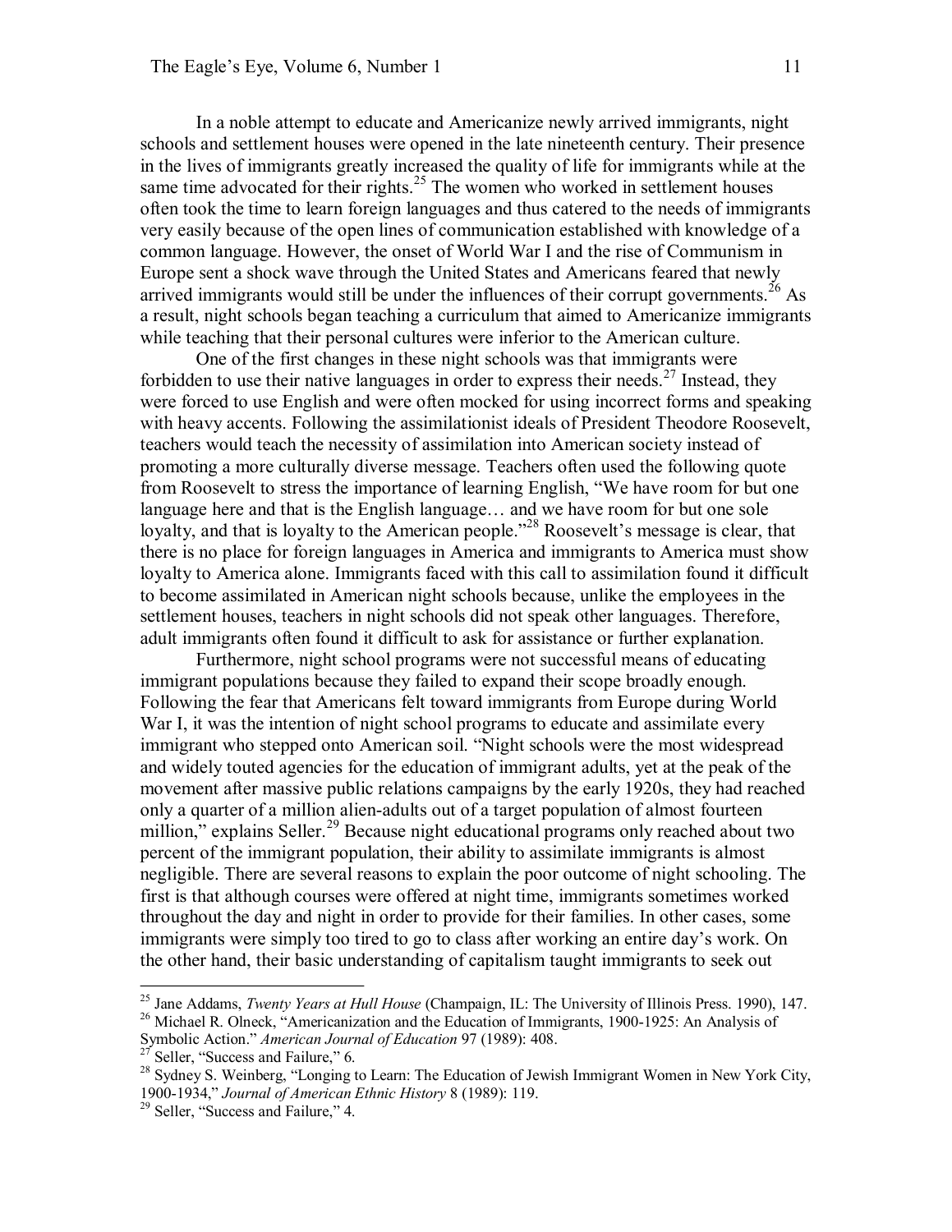financial stability and thus prioritize money-making opportunities over educational ones. Seller further explains that, "Immigrant fatigue, inappropriate materials, inconvenient locations and scheduling, inability of instructors to speak immigrant languages, lack of understanding of immigrant cultures, the condescending, patronizing attitudes of many American educators toward their prospective students, and American refusal to allow immigrants to participate in planning their own educational experiences were major components of this massive failure in adult education. $^{330}$ 

Because American night schools failed to cater to all of the needs of immigrants, they were not nearly as successful in Americanizing immigrants as they had hoped. As Seller discusses, immigrants wanted and needed instruction in their native language and a liberal arts education in addition to English language instruction in order to fulfill their educational requirements. Ethnic organizations succeeded in educating adult immigrants because they catered to all of the needs of immigrants and their families. Ethnic community run organizations taught a more broadly based curriculum that in addition to discussing Americanization, also touched upon the many intellectual interests of the immigrants. Much like the beer gardens and Chinese Six Companies of the German and Chinese immigrant populations, respectively, ethnic organizations gave immigrants practical information that would prove to be helpful in their everyday lives.<sup>31</sup>

Most important to the education experiences of adult immigrants, ethnic community organizations provided the native language instruction that immigrants longed for. Classes were taught by immigrants who already lived in America for some time and acquired a working knowledge of English or by second or third generation children of immigrants.<sup>32</sup> The fact that the instructor spoke the native language could allow the adult students to ask questions freely so as to better understand the material discussed within the classroom. At the same time, courses were culturally sensitive and did not pass judgment on the student, but rather encouraged them to learn, thus creating strong bonds of trust within the ethnic community.<sup>33</sup> These strong ties of trust soon led to the formation of "lodges, athletic societies, nationalist societies, cultural societies, musical and library circles, political organizations, women's organizations of many kinds, cooperatives, theatres, unions and churches.<sup>34</sup> Immigrants of a common background flourished within their own ethnic communities because they enjoyed an intergenerational intimacy between old and new generation immigrants.

Ethnic organizations succeeded in the education of adult immigrants because they understood the intricacies of the various immigrant cultures.<sup>35</sup> Polish ethnic organizations were aware of the needs of Polish immigrants the same as Italian ethnic organizations were are of the needs of Italian immigrants. Because the ethnic organizations were so closely tied to the various immigrant populations, the educational needs of adult immigrants were catered to.

Although ethnic organizations catered to the needs of immigrant populations more fully than American night schools, both groups tended to encourage female subservience

<sup>30</sup> Ibid., 6. <sup>31</sup> Roger Daniels, *Coming to America: <sup>A</sup> History of Immigration and Ethnicity in American Life*. (New York: HarperCollings Publishing Inc. 2002), 244-245.

<sup>&</sup>lt;sup>32</sup> Olneck, "Americanization and the Education of Immigrants," 413.

<sup>33</sup> Smith, 524.

 $34 \text{ Seller},$  "Success and Failure," 9.<br> $35 \text{ Smith}, 524.$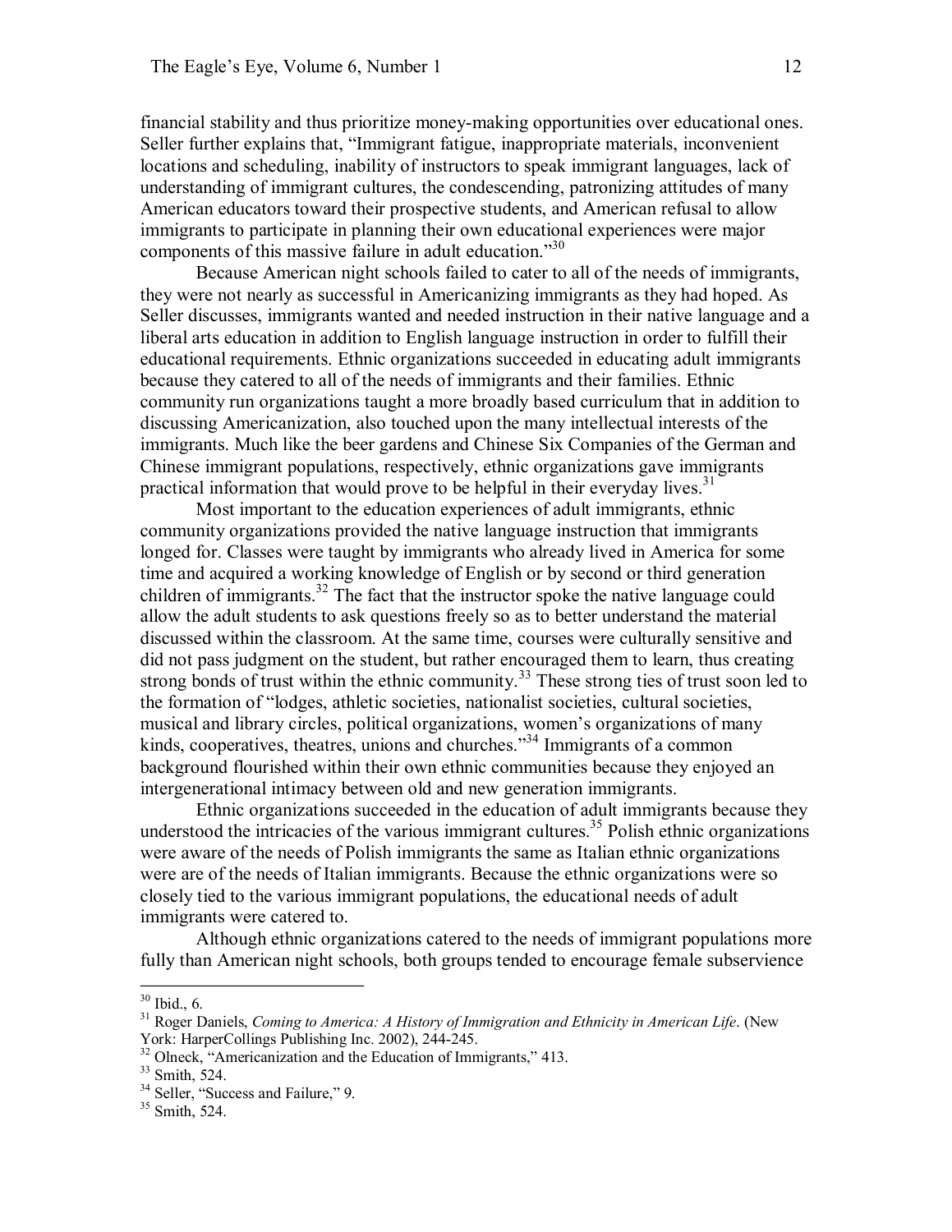to men and suggested that female immigrants need not be educated in matters of the liberal arts and languages, but rather in domesticity and child rearing.<sup>36</sup> Women from all different cultural backgrounds faced deeply rooted social norms in their immigration experiences to America. Immigrants sometimes had a difficult experience adapting to the social values in place through American society because they did not match those of their native country. Historians study women and their immigration to America because their experience is unique because of their double minority status – they are both foreign and female and thus, experience American society much more differently than their husbands, fathers, and brothers.

One immigrant group of women, however, seemed to lose out in opportunities of education because of both American and native cultural social values. Jewish women were thought to not need educations by their families and thus were sent to work as maids and housekeepers to the wealthy. Jewish women who still lived with their families were often expected to use their hard-earned wages to help support their brothers who were sent to become educated in all matters, religious and social. In some instances, it was believed that an educated Jewish woman would not be suitable for marriage and thus never able to fulfill wifely duties.<sup>37</sup>

However, in order to learn some skill set that would provide for an opportunity for employment, Jewish women enrolled in vocational schools where they could learn trades such as dressmaking, sewing, and hat trimming. In New York City, these schools were supported by the Board of Education. These vocational schools, however, seldom fulfilled their mission in educating immigrant women in their specific trades. Instead, they focused on the skills necessary to perform domestic work and encouraged their students to marry early. They simply saw education as a temporary fixture before young immigrant women could marry and start families.

Such examples of gender roles within the female Jewish immigrant experience also find their way into literature. In her short stories, Anzia Yezierska portrays young Jewish women who face the same kind of gender roles as shown in vocational schools. In her short story "Wings," the main character Shenah Pessah longs to leave her uncle's house and her life as a janitress to experience America as she conceives it to be. Her uncle, however, continues to reinforce strict gender roles that she belongs in the home working for the tenants and taking care of him in his old age. Her life is to revolve around the home and not about thoughts of education. Shenah Pessah yearns to be more American in her everyday life, even selling her down comforter at a pawn shop so that she can buy American style clothing to impress her love interest and tenant, Mr. Barnes.<sup>38</sup>

Furthering the idea that Jewish women did not need to bother themselves in the affairs of academia, girls were seldom educated as much as their brothers. "Jews in Eastern Europe had seldom been permitted to own land and thus did not consider property the ultimate security. Instead, unconscious family strategies there, as here, relied upon investing in the future of male children so that they could advance either by means

<sup>&</sup>lt;sup>36</sup> Melissa Klapper, "Jewish Women and Vocational Education in New York City, 1885-1925," *American Jewish Archives Journal* 53 (2001): 127.<br><sup>37</sup> Weinberg, 115.

*Jewish Archives Journal* <sup>53</sup> (2001): 127. <sup>37</sup> Weinberg, 115. <sup>38</sup> Anzia Yezierska, "Wings," in *How I Found America: Collected Stories of Anzia Yezierska*, (New York City: Persea Books).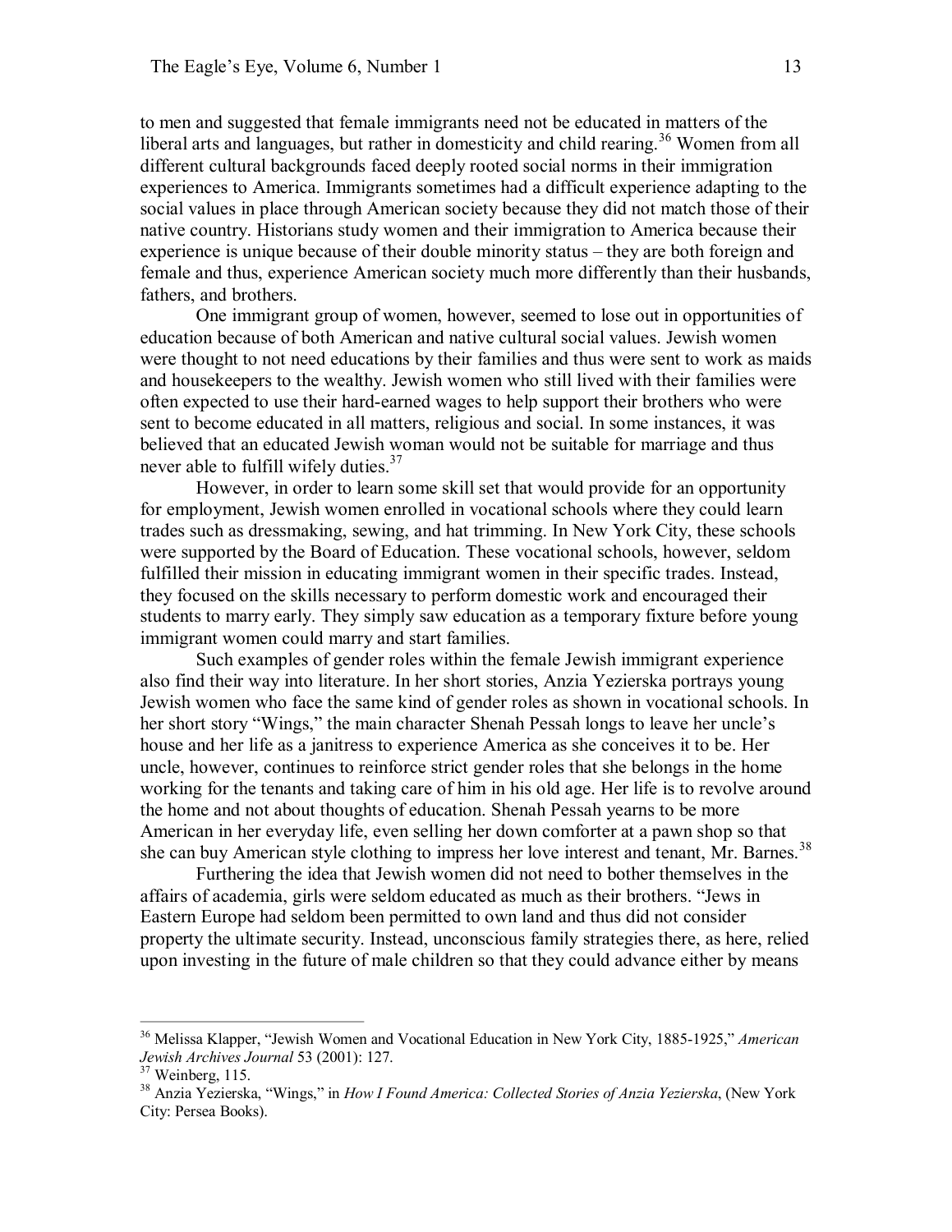of an education or by building up a small business." <sup>39</sup> Oftentimes, regardless of how well Jewish women performed in high school, they were sent out to work in order to make money in support of her family before getting married and starting their own. However, this attitude toward women and education could change depending on the economic status of the family and how readily available funds would be to send daughters to school. If a family was in good economic condition and could spare the extra expenses of having a daughter educated, then they would oftentimes make the sacrifice.<sup>40</sup>

The educational experiences of immigrants are an exceedingly complicated facet of immigration history because of the complex intertwining of American values with native cultural traditions. Immigrants coming to America were faced with the necessity to learn the English language if they wanted to be able to function within American society and thus gain access to better paying, higher level jobs. The government, aligned with various immigrant advocacy groups established night schools in which immigrants could acquire a basic understanding of the English language, just enough so that they could converse with others and function within the workplace. However, these night schools failed to cater to the needs of all immigrants because they did not offer instruction in the native language or provide a liberal arts education for their students. Instead, they were much more concerned with the Americanization and assimilation of immigrants into American society. On the other hand, ethnic organizations run out of various ethnic communities provided immigrants with educational outlets that served their needs completely. These ethnic organizations taught English, the native language, and provided a basis of the liberal arts and thus, according to Maxine S. Seller fulfilled the educational needs of immigrants who studied through them.<sup>41</sup>

However, these educational opportunities must be looked at through the lens of gender and cultural tradition. For some women, especially Jewish women, society and their cultural traditions dictated that women, much less immigrant women, did not need an education in order to succeed in her future endeavors. Instead, she was expected to marry early and become a domestic working tirelessly within the home in order to provide for her family, while her husband worked. Jewish women often had to forgo their own education for that of their brother's education because much more emphasis was placed on the education of males than females.

Therefore, while educational opportunities for immigrants were established in the hopes of educating all immigrants in order to Americanize and thus, assimilate them into American society, these opportunities were increasingly difficult to take advantage of. American night schools were inconvenient and did not support cultural pluralism, thus leaving no room for the traditional culture of its students. Women, especially Jewish women, experienced an even harsher reality. Despite the numerous educational avenues that they could choose from, they were seldom given permission by their families to continue their educations and instead, forced to work to help support and provide for the family. They were only offered the benefit of an education, when economic conditions in the family were good. Immigrants, and especially immigrant women, found the process of education to be difficult to undergo and thus few would take advantage of it. This lack

<sup>&</sup>lt;sup>39</sup> Weinberg, 108.<br><sup>40</sup> Maxine S. Seller, "The Education of Immigrant Women, 1900-1935," *Journal of Urban History* 4 (1978): 314.

 $41$  Seller, "Success and Failure," 2.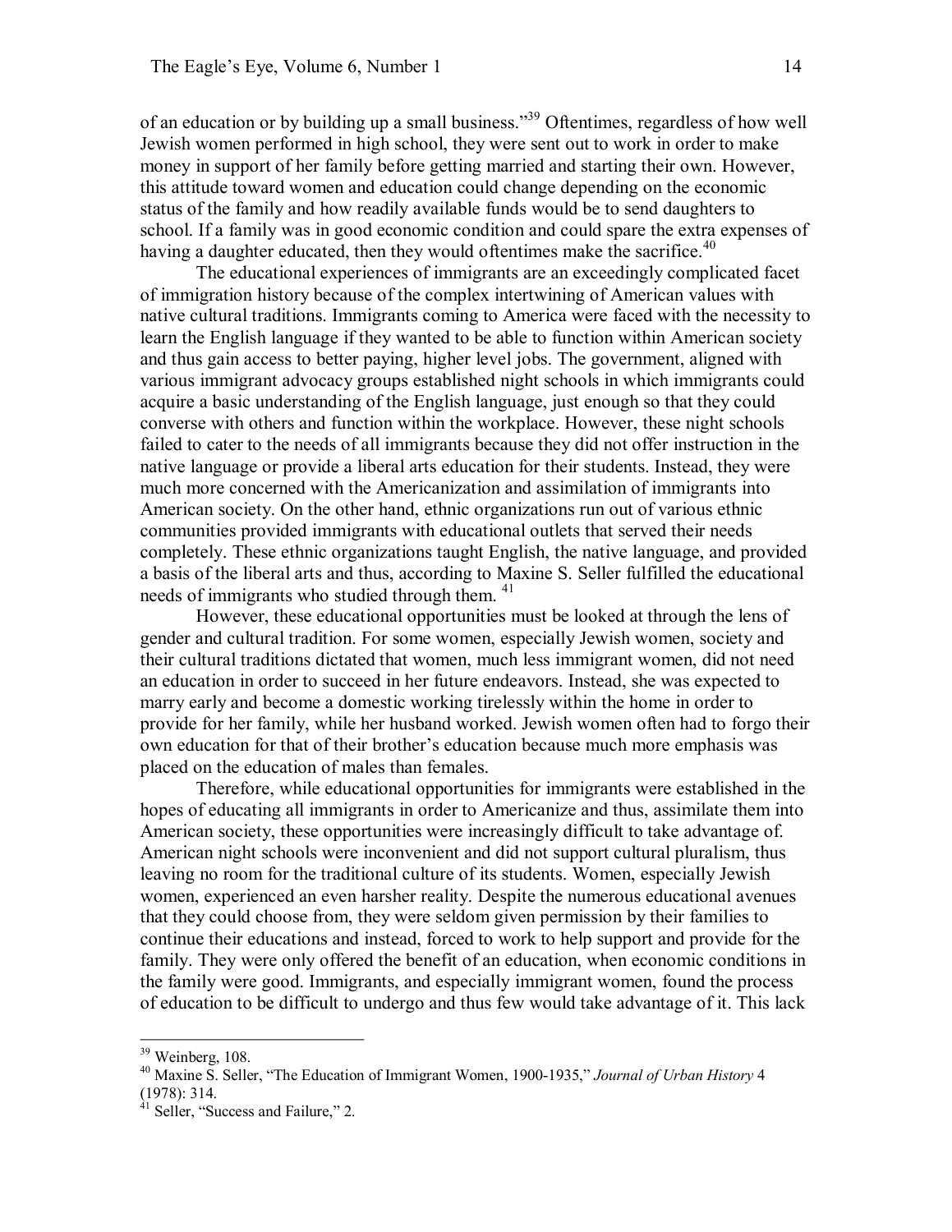of an educated immigrant population strengthened American fears that society would be overrun with the uneducated immigrants of Europe and thus break down the moral fiber and character of the great American society.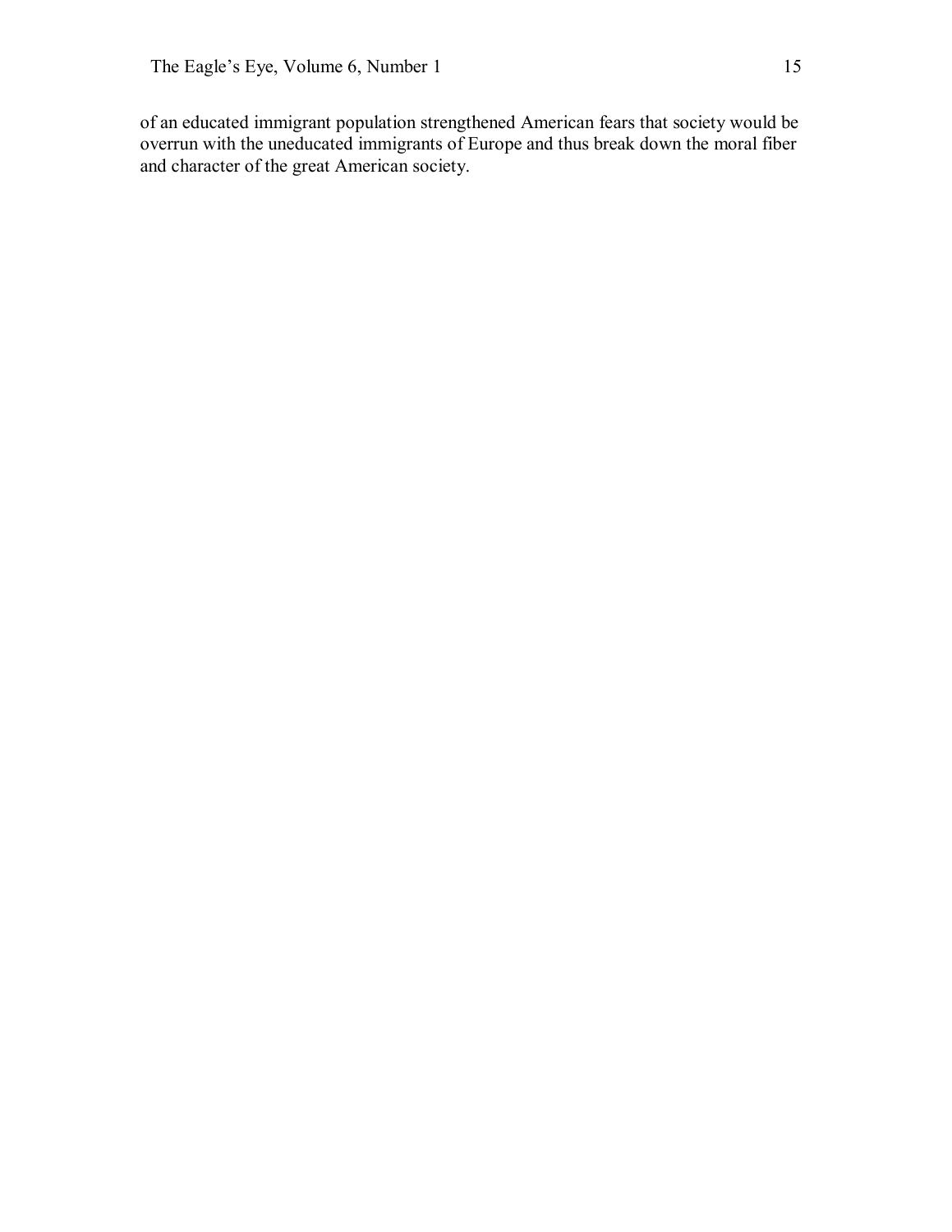### Works Cited

- Addams, Jane. *Twenty Years in Hull House*. Champaign, IL: University of Illinois Press, 1990.
- Daniels, Roger. *Coming to America: A History of Immigration and Ethnicity in American Life.* 2 ed. New York: HarperCollins Publishers Inc., 2002.
- Klapper, Melissa. "Jewish Women and Vocational Education in New York City, 1885 1925." *American Jewish Archives Journal* 53, no. 1 (2001): 119, 127130.
- Olneck, Michael R. "Americanization and the Education of Immigrants, 1900-1925: An Analysis of Symbolic Action." *American Journal of Education* 97, no. 4 (1989): 407413.
- Seller, Maxine S. "Success and Failure in Adult Education: The Immigrant Experience 19141924." *Adult Education Quarterly* 28, no. 2 (1978): 19
- Seller, Maxine S. "The Education of Immigrant Women, 1900-1935." *Journal of Urban History* 4, no. 3 (1978): 310-318.
- Smith, Timothy L. "Immigrant Social Aspirations and American Education, 1880-1930." *American Quarterly* 21, no. 3 (1969): 530-536.
- Weinberg, Sydney S. "Longing to Learn: The Education of Jewish Immigrant Women in New York City, 1900-1934." *Journal of American Ethnic History* 8, no. 2 (1989): 109119.
- Yezierska, Anzia. "Wings." in *How I Found America: Collected Stories of Anzia Yezierska.* New York City: Persea Books, 1996.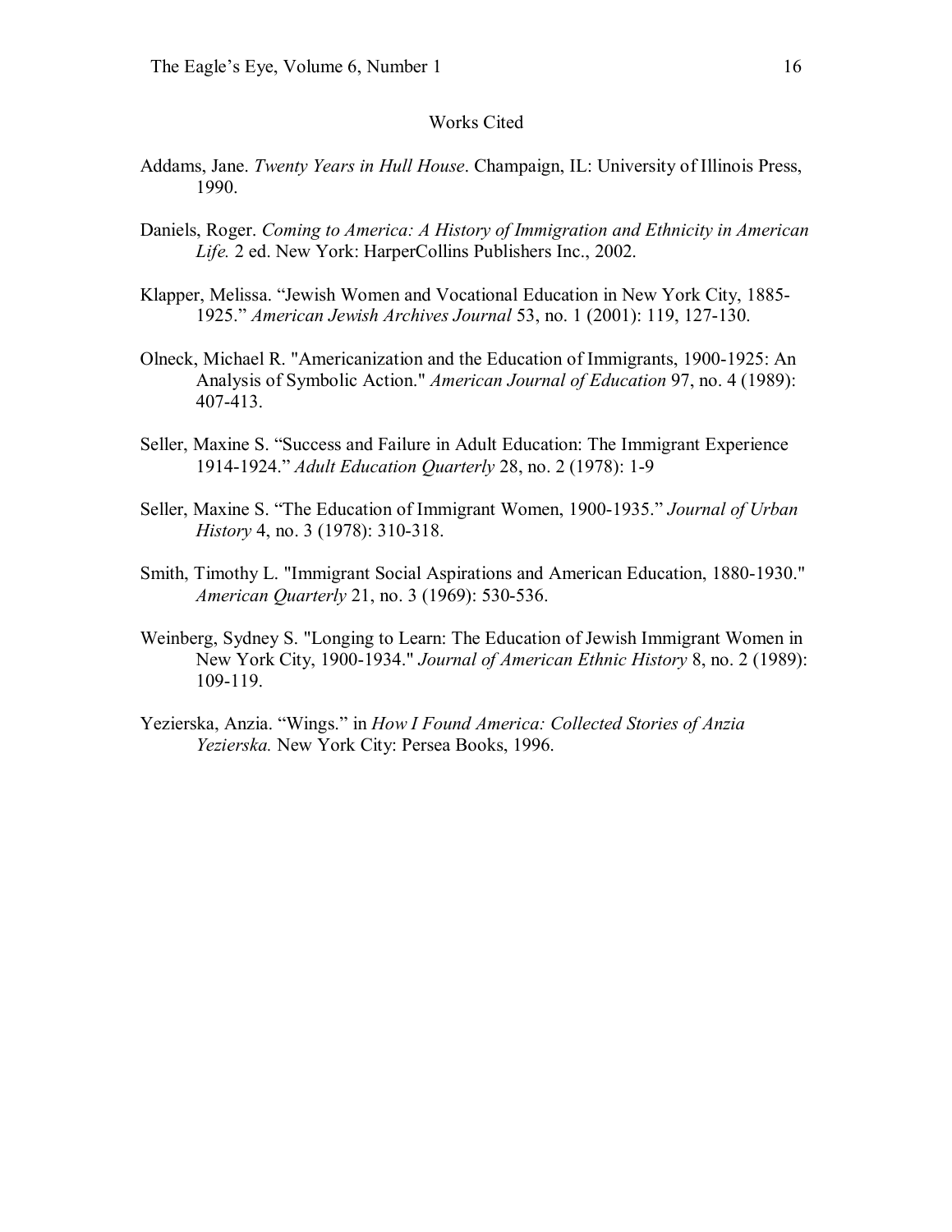#### **Birth Control and the Reshaping of Sexuality and the Traditional American Family, 1960 to 2000** Nicole Polisano

"Margaret Sanger had to commit what was then called a crime in order to enrich humanity, and today we honor her courage and vision; for without them there would have been no beginning. Our sure beginning in the struggle for equality by non-violent direct action may not have been so resolute without the tradition established by Margaret Sanger and people like her."

–Dr. Martin Luther King (May 5, 1966)

From as early as the ancient Egyptians, women used birth control. (Knowles) Whether it was through ingesting poisons in ancient history, or taking oral contraceptive in recent times, birth control has been a cause of controversy for many societies and for many people. As American culture throughout the twentieth century has increasingly become more comfortable with sexuality, the population using birth control has continued to grow. Moreover, birth control challenges the idealized Cult of Domesticity, and along with it the Separation of Spheres, which ascribed specific roles to males and females. The myth of the model American family also changed over the years because birth control gave women control over their bodies and finally offered them the opportunity to fight for equality in a society that largely assumed that they were inferior to men. The issue of birth control has reshaped the notion of the traditional Caucasian American family as well as sexuality itself from 1960 to 2000.

The birth control movement began in the late eighteenth century when people started questioning if the earth could sustain a large population. The birth rate far exceeded the death rate, and the population grew rapidly. During the early twentieth century, Margaret Sanger led the birth control movement when she established the first birth control clinic in the United States. At the clinic, Sanger also offered knowledge and resources about ways to enhance the quality of sexual relationships. The birth control movement shocked many people because they believed that sex was only for married couples as a means to reproduce. However, Sanger publicly advocated this particularly sensitive issue. (Davis, 44-45) The Comstock Laws enacted by Congress in 1873 criminalized the publication, distribution, and possession of information about or devices for an "unlawful" abortion or contraception. ("Comstock Act.") Even though Sanger went against these laws many times, she remained faithful to her goal. "She believed that there was no shame in being responsible about ones ability to bear or not bear children, and freely and openly expressed her beliefs." (Kennedy, 127)

In addition, Sanger also organized the National Birth Control League in 1917, which later changed its name to the Planned Parenthood Federation of America in 1942. "Planned Parenthood delivers health care services and sex education and information to millions of women and men." ("Who We Are – Planned Parenthood") Because Sanger wanted people to increase their sexual responsibility, she believed Planned Parenthood to be a place to help all people.

In 1934, Sanger requested that a famous American physician, biologist, and researcher, Gregory Pincus, create an oral contraceptive to prevent pregnancy. Because of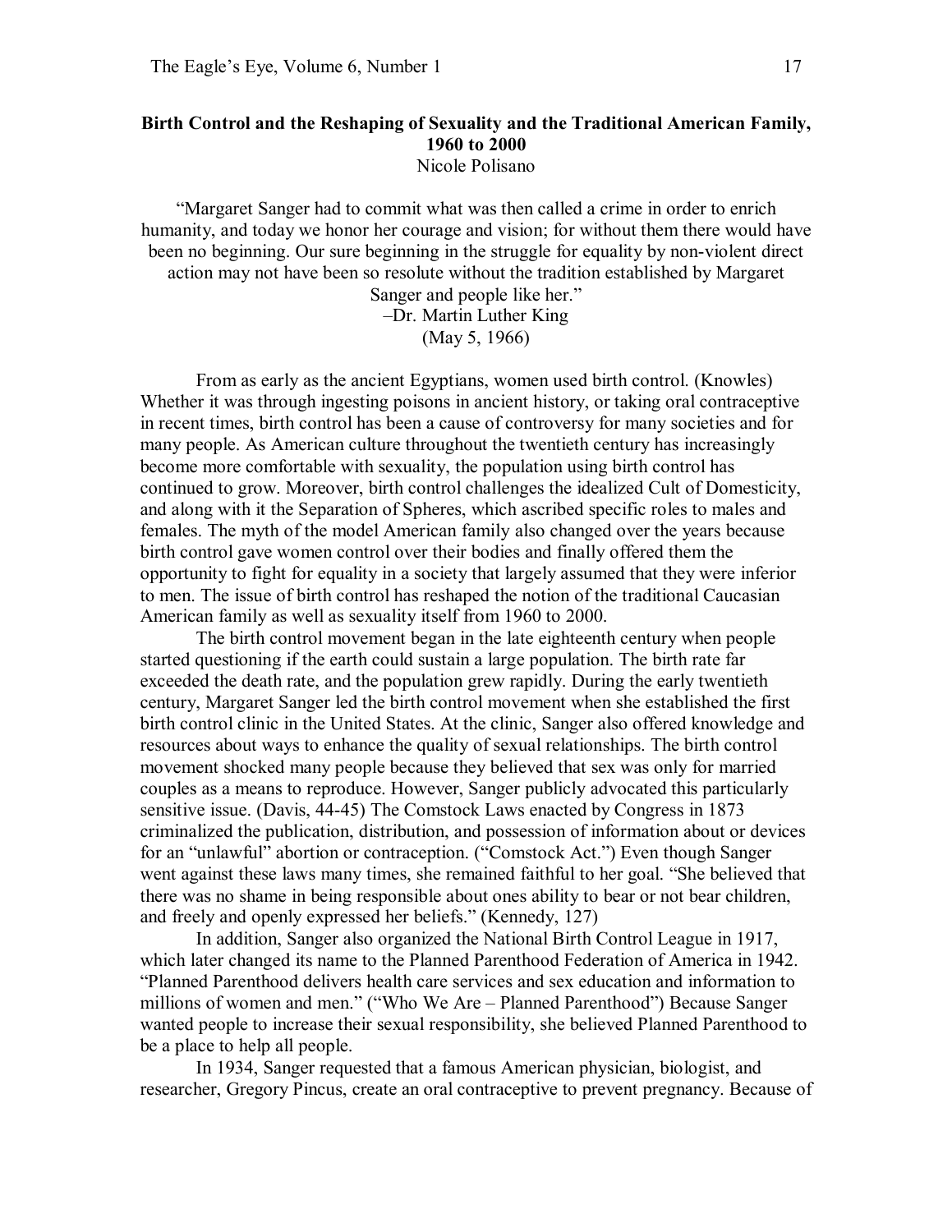the little funding Sanger generated, Pincus was unable to continue his discovery. However, in 1957, Frank Colton, a chemist at the Searle Pharmaceutical Company, accidently developed an oral contraceptive. Sanger's persistency to discover an oral form of birth control benefited women in the end. Colton allowed Pincus to have samples of the drug for his research. (Kennedy, 60)

The years 1946 to 1964 marked an increase in the number of births in the world. The years called the "Post-World War II Baby Boom" occurred when many husbands returned to the household after the war. The return of the males in the United States signaled the beginning of many families. Over the eighteen-year period, the number of births ranged from 2.8 million to 4.5 million. In the United States alone, women gave birth to approximately seventy-nine million babies during the Baby Boom. (Davis 40-41)

By the end of the Baby Boom era, the myth of the model Caucasian family influenced the shaping of most families in the United States. Moreover, in the 1960s, many Americans believed in the Cult of Domesticity, a belief whose source can be traced to the nineteenth century. (DeTocqueville) The idea that there were separate expectations for men and women created a division between the two sexes. As the main source of income, the father worked hard to take care of his family. He belonged in the public world and away from the household. On the other hand, the mother took on a homemaker role, cooking, cleaning, and taking care of the household to make it stable and comfortable for her husband. She had the responsibility of bearing and raising the children, and making them presentable for when the father arrived home each evening for dinner. (Friedan)

In addition, the perfect family in the 1950s and 60s, as often portrayed by the media, seemed to have the ideal lifestyle. They seemed happy, content, and successful. The family represented everything that was good in life – honesty and purity. However, in many situations, this was not the case. The model family was often an unequal partnership. Wives were still viewed in some people's minds as their husbands' property. Many women rarely experienced any individual time or freedom to establish themselves in a profession outside of the home. Although many women would never openly admit their discouragement, their lifestyle left them disappointed and wanting something more. (Friedan)

Clearly then, in 1960, when the Food and Drug Administration finally approved the first oral birth control pill, a highly successful method of contraception, the pill triumphed in the market. ("U.S. Approves Pill for Birth Control") The pill offered women the ability to take control of their bodies and their lives. After trying for years to develop ways to prevent pregnancy, the birth control pill was more effective than the rest. With the pill, women finally had the opportunity to escape from the typical homemaker stereotypes. Bearing and raising children changed many women's appearances and attitudes, and the pill gave them something to prevent subsiding to the regular norms. "Within three years of its existence, 1.2 million women were taking the birth control pill." (Mintz)

In the meantime, the nation went through a sexual revolution. While new and improved methods of contraception continued to become available, the popular birth control pill gave women the same sexual freedom that men previously experienced. The media, movies, fashion, literature, newspapers, and advertisements exploited sex. *Playboy Magazine* featuring nude photographs, singles bars, topless bathing suits, short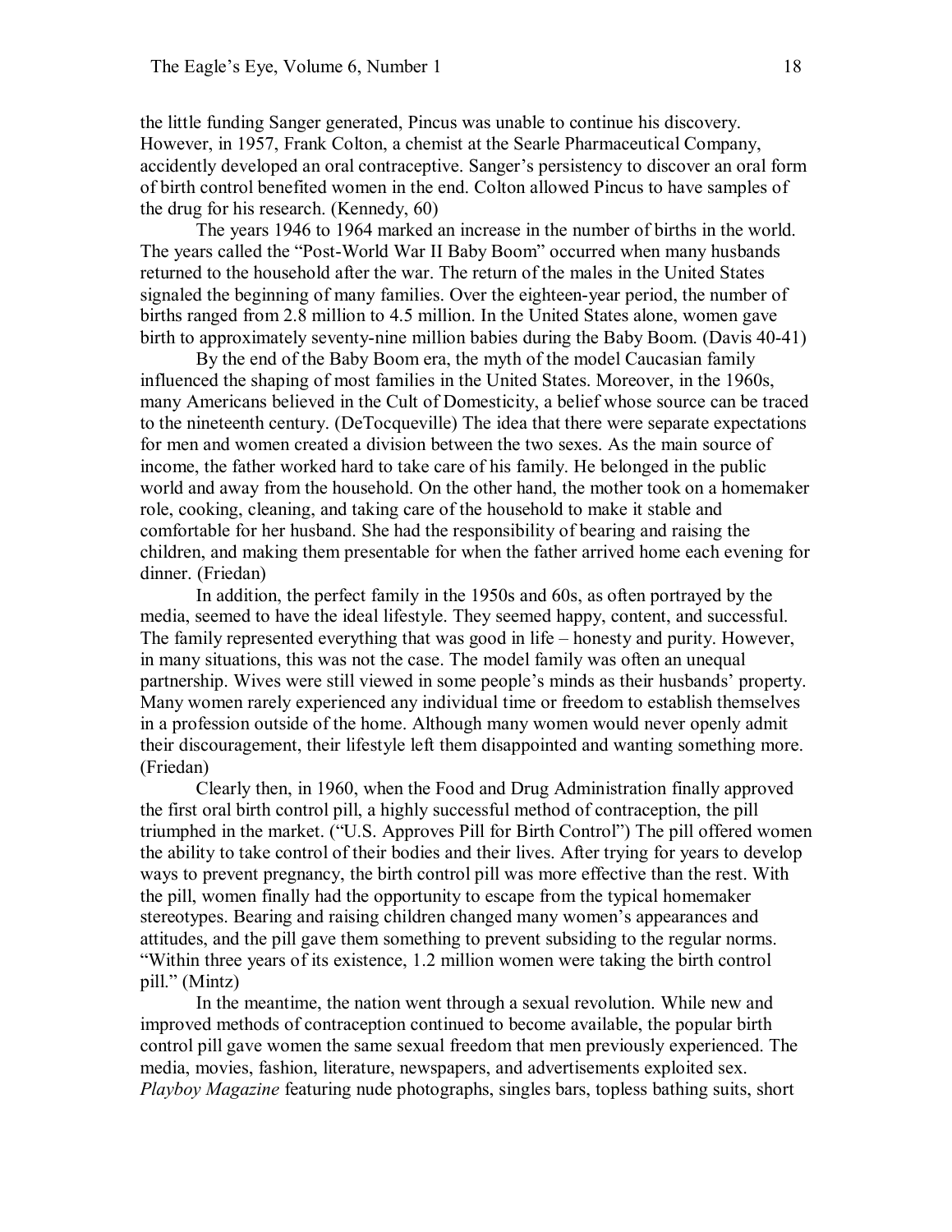skirts, sexual acts in films, and singles-only weekends at resorts changed the way people previously viewed sexuality. (Smith, T.)

In addition, as women took control of their lives, birth control and the sexual revolution grew. "As a result, it became more acceptable to have an active social life and a sex life outside of marriage." (Mintz) Birth control began to reshape the American family because many women chose not to marry at a young age. Because of the availability of effective birth control, many women realized they could have sexual experiences without the fear of pregnancy. Not surprisingly, and the number of marriages decreased.

Furthermore, by the 1960s, women began to enter the work force with greater frequency. Because they now controlled their bodies, many women went back to school and pursued careers. With more effective contraceptives, women could work without interruption. In 1963, Congress passed the Equal Pay Act. The act made it illegal to pay a man more than a woman for the same occupation in the workplace. A year later, the Civil Rights Act banned discrimination based on race, sex, or religion. The act also made it illegal for businesses to reserve specific jobs for males or females, or to dismiss a woman for getting pregnant. With birth control, women began breaking away from the social norms to excel in the work force. This was something that most women never encountered before, and these two federal acts protected women from the prejudices they might have otherwise encountered. Some women took advantage of the alternative homemaker lifestyle and experienced the outside world. Others did not experience such opportunities because of their already growing family. (Mintz)

Also in the 1960s, it became easier to obtain a divorce. Unhappy with their marriage, a spouse could file for divorce. In fact, some husbands, often angered about their wives using birth control as a source of power over their bodies, frequently filed for divorce. On the other hand, wives, who realized that marriage life did not give them the opportunities that they wanted, could also file for divorce. For every one-thousand married persons, 2.2 percent ended in divorce. A divorce not only changed the typical family structure, but it also affected the whole family. (Crouch and Arnold) Many children feel lonely or emotionally detached when a parent leaves the household. Often turning towards influences that will fill the missing piece in their lives; these types of children are more likely to become involved in some type of negative pressure, such as bullying, drugs, or alcohol.

The legal tipping point of birth control occurred in 1965 when the Griswold versus Connecticut case made history at the Supreme Court. Estelle Griswold, a physician and Executive Director of the Planned Parenthood League in Connecticut, gave information and medical advice to married couples concerning birth control. Connecticut at that time prohibited giving information, instruction, and/or medical advice to any married persons trying to prevent conception. Convicted and fined one hundred dollars, Griswold brought her case to the Supreme Court of the United States. The court ruled that the Constitution protected the right to marital privacy, and the case strengthened the Planned Parenthood League and birth control. The Supreme Court declared that the Connecticut law, which had been in effect since 1879, was unconstitutional. Protected by the Constitution, birth control allowed all married women the luxury of avoiding pregnancy. ("Griswold v. Connecticut")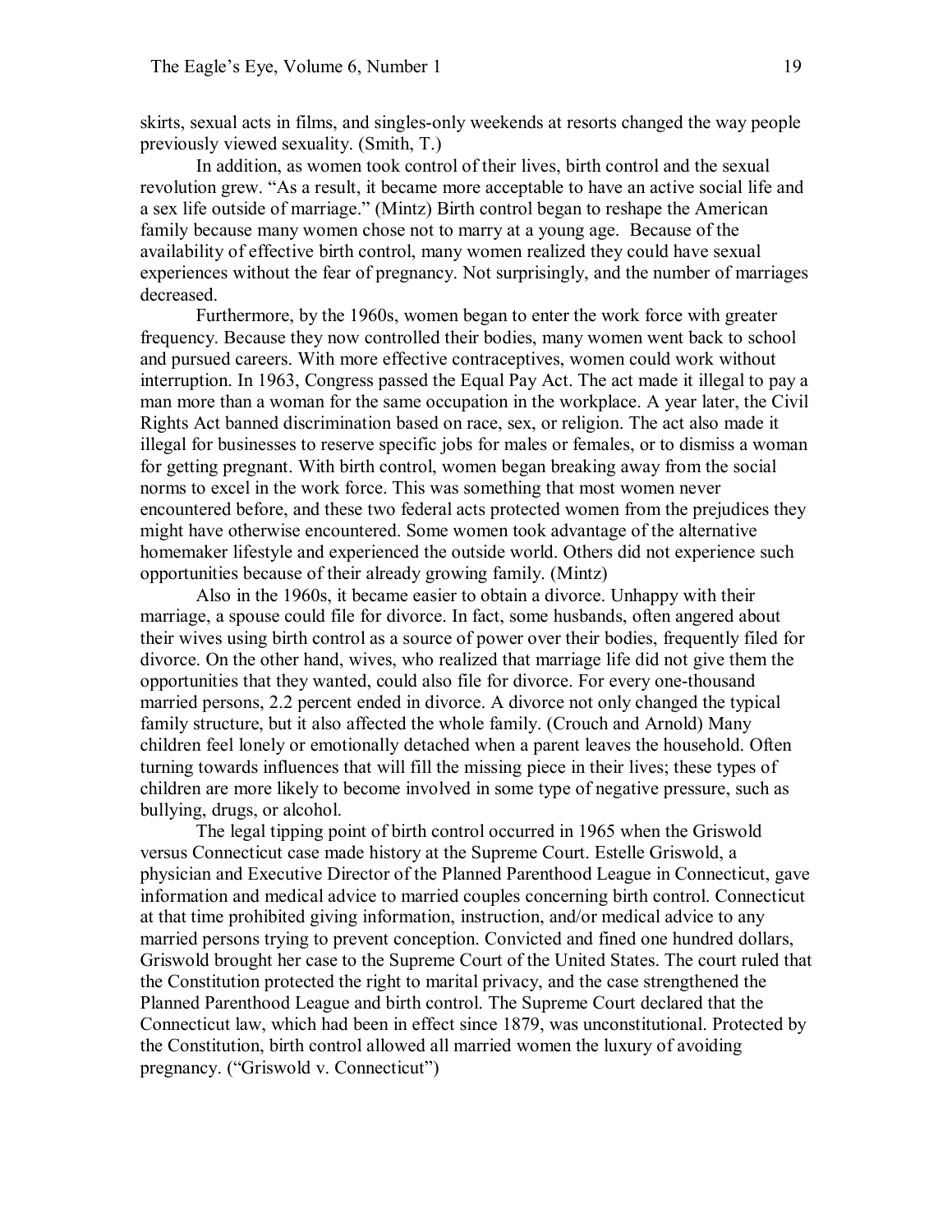In just ten years, birth control gave women increased personal and professional opportunities. Whether it was to avoid having children or to pursue a career, birth control helped women change the myth of the model American family, with its Separation of Spheres and the Cult of Domesticity. Even though it was a slow beginning, the chances available to women opened their eyes to the world around them. By using birth control, wives could escape from their pressured roles of motherhood.

The model American family continued to experience more changes in the 1970s. "As children were no longer economic assets, but liabilities, parents found that the family went from being a unit of production to a unit of consumption." (Mintz) Because of the economic burden, more married women began taking the birth control pill as a contraceptive to avoid pregnancy. The American family that once had six or seven children in previous years decreased to two or three. (Mintz) Fewer children meant less money to spend, less work, and more free time for women. Women could take advantage of their new free time to spend with their family or partake in personal hobbies.

In addition, the Supreme Court Case of Eisenstadt versus Baird in 1972, building on the Griswold Case, extended the right of birth control to unmarried persons. The case gave all females the ability to take birth control contraceptives to prevent pregnancy. ("Eisenstadt v. Baird") Since all females had access to birth control, the myth of the model Caucasian American family continued to restructure. Because of the court case, unmarried couples could engage in sexual intercourse without the fear of pregnancy, and as a result, such couples often postponed their marriages. ("Live Births, Deaths, Marriages, and Divorces: 1960 to 2000")

Meanwhile, during these years, the Women's Liberation Movement took force and grew throughout the United States. The movement attacked the social assumption that all women enjoyed responding to the needs of their spouses and children as part of their roles as wives and mothers. The movement went against the typical portrayal of women, that childcare and housework were the peak of a woman's accomplishments and her sole means of fulfillment. (Friedan) The movement's focus on sexism also opened the public to the prejudices that women endured. Progressively, women began to alter their attitudes toward family roles and housework. With a strong stand on birth control, an increasing number of women began taking the pill. For those women who once believed in the homemaker stereotypes, the Women's Liberation Movement showed them a different view and offered them new opportunities in their lives. (Perry)

At the same time, more women also decided to attend college and enter the work force. With the chance to take contraceptives to escape or delay the responsibilities of motherhood, a greater majority of married women experienced independence for the first time. Women had a chance to fulfill the missing piece of their lives. Married women, no longer defined as who their husbands were, possessed their own unique individual characteristics as persons. Now that women had a career and earned wages, the authority in the household began to shift from the dominant male to an equal partnership. (Mintz) With the help of birth control and the Women's Liberation Movement, both single and married women entered the public with their own voice declaring their freedom. Women in the 1970s had a completely new confidence that they never experienced before.

While more women changed their lifestyle, the myth of the Caucasian American family drastically changed. According to Crouch and Arnold in the "United States Divorce Rates" the number of divorces rose to an all time high, and with a new reason,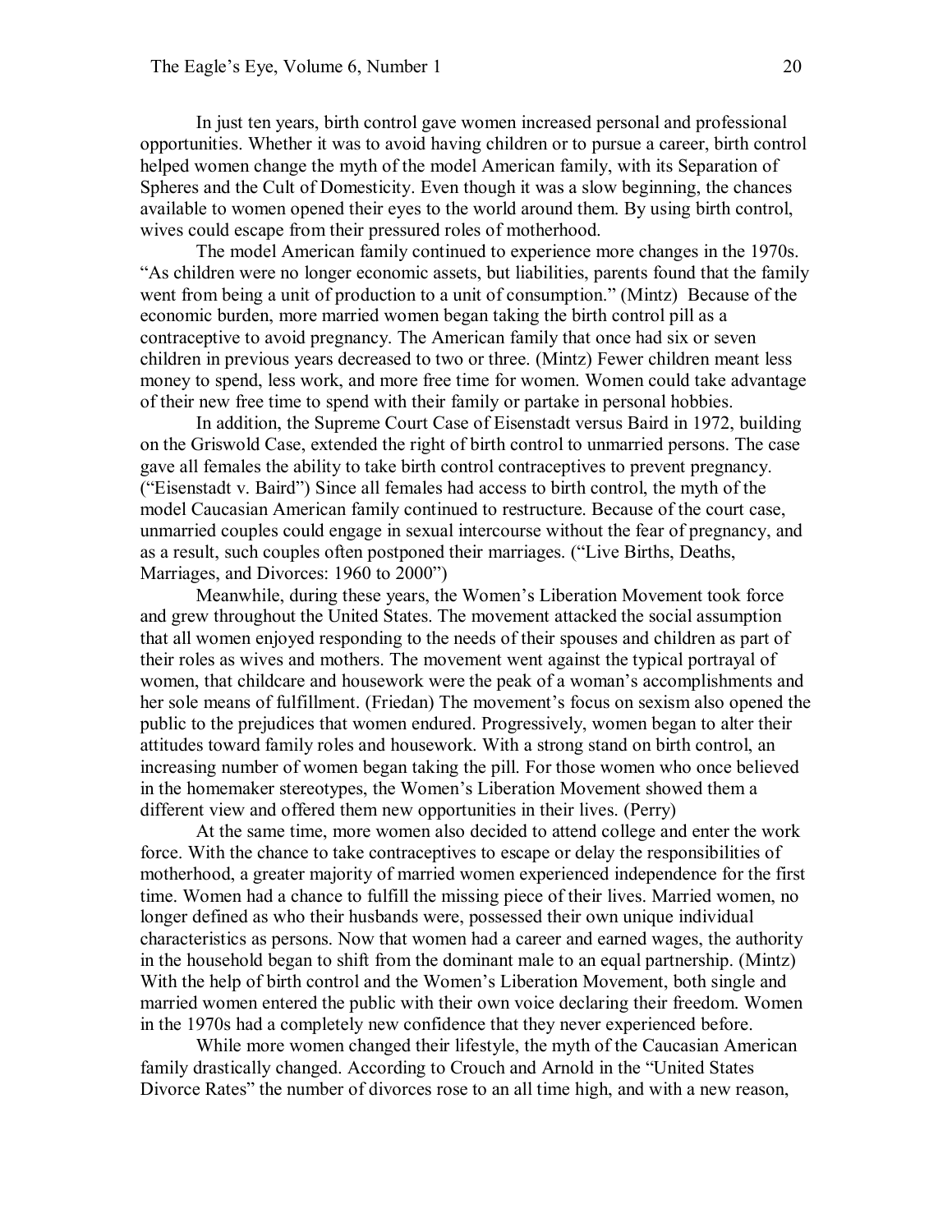irreconcilable differences. Because of birth control, women gained self-confidence and many filed for divorce. Moreover, with divorces came a growing number of single-parent households. The change left children, if the family had any, a domestic life often fraught with discord and tension. From statistics, children in divorced families have a higher drop out rate and are more prone to become involved in bad influences. A divorce can have long-term affects on a child's confidence and self-esteem. (Crouch and Arnold)

Since the 1960s, birth control reshaped the myth of the model American family and gave women a new view of life. Birth control also strengthened the Women's Liberation Movement. As more women entered the workforce to establish themselves, many used birth control as a way to live a rewarding lifestyle without children. Since birth control was easily obtainable to all, couples without children also continued to grow. Many women had a fulfilling life already and did not want to conform to the stereotypical assumptions about women. With the passing of time, the traditional American family slowly changed. According to the United States Census, in 1960 only 30% males and 34% females were unmarried, but by 1980, 37% males were unmarried and 41% of females were unmarried. ("Marital Status Data for 1890 - 1970")

In the 1980s, birth control caused a controversy between liberals and conservatives. In an attempt to find ways to strengthen the American family, each opposing side came up with their own views. With the increasing number of divorces, single parents, and working mothers, conservatives introduced a "Pro-Family Movement." In an attempt to control what they saw as sexual promiscuity, "conservatives tried to limit the access to abortion, the amount of sex on television, and teenagers' access to contraceptive information." (Mintz) The conservatives' main goal was to reunite and repair the model American family.

In contrast, liberals viewed family issues from a different perspective. To strengthen the American family, "liberals created nutritional and health programs for pregnant women and gave federal assistance for low-income families. Liberals also developed national standards for childcare centers and a requirement that employers give parents unpaid leave to take care of a newborn or seriously ill child." (Mintz) Although both perspectives offered compelling arguments, both attempts to strengthen the family were not completely successful, and the American family continued to disintegrate.

As American culture became increasingly liberal, changes took place that altered the traditional American household. In the 1980s, only fifteen percent of the nation's households included a working husband, unemployed wife, and one or more children. ("Live Births, Deaths, Marriages, and Divorces: 1960 to 2000") The media adapted in large measure to the new ways of living and rarely portrayed the clichéd motherly figure, which once shaped society. Now, the mother wore a dress or suit at the office. Because of birth control, the stereotypical family has drastically changed.

As the late 1980s ended, more than sixty million people worldwide practiced birth control. ("Live Births, Deaths,...") For the first time, the female Baby Boomers lived a different lifestyle and did not assume their standard role as the homemaker responsible for the family. "In 1965, 38.5% of women aged twenty-four through thirty-four were in the paid labor force. By 1986, this same group now aged forty-five through fifty-five had a 66.3% rate. Women became dedicated to paid employment, and did not want to abandon the life they built for themselves." (Fraser) With birth control, confident women pursued careers and lived (their life) the way they wanted to, while also enjoying it.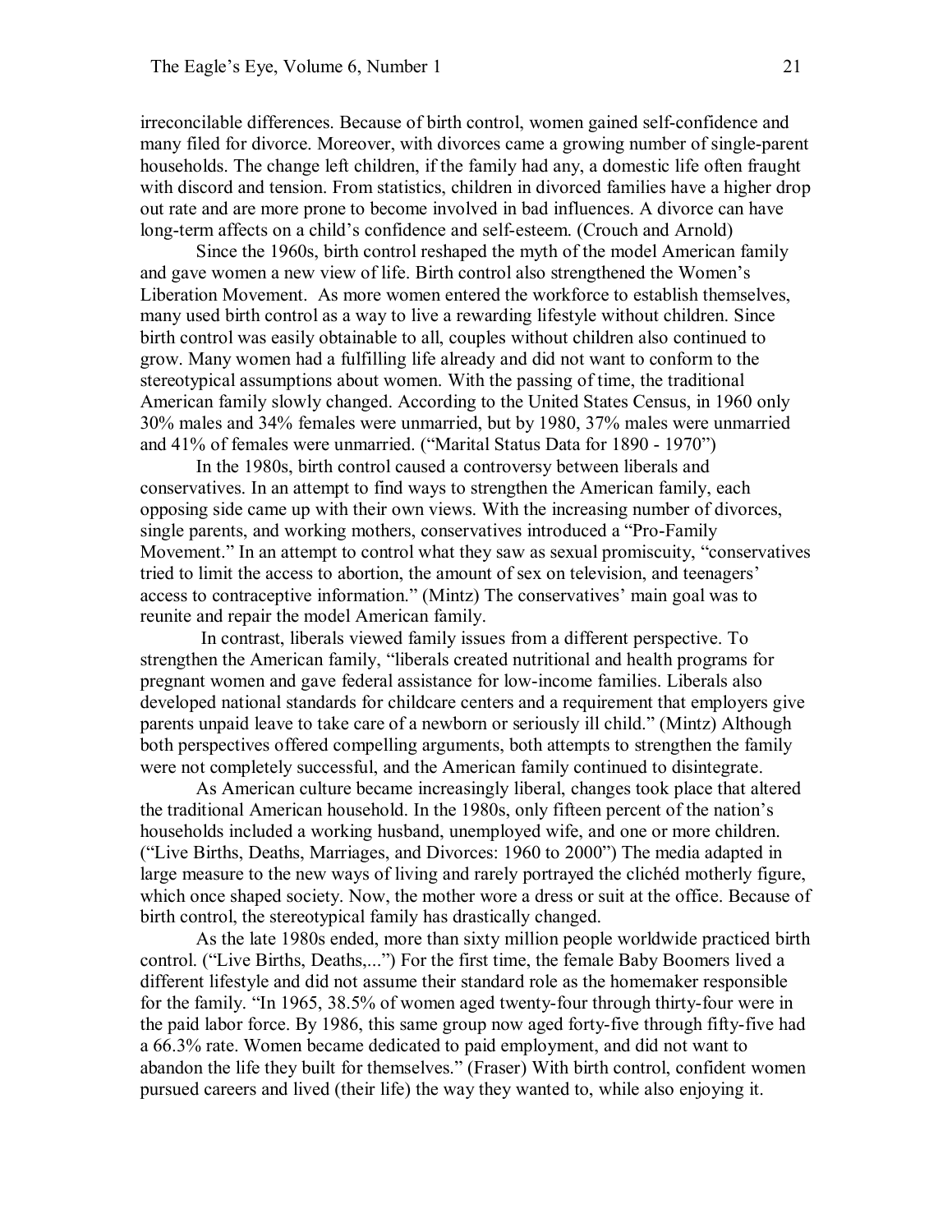In the 1990s, the birth control pill gave a completely new meaning to the way people viewed the myth of the model Caucasian American family. The males' distinctive role as the primary wage earner continued to dissolve rapidly. Men's employment actually decreased from the 1960s. As the cost of living increased, a greater number of females entered the workforce. (Ellwood) With birth control controlling pregnancy, females took advantage of education to improve their status in the work force. More women graduated from college than ever before. In 1990, 18% of women graduated from college compared to 1970 when only 8% graduated with a Bachelor's Degree. Women were also participating in occupations that once distinguished them from males, such as doctors, police officers, scientists, and chief executive officers. (Smith, D.)

Furthermore, with two incomes in the family, women could help the household, while receiving personal satisfaction and accomplishment. The husband and wife shared power when it came to money and the household. For the most part, there was also an equal partnership between husband and wife in situations like housework and childrearing. (Ellwood) Not surprisingly, at this time only nine percent of households fit the definition of the myth of the model American family that once was pervasive throughout the country. (Fraser)

The new realities of family life were in sharp contrast with the idealized philosophy of the American family from the 1960s. Because of birth control, families in the 1990s have fewer children than ever before. According to the United States Census, the average number of children per family was 1.87. ("Live Births, Deaths,…") In contrast to the 1960s, it was now clear that women took birth control to experience a fulfilling life without children. "For the first time in history, the United States is generationally imbalanced: there are more grandparents than grandchildren." (Fraser) The last of the Baby Boom era changed history as those born during the era went against their own parents' beliefs and the standards of the society.

In 1990, for every one-thousand married persons, 4.7% of them ended in divorce. That has more than doubled since the 1960s. (Crouch and Arnold) The increase in divorce rates reshaped the family life in the late 20th century. With divorce came the dramatic increase in the number of single-parent households. According to the *Urban Institute's 1997 National Survey of American Families, twenty-seven percent of* American children lived in single-parent households. Almost all of the single-parent households have a female head of the household. The father figure, in many of the cases, is often absent from family events. As the number of single-parent households rose, so did the number of couple's cohabitating. The number of unmarried couples living together quadrupled from 1970 to 2000. (Halpern, Clark, and Fernandez)

Various religions have strong beliefs about contraceptives and their effects on families. From researching the Muslims, Jewish, and Catholics faiths, it is clear that the different attitudes about contraceptives reflect back on the core beliefs of the religion.

The Muslim faith prohibits all pre-marital relations. This is a serious crime under the Sharia Law, and it can sometimes end in death. However, once an arranged marriage occurs in the traditional Muslim family, almost all forms of birth control are acceptable. "Muslims also believe that contraception helps to preserve the attractiveness of the wife, thereby increasing the enjoyment of the marriage. Ironically, for Muslim women, family planning is vital to their empowerment." (Williams) Some Muslim women use birth control as not only a means to prevent pregnancy, but also a way to establish a confident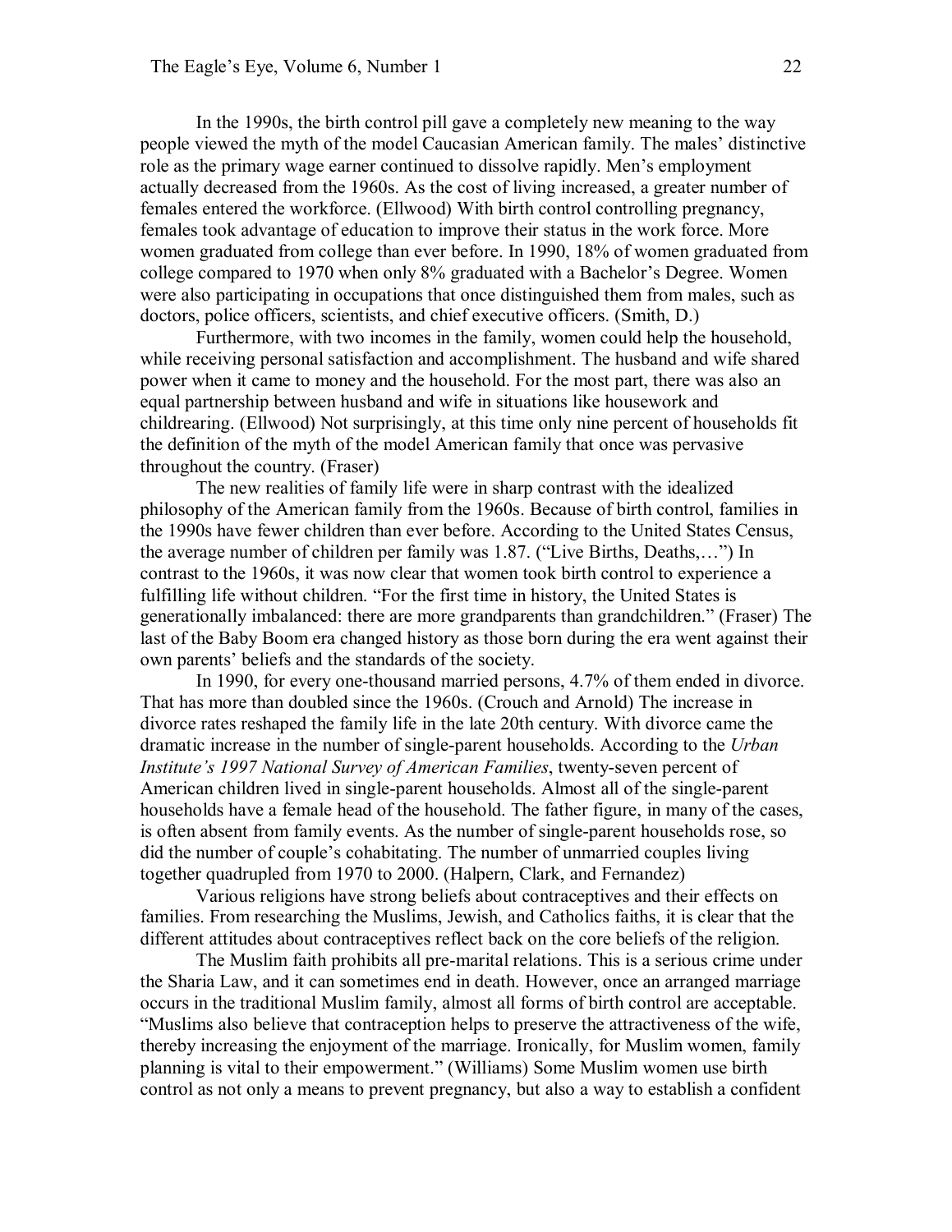and enjoying lifestyle. Muslim beliefs about birth control are similar to the beliefs of the new type of American family that allowed women to avoid bearing children if they opted to do so.<br>However, other followers of the Muslim faith believe that birth control can only

damage a marriage. Because the *Koran* states that couples should "procreate and abound in number," these Muslims believe that only God can decide who controls reproduction. (Williams) Since the Islamic faith has strict policies and beliefs about premarital relations, one can deduce that birth control affects Muslim American families.

The Jewish faith allows for the use of certain types of birth control. Since pre marital relations are unacceptable, the religion permits the use of birth control to only married women. Many Jews believe that once married, it is the decision of the couple to use birth control. On the other hand, there are other sects within the religion, such as Conservative Judaism, that believe that birth control is a sin because it does not follow the commandment to "choose life." (Williams) From the research, there appears to be no consensus on whether the Jewish religion has had any significant influence on birth control and American family life.

While the Muslim and Jewish faiths accept some forms of artificial contraceptive, the Roman Catholic Church forbids the use of artificial birth control. "Catholicism is the only major faith institution in the United States that forbids all chemical and barrier methods of birth control and considers them morally unacceptable." (Williams) Since sex outside of marriage is a sin, some leaders promote complete abstinence before marriage, while others only allow physical affection. "Catholicism preaches that all sexual acts have no value except for procreation so using birth control to prevent reproduction encourages sinful uses of sex." (Williams) Leaders proclaim that sex is for procreation purposes and as an expression of love between married spouses.

However, most Catholics disagree with the Church's belief about birth control because they believe it is up to the women to decide whether to reproduce. According to the 1995 National Survey of Family Growth, "seventy-five percent of Catholic women of childbearing age who are sexually active use a contraceptive method forbidden by the church." ("National Survey of Family Growth") The statistics suggest that even with the Church's influence, many American women chose to follow their own personal beliefs when it deals with reproduction. Although the evidence is just one example, the results show that the Catholic Church's views do not influence or change many of the Catholics who use birth control.

Many historians, sociologists, and economists have studied the twentieth century family; however, among the more engaging sociologists to examine contemporary society, whose work has direct implication for understanding gender dynamics, has been Geert Hofstede . He conducted research on the five dimensions on which cultures differ: high power distance (versus low power distance), individualism (versus collectivism), masculinity (versus femininity), uncertainty avoidance index (versus uncertainty), and long-term orientation (versus short-term orientation). Hofstede believed that each culture is different and having insights into these other cultures can provide for a more effective interaction between people.

Hofstede's dimensions of masculinity versus femininity offers an effective tool for examining how and why the model Caucasian American family has changed. As part of the Cult of Domesticity in the early 1960s, many women were originally homemakers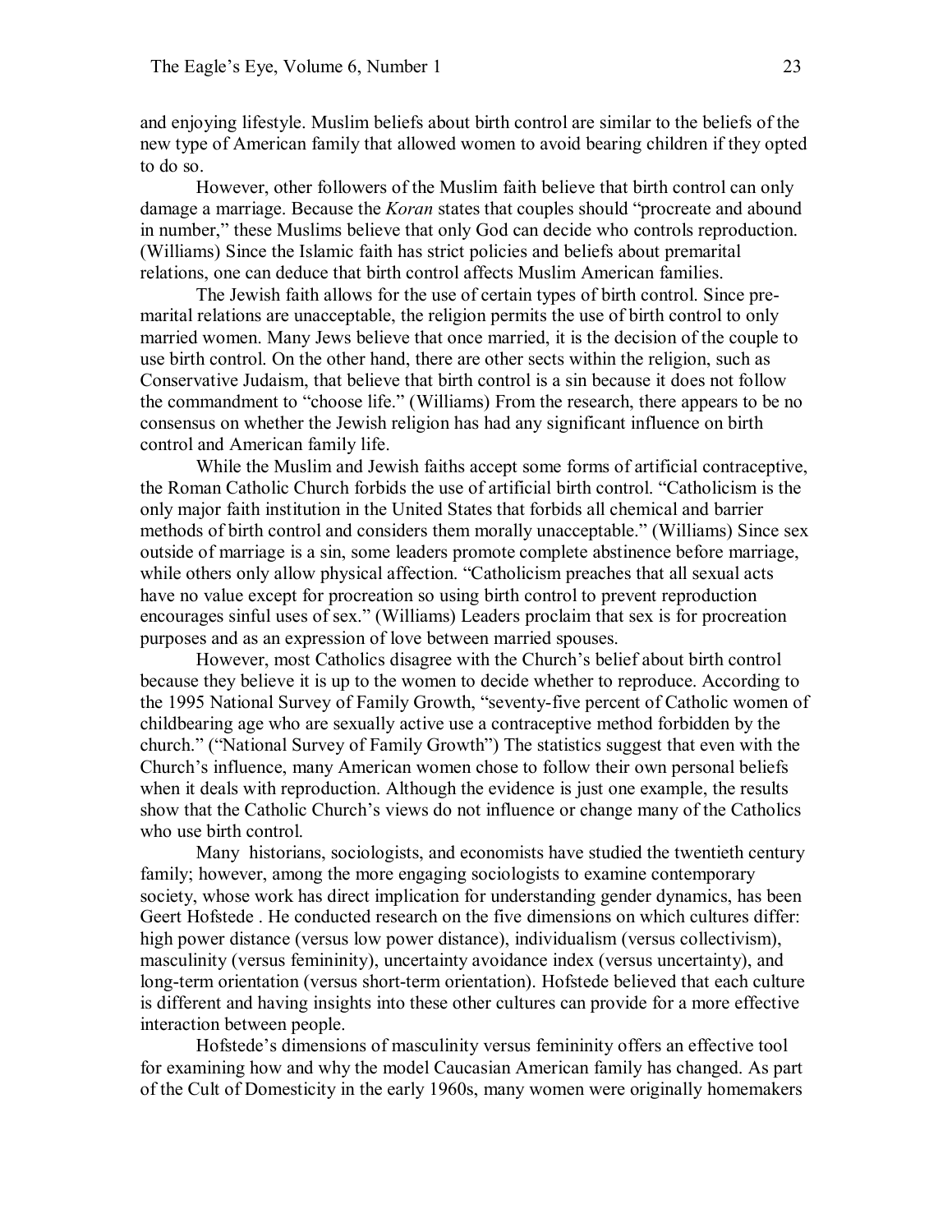who enjoyed their role. There were also separate spheres for men (primarily in the workplace) and women primarily at home). With the appearance of birth control, and especially oral contraceptives, women began to take hold of their lives and gain control, often with inspiration from the Women's Liberation Movement. Women had a chance to change the previous philosophies about their nature, with the opportunities to education themselves and establish a career to improve their social standings. The number of males in the work place also decreased as some men took on homemaker roles, while their wives went into the work force. From the 1960s to 2000, birth control helped women to challenge male hegemony in American culture and to achieve greater measures of gender equality in both the home and the workplace. (Hofstede)

In conclusion, birth control has reshaped the stereotypical American family and sexual practices in general from the 1960s to 2000. Although there are varying forms of birth control that have come about throughout the years, they all have one thing in common: they helped women take control of their lives and assisted them in achieving new professional experiences and opportunities.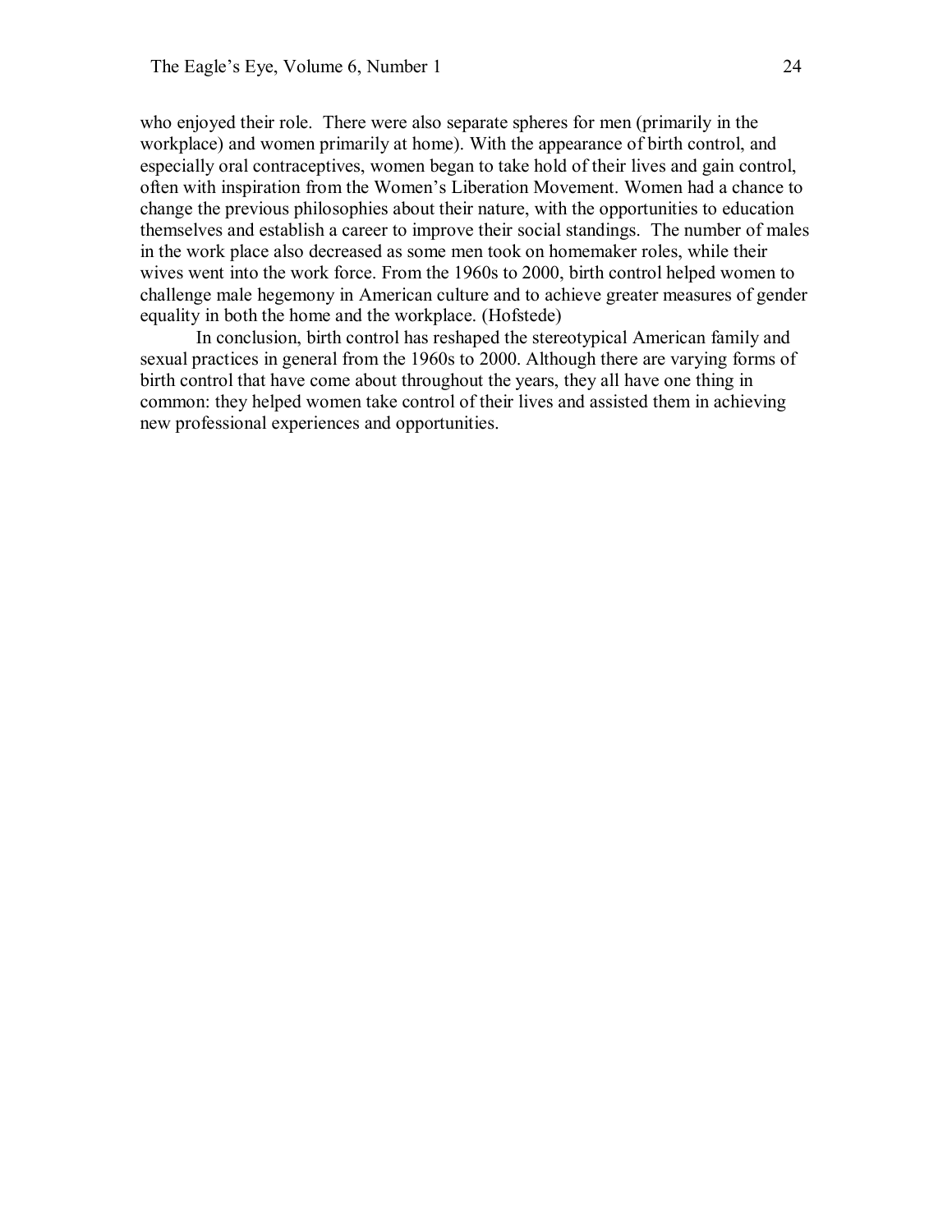## Works Cited

- "Comstock Act." *Encyclopedia Britannica*. 2009. Encyclopedia Britannica Online. 12 Feb.  $2009 \leq http$ ://search.eb.com/eb/article-9124952/>.
- Crouch, John, and Arnold, Colleen Fannin. "U.S. Divorce Rates and Other Vital Stats from 1950 to 2000." 2003. The United States Census Bureau. 1 Dec. 2008 <http://www.divorcereform.org/>.
- Davis, Tom. *Sacred Works Planned Parenthood and its Clergy Alliances*. New Jersey: Rutgers University Press New Brunswick, 2005.
- DeTocqueville, Alexis. *Democracy in America*. Ed. J.P. Mayer, translated by George Lawrence. New York: Perennial Classics, 2000.
- Fraser, Arvonne S. "The Changing American Family." *In Context: Caring for Families*. 1997. Context Institute. 2 Dec. 2008 <http://www.context.org/>.
- Friedan, Betty. *The Feminine Mystique*. New York: W.W. Norton, 1963.
- "Eisenstadt v. Baird." 1972. Legal Information Institute Supreme Court Collection. Cornell University. 1 Dec. 2008 <http://www.law.cornell.edu/>.
- Ellwood, David T. "The Changing Structure of American Families." *American Planning Association, Journal of the American Planning Association* 59.1 (1993): 3. ABI/INFORM Global. ProQuest. La Salle University Library, Philadelphia, PA. 1 Dec. 2008 <http://www.proquest.com/>.
- "Griswold v. Connecticut." 1965. Legal Information Institute Supreme Court Collection. Cornell University. 1 Dec. 2008 <http://www.law.cornell.edu/>.
- Halpern, Ariel, Clark, Rebecca L., Fernandez, Leticia. "Children's Environment and Behavior: Family Structure." 1999. Urban Institute. 1 Dec. 2008 <http://www.urban.org/center/anf/snapshots.cfm/>.
- Hofstede. Five Dimensions on Which Cultures Differ. 1981.
- Kennedy, David M. *Birth Control in America: The Career of Margaret Sanger*. New Haven: Yale University Press, 1970.
- Knowles, Jon. "A History of Birth Control Methods." *Planned Parenthood*. 2006. Katharine Dexter McCormick Library. 12 Feb. 2009 <http://www.plannedparenthood.org/resources/research-papers/bc-history-6547.htm/>.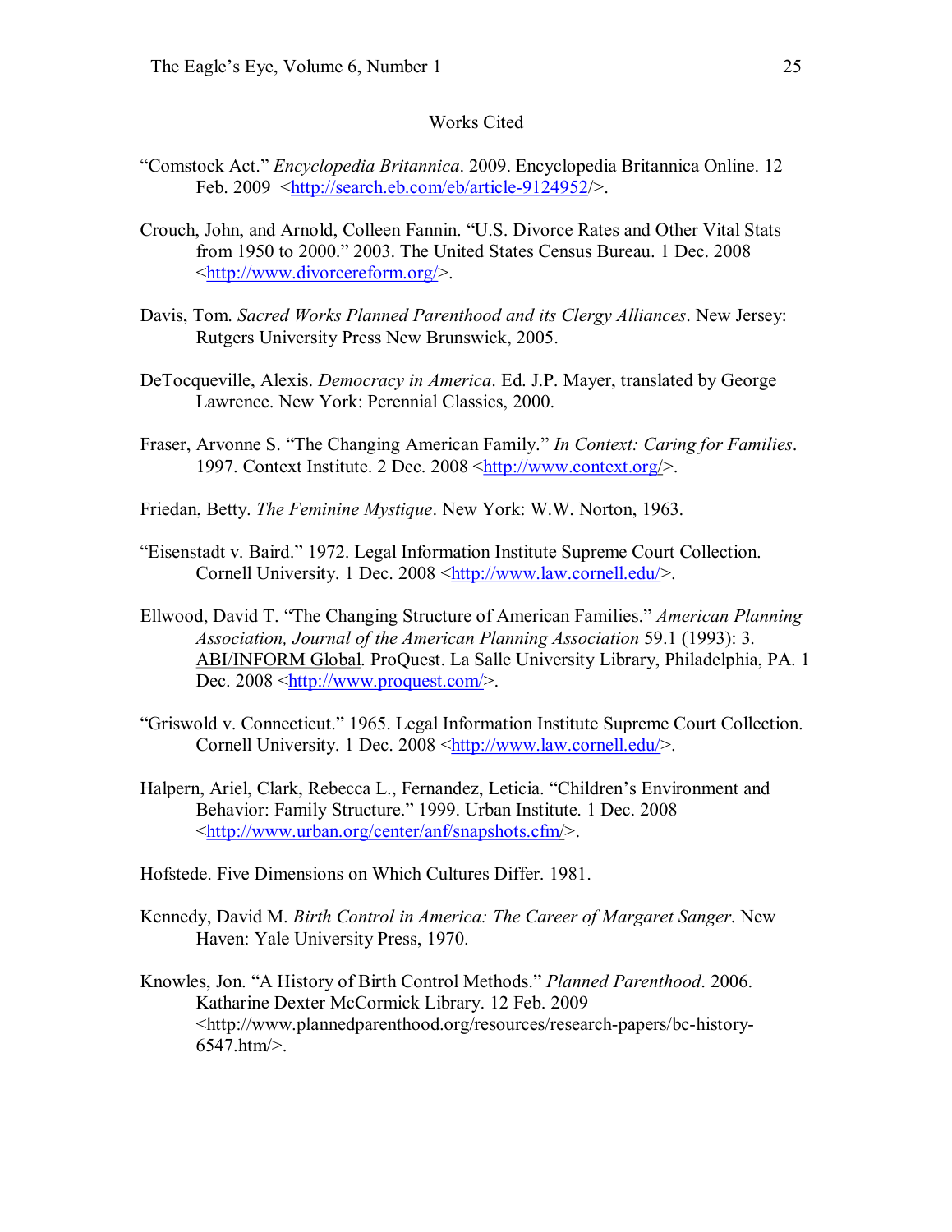- "Live Births, Deaths, Marriages, and Divorces: 1960 to 2000." 2008. The United States Census Bureau. 2 Dec. 2008 <http://www.census.gov/>.
- "Marital Status Data for 1890 1970." The United States Census Bureau. *Historical Abstracts of the United States, Colonial Times to 1970, Series A*. 160171, 1989. 12 Feb. 2009 <http://www.unmarried.org/statistics.html/>.
- Mintz, Steven. "The Modern Family." *Digital History*. 2007. University of Houston. 1 Dec. 2008 <http://www.digitalhistory.uh.edu/historyonline/modernfamily>.
- "National Survey of Family Growth" 1995. National Center for Health Statistics. 1 Dec.  $2008 \leq http$ ://www.cdc.gov/>.
- Perry, Twila L. "Family Values, Race, Feminism, and Public Policy." 2008. Markkula Center for Applied Ethics. 1 Dec 2008 <http://www.scu.edu/ethics/publications/familyvalues.html>.
- Smith, Denise. "We the American...Women." 1993. United States Department of Commerce Bureau of the Census. 12 Feb. 2009 <http://www.census.gov/>.
- Smith, Tom W. "The Polls—A Report: The Sexual Revolution?" *Public Opinion Quarterly* 54.3 (1990): 415. ABI/INFORM Global ProQuest. La Salle University Library. Philadelphia, PA. 1 Dec. 2008 < http://www.proquest.com/>.
- "U.S. APPROVES PILL FOR BIRTH CONTROL." New York Times (1857-Current file). New York, N.Y.) 10 May 1960, 75. ProQuest Historical Newspapers The New York Times (1851-2005). ProQuest. La Salle University Library, Philadelphia, PA. 1 Dec. 2008 <http://www.proquest.com/>.
- "Who We Are." *Planned Parenthood*. 2005. Planned Parenthood Federation of America. 29 Nov. 2008 <http://www.plannedparenthood.org/about-us/who-we-are-4648.html>.
- Williams, M.T. "Catholicism and Family Planning." *Family Planning and Religion*. 2008. 4 Dec. 2008 <http://www.epigee.org/guide/Catholicism.html>.
- . "Family Planning and the Jewish Religion." *Family Planning and Religion*. 2008. 4 Dec. 2008 <http://www.epigee.org/guide/judaism.html>.
- . "Islamic Family Planning." *Family Planning and Religion*. 2008. 4 Dec. 2008 <http://www.epigee.org/guide/islamic.html>.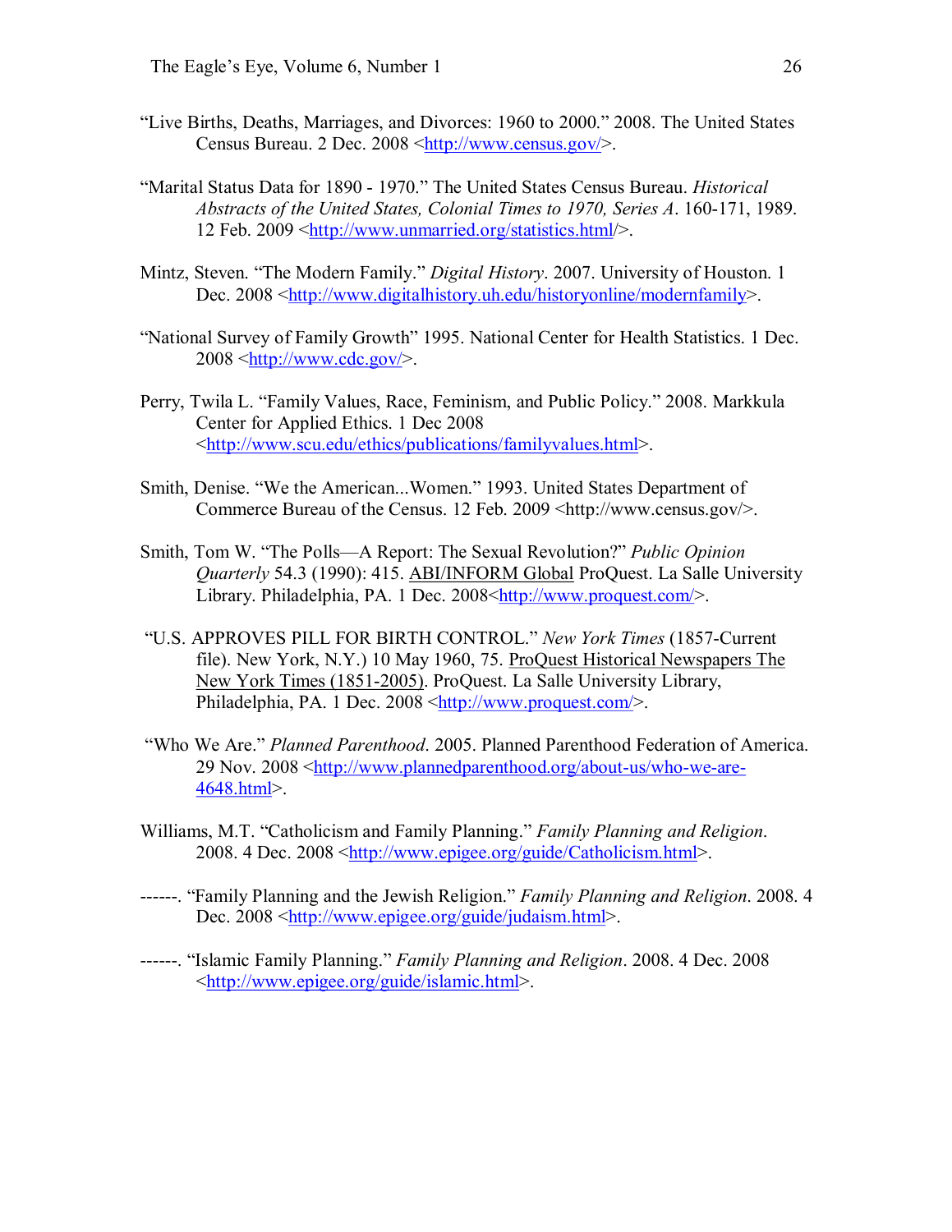# Appendix



## **Griswold v. Connecticut (No. 496) 151 Conn. 544, 200 A.2d 479, reversed.**

| <b>Syllabus</b>                                 | <b>Opinion</b>                                  | <b>Concurrence</b>                 | <b>Concurrence</b>          | <b>Concurrence</b>          | <b>Dissent</b>                                  | <b>Dissent</b>                                  |
|-------------------------------------------------|-------------------------------------------------|------------------------------------|-----------------------------|-----------------------------|-------------------------------------------------|-------------------------------------------------|
|                                                 | [ Douglas                                       | [Goldberg]                         | [ Harlan ]                  | [ White ]                   | [ Black ]                                       | Stewart                                         |
| <b>HTML</b><br>version<br><b>PDF</b><br>version | <b>HTML</b><br>version<br><b>PDF</b><br>version | <b>HTML</b> version<br>PDF version | HTML version<br>PDF version | HTML version<br>PDF version | <b>HTML</b><br>version<br><b>PDF</b><br>version | <b>HTML</b><br>version<br><b>PDF</b><br>version |

## Syllabus

# SUPREME COURT OF THE UNITED STATES

## **381 U.S. 479**

## **Griswold v. Connecticut**

## **APPEAL FROM THE SUPREME COURT OF ERRORS OF CONNECTICUT**

No. 496 Argued: March 29-30, 1965 --- Decided: June 7, 1965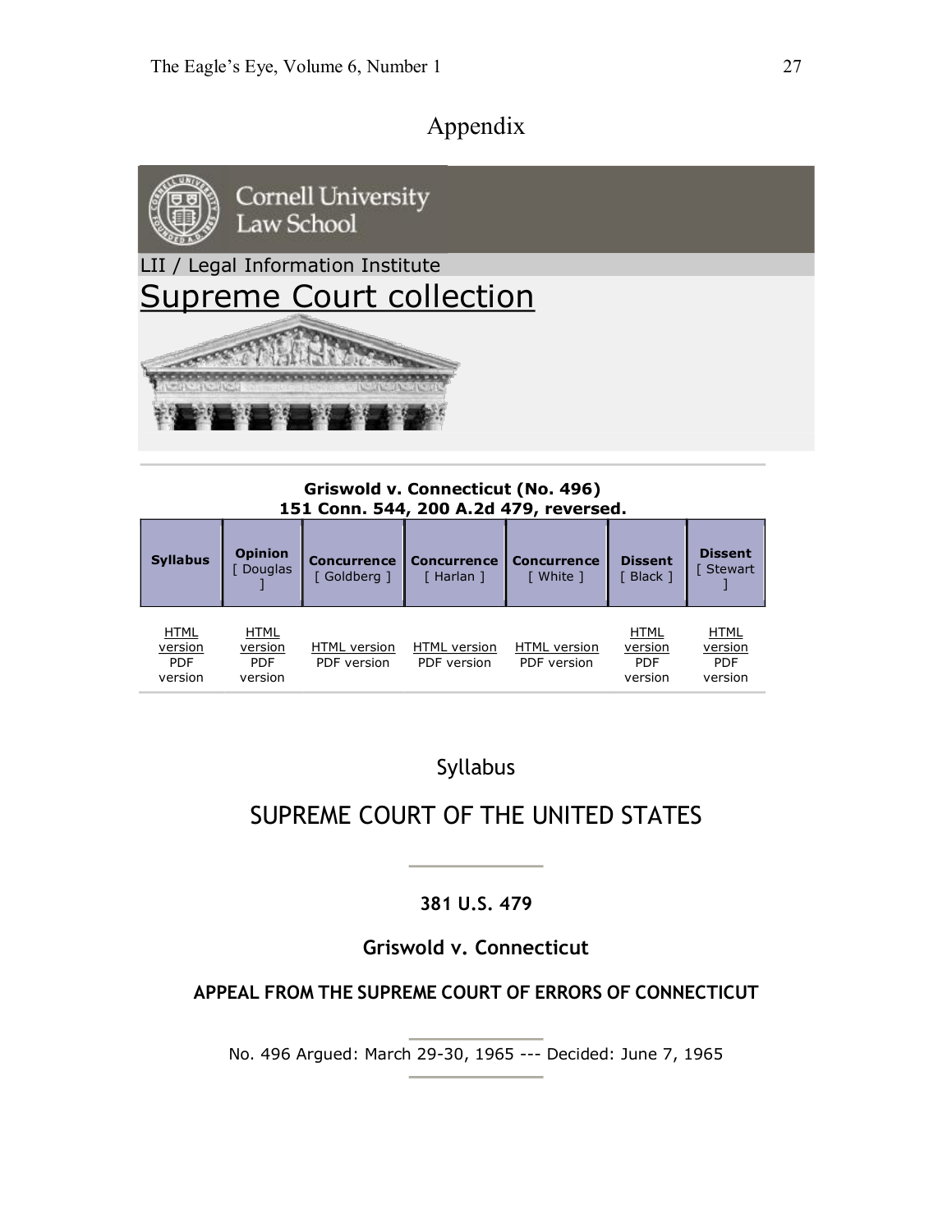Appellants, the Executive Director of the Planned Parenthood League of Connecticut, and its medical director, a licensed physician, were convicted as accessories for giving married persons information and medical advice on how to prevent conception and, following examination, prescribing a contraceptive device or material for the wife's use. A Connecticut statute makes it a crime for any person to use any drug or article to prevent conception. Appellants claimed that the accessory statute, as applied, violated the Fourteenth Amendment. An intermediate appellate court and the State's highest court affirmed the judgment.

*Held:*

1. Appellants have standing to assert the constitutional rights of the married people. *Tileston v. Ullman,* 318 U.S. 44, distinguished. P. 481.

2. The Connecticut statute forbidding use of contraceptives violates the right of marital privacy which is within the penumbra of specific guarantees of the Bill of Rights. Pp. 481‐486.

## **[p480]**

"Griswold v. Connecticut." 1965. Legal Information Institute Supreme Court Collection.

Cornell

University. 1 Dec. 2008 <http://www.law.cornell.edu/>.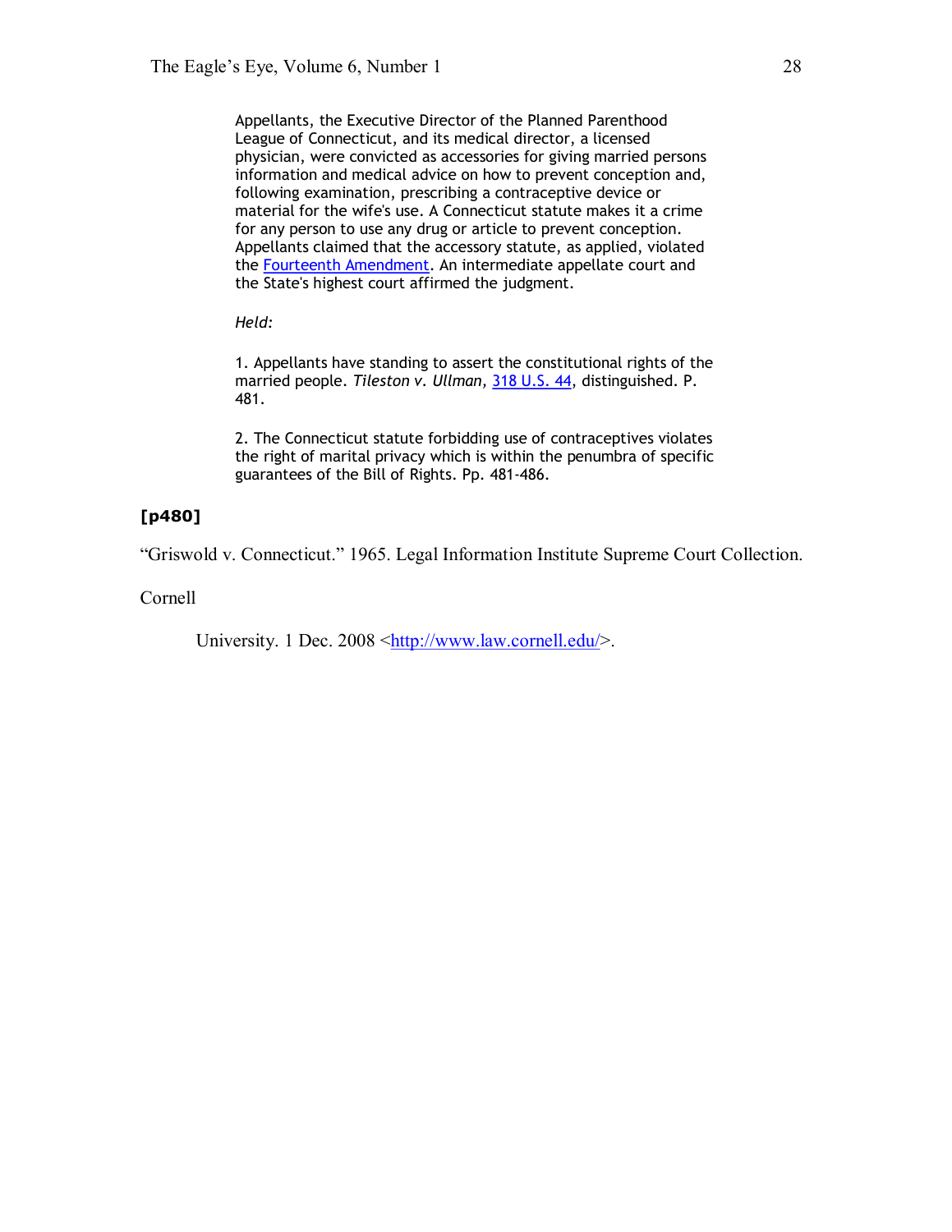## **Dance in the Cultural Cold War** Erika Lunn

It was stated by Clifford Geertz that "culture is not a power, something to which social events, behaviors, institutions as processes can be causally attributed; it is a context, something in which they can be intelligibly... described.<sup> $342$ </sup> Culture cannot be taken away from the context in which it is located because it then loses all meaning. The context is what binds all of the attributes together. The concept of dance has several definitions depending upon the context in which it is placed. For example, the culture of dance in Italy during the Renaissance is quite different from the culture of dance in American clubs in the twenty-first century. The concept is still dance, but the context which surrounds both situations alters its meaning. The Cold War is one context in which dance can be viewed. In the race to be the best country, the Cold War adversaries affected not just politics and military situations but culture as well. The effects on one aspect of culture, dance, can be viewed in the perspective of the Soviet Union and its individual dancers.

It is necessary to understand the history of the Cold War in order to analyze the effect it held on the cultural concept of dance. After Word War II, the Soviet Union wanted to maintain control over Eastern Europe and in doing so transplant the communist ideology to its people.<sup>43</sup> This created conflict between the Soviet Union and the United States. The United States, an anticommunist country, utilized the "widely-held belief at the time in its 'manifest destiny' to lead the world to Christian salvation" or in other words to eliminate all traces of communism.<sup>44</sup> To do this, the United States needed to focus on the source of the issue. "In American rhetoric all communism—whether Asian, Latin American, or European—emanated from Moscow. Thus American metaphors for Soviet influence—'captive nations,' 'Soviet satellites,' and puppet governments—fueled the rhetoric of American cultural diplomacy."<sup>45</sup> Therefore, culture was utilized by the United States as a means to counter the communist influence. This means of countering or eliminating such influence, however, was not just executed by the United States. Both sides in the Cold War utilized culture for this purpose.

Since the Cold War was fought unlike any other war, the opponents developed different methods of engaging in conflict. Politics and military strength was only a small part of how the war was fought.<sup>46</sup> Instead, the two countries took the concepts of ideas,

<sup>&</sup>lt;sup>42</sup> Patrick Major and Rana Mitter, "East is East and West is West? Towards a Comparative Socio-Cultural History of the Cold War." *Cold War History* 4, no. 1 (2003): 3. *History Reference Center*, EBSCO*host* <http://search.ebscohost.com/login.aspx?direct=true&db=khh&AN=11412603&site=ehost-live> (accessed April 25, 2009).

<sup>&</sup>lt;sup>43</sup> "Cold War," *Encyclopedia Britannica*, 2009 Encyclopedia Britannica Online<br>
<http://www.britannica.com/EBchecked/topic/125110/Cold-War> (accessed May 2, 2009).

the patrick Major and Rana Mitter, 4<br><sup>45</sup> Marsha Siefert, "From Cold War to Wary Peace: American Culture in theUSSR and Russia," in *The Americanization of Europe: Culture, Diplomacy, and Anti-Americanism after 1945, ed. Alexander Stephan* (New York: Berghahn Books, 2006). 186.

 $^{46}$  Ieva Zake, "Controversies of US-USSR Cultural Contacts During the Cold War: The Perspective of Latvian Refugees," *Journal of Historical Sociology* 21, no. 1 (March 2008): 55 *History Reference Center*, EBSCO*host*, <http://search.ebscohost.com/login.aspx?direct=true&db=khh&AN=31573680&site=ehost live> (accessed April 25, 2009)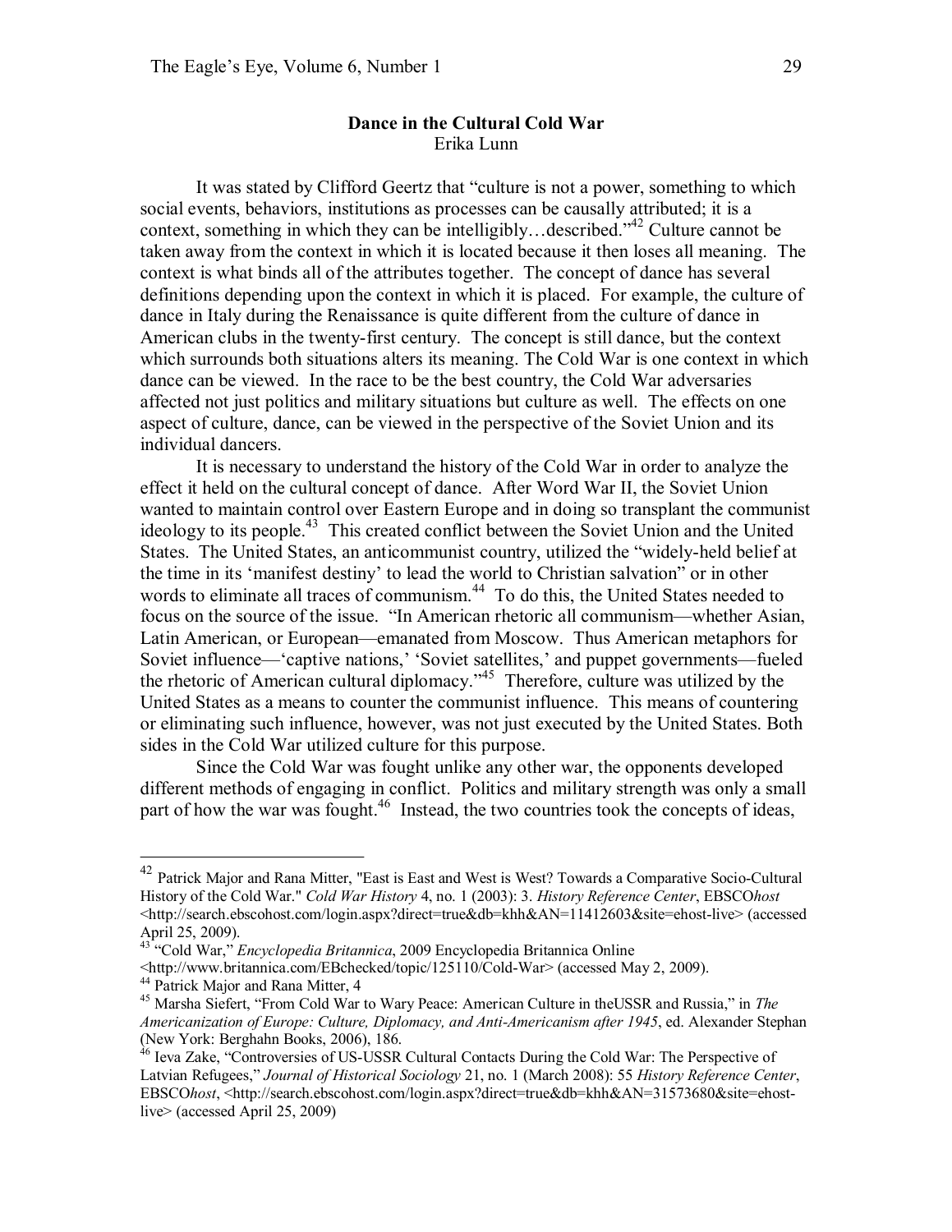values, technology, and scientific knowledge as a means of influencing the other.<sup>47</sup> They then took these concepts and placed them in the dimensions of propaganda, psychology, culture and ideology.<sup>48</sup> For example, one country may have placed propaganda in the ideas of a novel in order to influence the other or they may have placed psychological theories in the technology of films. The adversaries' purpose for this exchange of influence was to show the other that they were more developed, more advanced. "Cultural products…became a test of what each system could produce, in quality and quantity."<sup>49</sup> The war was fought not with weapons, but through ideas and products. The idea was to create better technology than the other country and become more influential than the other.

In order to engage in this method of battle, the opponents decided to employ tactics that were psychological. This occurred in the form of the Cultural Agreement of 1958.<sup>50</sup> "The Cultural Agreement of 1958 made possible cultural, scientific and education exchanges..." which transpired through "people-to-people exchange."<sup>51</sup> In other words, it was agreed that the United States and the Soviet Union would allow individuals in the fields of culture, science, and education to visit each other in order to exchange knowledge. This was promoted because "it was hoped that non-political communication through cultural agreements, educational exchanges, sports meetings, tourist visits and a wide range of people-to-people contacts could bring down barriers and help to defuse the ideological conflict."<sup>52</sup> Developed by Dwight D. Eisenhower, this idea was created "to help the two nations learn about each other."<sup>53</sup> In other words, by learning about one another acceptance and understanding would result. While the belief that this exchange could eliminate barriers between the two was a well promoted concept, the two countries also used the agreement to show who was more advanced in the previously mentioned fields.

Because of the implication of the agreement, both countries responded accordingly. Stringent guidelines were developed which both countries had to follow in order for the agreement to be approved.

> "American culture was accepted into the USSR on the formal principle of exact exchange: on performer for another, ten students for another ten. Still, of course, each desired the better of the balance and each attempted to play upon the other's inconsistencies between ideology and practice."<sup>54</sup>

The guideline of exact exchange occurred because neither wanted the other to have the upper hand, even though both desired it for themselves. "The Soviets played the cultural and academic exchanges as a political game in which they tried to control everything.<sup>55</sup>

<sup>&</sup>lt;sup>47</sup> Ibid.<br><sup>48</sup> Patrick Major and Rana Mitter, 2<br><sup>49</sup> Marsha Siefert, 185.<br><sup>50</sup> Peter G. Boyle, *American-Soviet Relations: From the Russian Revolution to the fall of Communism*,

<sup>(</sup>London: Routledge, 1993), 258.<br>
<sup>51</sup> Peter G. Boyle, 258-259.<br>
<sup>52</sup> Peter G. Boyle, 258.<br>
<sup>53</sup> Ieva Zake, 57.<br>
<sup>54</sup> Marsha Siefert, 187.<br>
<sup>55</sup> Ieva Zake, 59.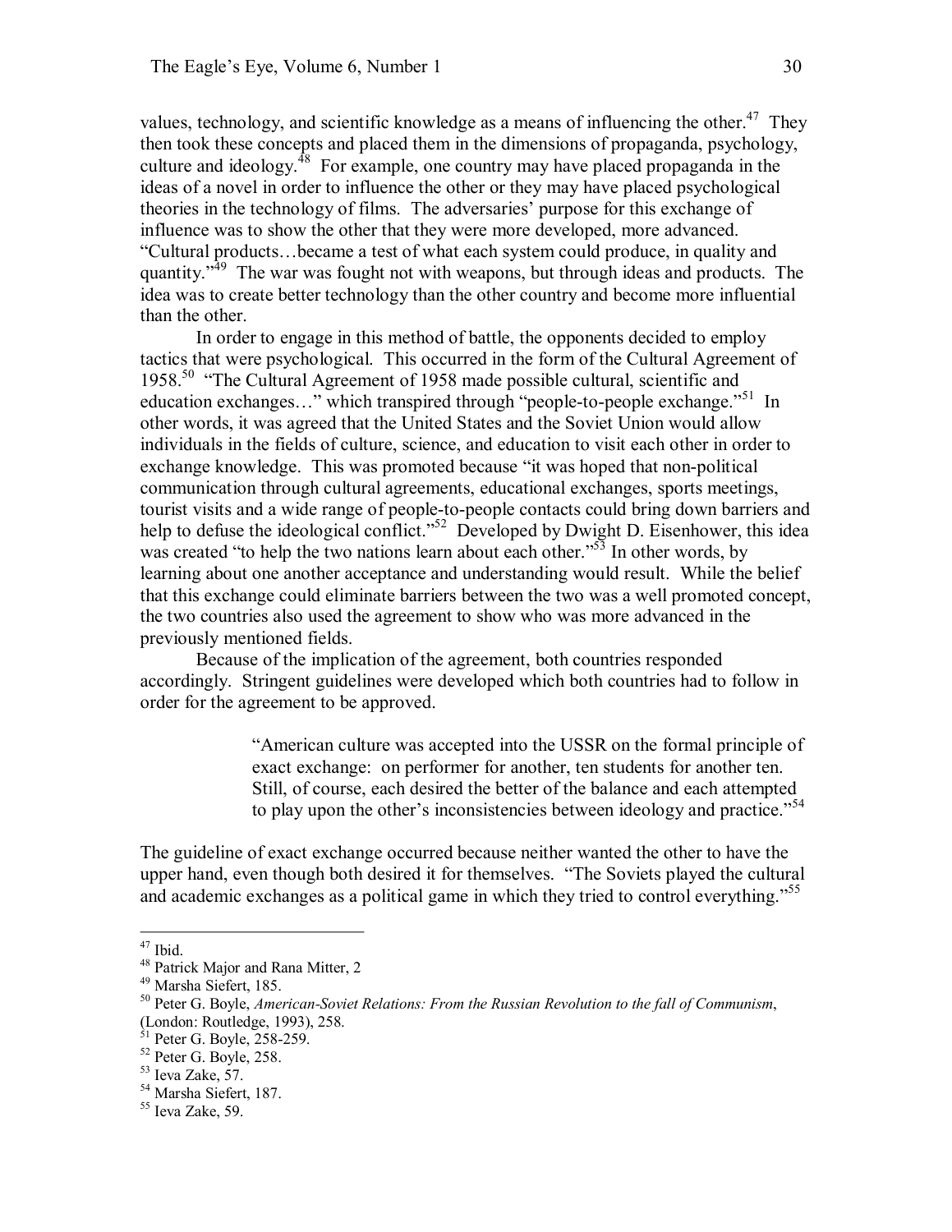This desire is the reason for which the Soviet Union was selective in its choice of exchange subjects. Those who came over to the United States from the Soviet Union were hand selected.<sup>56</sup> Candidates were chosen as those most "loyal to the regime" and those who "were less likely to be seduced by the attractions of the American way of life."<sup>57</sup> As a result of these selection processes, the most artistic and intellectual subjects were not always apart of the exchange. This took away part of the cultural and intellectual ideas of the agreement and placed the Cultural Agreement of 1958 more within a political context. The countries employed these tactics in order to present superiority, while still displaying physical evidence that they were trying to cooperate.

The cultural exchange was carried out in a variety of different methods. Among the different methods, "[t]he most visible of those exchanges were the performing arts."<sup>58</sup> With the mandatory law of exact exchange, performing artists from both countries participated. "Soviet dance groups, symphony orchestras, ice shows, circuses, as well as the many individual artists…visited the United States each year…[a]nd in the Soviet Union, American ensembles and soloists invariable played to full houses."<sup>59</sup> Many different performing arts groups were part of the cultural exchange. One particular group that was included in the performing arts group was dance. Specific examples of Soviet dance in the United States as a result of the cultural exchange included, "Moiseyev Folk Dance Ensemble and the Bolshoi and Kirov Ballets," while examples of American dance in the Soviet Union included, "the American Ballet Theater, New York City Ballet, Jeffrey Ballet, Alvin Ailey Dance Theater, Jose Limon Dance Company, and Paul Taylor Dance Company."<sup>60</sup> These dance companies, both Soviet and American based, were utilized as weapons of the Cold War. The main focus was to be better than the other: to have better dancers, better choreography, and better costumes. This in turn had an effect on dance, changing leading countries and individual dancers' perceptions.

While the background of the Cold War and the historical event of the Cultural Agreement of 1958 are crucial to understanding what was occurring culturally in different countries, it is essential to look at those countries' perceptions to understand the effect. The Russian perspective of dance during the Cold War was influenced by the entrance of western culture into a country which was isolated from all beliefs except those approved of by the Soviet Union.<sup>61</sup> As stated before, the point of the cultural exchange was to display the superiority of one's country. Therefore, the Soviet government was against the introduction of "new artistic concepts" from the West and often regulated what could and could not be introduced into the Soviet Union.<sup>62</sup> "Any art form…that was branded as 'modern,' 'decadent,' or forbidden by the Soviets was by definition a demonstration of freedom and anticommunism.<sup>563</sup> In order to eliminate anticommunist ideology, the government implemented restrictions upon what culture could and could not be shown in the Soviet Union. This caused some forms of dance,

<sup>56</sup> Peter G. Boyle, 259. <sup>57</sup> Ieva Zake, 59 and Peter G. Boyle, 259. <sup>58</sup> Yale Richmond, "Cultural Exchange and the Cold War: How the Arts Influenced Policy," *Journal of Arts Management, Law, and Society, 35, no. 3 (October 1): 239-245.* <sup>59</sup> Ibid.

 $60$  Ibid.

 $61$  Yale Richmond, 239-245

 $62$  Ibid.

<sup>63</sup> Marsha Siefert, 191.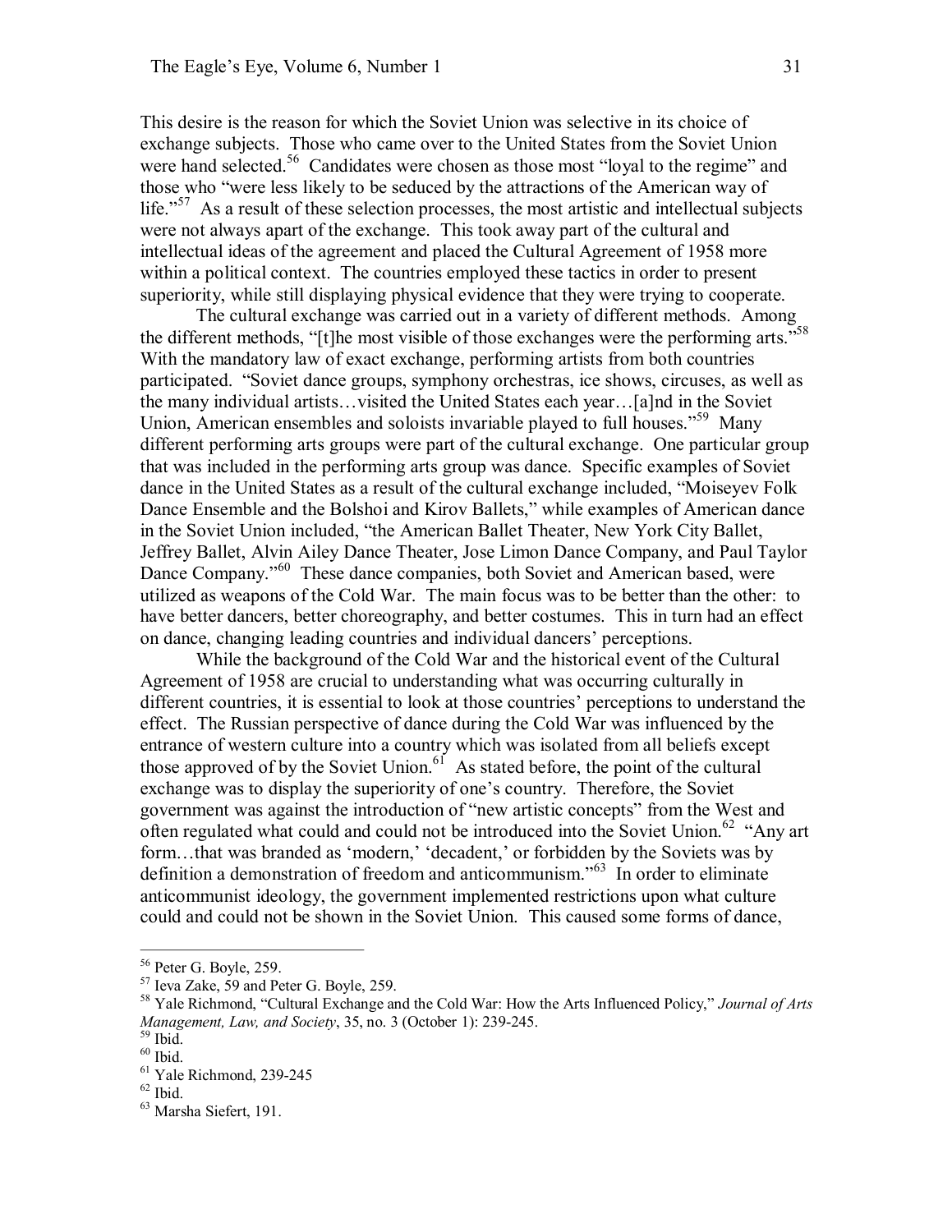such as modern dance, to be restricted from being performed in the USSR.<sup>64</sup> The Soviet government displayed its disapproval of modern dance because it believed it was a form of anticommunist ideology.

While the Soviet government disapproved of all dance which they considered to be anticommunist ideology, Russian citizens represented mixed opinions. The cultural exchange brought those western concepts that were not previously seen. "Visits by American and other western performers brought a breath of fresh air, as well as new artistic concepts in music and dance, to a country where orthodoxy and conservatism had long been guiding principles in the arts."<sup>65</sup> The "breath of fresh air" represented an acceptance of the western style of dance into the Soviet Union.<sup>66</sup> "New artistic concepts" allow growth and development in the art world, and the introduction of western styles provided the opportunity for this to occur.<sup>67</sup> While this view point displays an acceptance of western dance, not every Russian citizen was in favor of its performance. A Russian historian revealed both negative and positive view points about the 1962 arrival of the New York City Ballet. "Older people rejected it: 'The Americans aren't dancing; they're solving algebra problems with their feet."<sup>68</sup> The disapproval of western dance by older Russian citizens may have occurred due to their history with the implementation of communist ideology into the Soviet Union. According to this assessment, however, the younger generation felt differently. "But the young saw in Balanchine's productions the heights that the Petersburg cultural avant-garde could have reached if it had not been crushed by the Soviet authorities. Leningrad's...dancers were inspired."<sup>69</sup> The Russian response to the cultural exchange presented both positive and negative views of western dance. It was in these responses that a physical action took place.

As previously mentioned, the introduction of new art led to development and growth, and Soviet dancers needed to find a way in which to practice this new art form. According to Merriam-Webster Online Dictionary, to defect means "to forsake one cause, party, or nation for another often because of a change of ideology."<sup>70</sup> Soviet dancers began to act with their feet, defecting to other countries which would allow them to dance as they pleased. The act of defection caused fear within the Soviet government.<sup>71</sup> Because the opponents used the cultural exchange as a means to show their superiority, this lost standing for the Soviet Union. "Ballet came to symbolize another crisis important to the Cold War competition—the importance of defections."<sup>72</sup> Defections were physical actions which represented the dancers' want for artistic freedom. When dancers defected to western countries, not only did the Soviet Union lose its best dancers, but the western countries gained them. This caused the Soviet Union to act accordingly. Peter G. Boyle stated, that "on the Soviet side, fear of defection added another element to the already rigorous process of screening soviet citizens who were

 $64$  Ibid.

 $^{65}$  Yale Richmond, 239-245.<br> $^{66}$  Ibid.<br> $^{67}$  Yale Richmond, 239-245.

<sup>&</sup>lt;sup>68</sup> Yale Richmond, 239-245.<br><sup>69</sup> Ibid.<br><sup>70</sup> "defect," *Merriam-Webster Online Dictionary*, 2009, <http://www.merriamwebster.com/dictionary/defect> (accessed May 4, 2009).<br><sup>71</sup> Peter G. Boyle, 259.<br><sup>72</sup> Marsha Siefert, 193.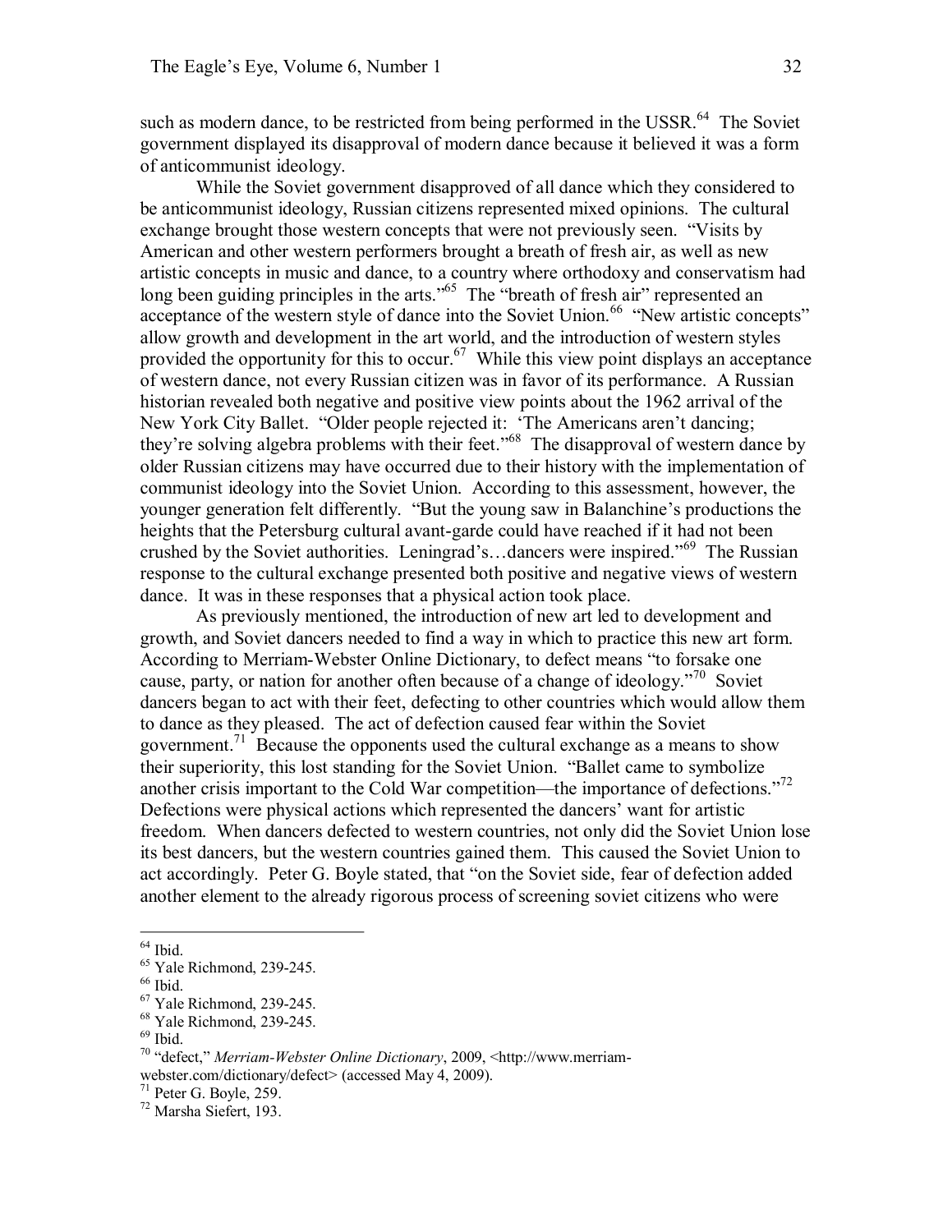permitted to travel to the United States under such programmes."<sup>73</sup> This was done to prevent as many citizens from defecting as possible. This was not the only action the Soviet Union took to prevent defections from occurring. At one point, they even chose to cancel their programs as a preventative measure.<sup>74</sup> For Soviet dancers, defection provided them with a method for them to acquire artistic freedom.

Other reasons existed as a motive for dancers to defect to western countries. Because the Soviet Union was a communist country, its citizens were confined within a "closed society."<sup>75</sup> This resulted in "very few opportunities for travel or other contacts by Americans."<sup>76</sup> Soviet citizens were limited in their actions and communications. Therefore, artists would defect from the Soviet Union in order to obtain autonomy. In western countries, dancers were not restricted by the regulations of the Soviet government. The knowledge of this autonomy was acquired when "the Americans allowed the Soviet visitors to travel freely within the US.<sup> $27$ </sup> The experience of traveling to the United States and viewing life there presented Soviet citizens with the opportunity to compare their lives with the lives of United States citizens. "Because substantial privileges were given to top Soviet performers, these defections appeared to demonstrate the lure of American life, however the Soviet authorities tried to portray it.<sup> $78$ </sup> The defection to western countries portrayed a want for a life that was not obtainable in the Soviet Union. Another reason for defection was finances.<sup>79</sup> The restrictions of the Soviet government continued into the financial sector. The salaries for dancers were regulated by the government as were the costs of performances.<sup>80</sup> "Due to the Soviet statecontrolled low prices for tickets the Americans had to subsidize their cultural programs, while the Soviets in the US always made money.<sup> $581$ </sup> As with the subject of autonomy, the presentation of the differences between the United States and the Soviet Union gave Soviet citizens an opportunity to see that dancers in one country had a higher salary than those of the other. The fact that it was they, the Soviet citizens, who were making less money, was just another reason for Soviet dancers to defect to a country where they could become wealthier. Autonomy and an increase in finances were opportunities which did not exist in the Soviet Union. The cultural exchange provided a chance for Soviet citizens to compare the differences between the Soviet Union and other western countries.

The topic of defection during the cultural exchange of the Cold War cannot be viewed without discussing its consequences. Many Russian exiles, or émigrés, did not return to the country once the fall of communism occurred.<sup>82</sup> This is because of several reasons. The first was the difficulty it took to leave in the first place.<sup>83</sup> Many dancers

 $83$  Ibid.

<sup>&</sup>lt;sup>73</sup> Peter G. Boyle, 259.<br>
<sup>74</sup> Ieva Zake, 59.<br>
<sup>75</sup> Peter G. Boyle, 258.<br>
<sup>76</sup> Ibid.<br>
<sup>77</sup> Ieva Zake, 59.<br>
<sup>78</sup> Marsha Siefert, 193.<br>
<sup>79</sup> Ieva Zake, 59.

 $80$  Ibid.

<sup>81</sup> Ieva Zake, 59.

<sup>82</sup> "The homecoming," *Economist*, 325, no. 7791: 73 (1992) *History Reference Center*, EBSCO*host Center* <http://search.ebscohost.com/login.aspx?direct=true&db=khh&AN=31573680&site=ehostlive> (accessed April 25, 2009)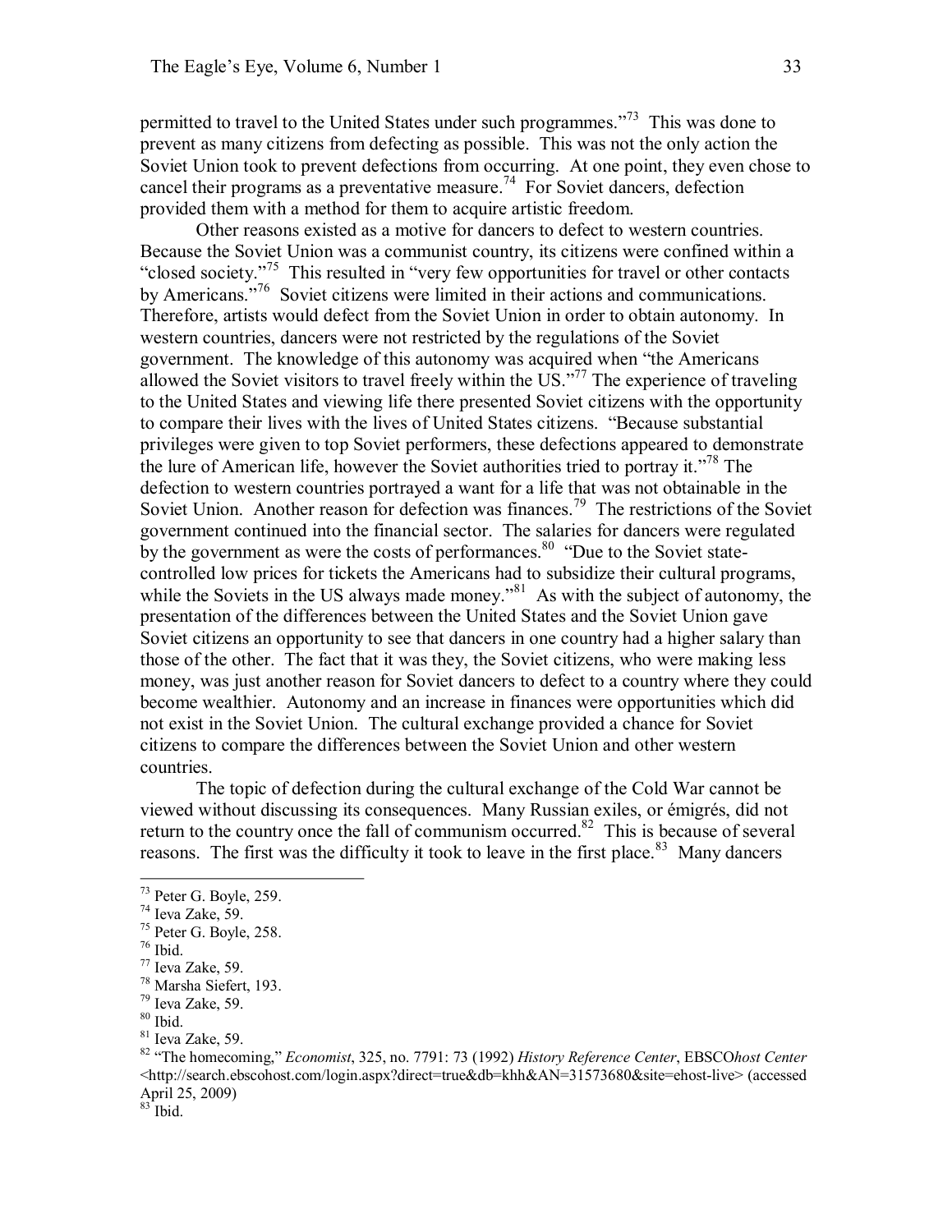went to great lengths to defect from the Soviet Union, and returning to Russia would undermine their efforts. Not only was it difficult to leave; it would be even more difficult to return.<sup>84</sup> "The Soviet system made leaving difficult, and returning more so. Émigrés were considered traitors.<sup>35</sup> The leaving of one's country, and particularly the Soviet Union, during the Cold War meant that one was taking the enemy's side. A dancer who returned would be considered a traitor and disloyal to the Soviet cause. The KGB, or Committee for State Security, which was the "foreign intelligence and domestic security agency of the Soviet Union," had its own plans for dancers who defected.<sup>86</sup> In regards to the defection of two dancers, Rudolf Nureyev and Natalia Makarova, the punishment was severe.<sup>87</sup> "Rudolf Nureyev and Natalia Makarova both escaped the Soviet Union to dance abroad, and their legs were to be broken as fitting punishment.<sup>388</sup> Dancers who defected were considered traitors according to the Soviet government and were not welcomed back into the Soviet Union. While this is true, those who managed to leave were admired by Soviet citizens because they were able to obtain what those who stayed could not. "In the modern Russian hierarchy of values, anyone who manages to get out and live comfortably abroad is a respected and envied man at home."<sup>89</sup> Dancers who took the chance and defected from the Soviet Union were envied for the opportunities they were able to obtain. The Soviet Union and its citizens treated the defection of dancers with mixed views, and while they were considered traitors for leaving their country, they were often admired for what they had obtained.

It is necessary to introduce real life examples of dancers defecting from the Soviet Union in order for their significance in the Cold War to be understood. Three dancers in particular defected during the 1960's and 70's: Alexander Godunov, Rudolf Nureyev, and Mikhail Baryshnikov.<sup>90</sup> "Russian ballet star Rudolf Nureyev was one of the first to vote with his feet, defecting to England in 1961, with others like Mikhail Barishnikov in 1974 and Alexander Godunov following suit."<sup> $91$ </sup> These individuals are a physical depiction of the effect of the cultural exchange on the dance world. They represent a need for artistic freedom, a need which could only be obtained through the action of defecting to the west. The dancers served a symbolic purpose; they represented an advance in war for one side.

One dancer to defect from the Soviet Union during the Cold War was Alexander Godunov. Godunov was born in Russia in 1949 and started dancing in Latvia at the age of nine.<sup>92</sup> "At 17 he joined Igor Moiseyev's Young Ballet, and three years later he joined

<sup>&</sup>lt;sup>84</sup> "The homecoming."

 $85$  Ibid.

<sup>86</sup> "KGB," *Encyclopedia Britannica*, 2009, Encyclopedia Britannica Online,

<sup>&</sup>lt;http://search.eb.com/eb/article9045233> (accessed May 2, 2009).

<sup>&</sup>lt;sup>87</sup> David Pryce-Jones, "In from the Cold War: The latest from the KGB," *National Review*, 51, no. 19 (10/11/1999): 22, *History Reference Center*, EBSCO*host*,

<sup>&</sup>lt;http://search.ebscohost.com/login.aspx?direct=true&db=khh&AN=2315036&site=ehostlive> (accessed April 25, 2009). <sup>88</sup> Ibid.

<sup>&</sup>lt;sup>89</sup> "The homecoming."

<sup>90</sup> Marsha Siefert, 193.

 $^{91}$  Ibid.

<sup>92</sup> "Godunov, Alexander," *Encyclopedia Britannica*, 2009, Encyclopedia Britannica Online, <

http://www.britannica.com/EBchecked/topic/236933/Alexander-Godunov> (accessed May 2, 2009).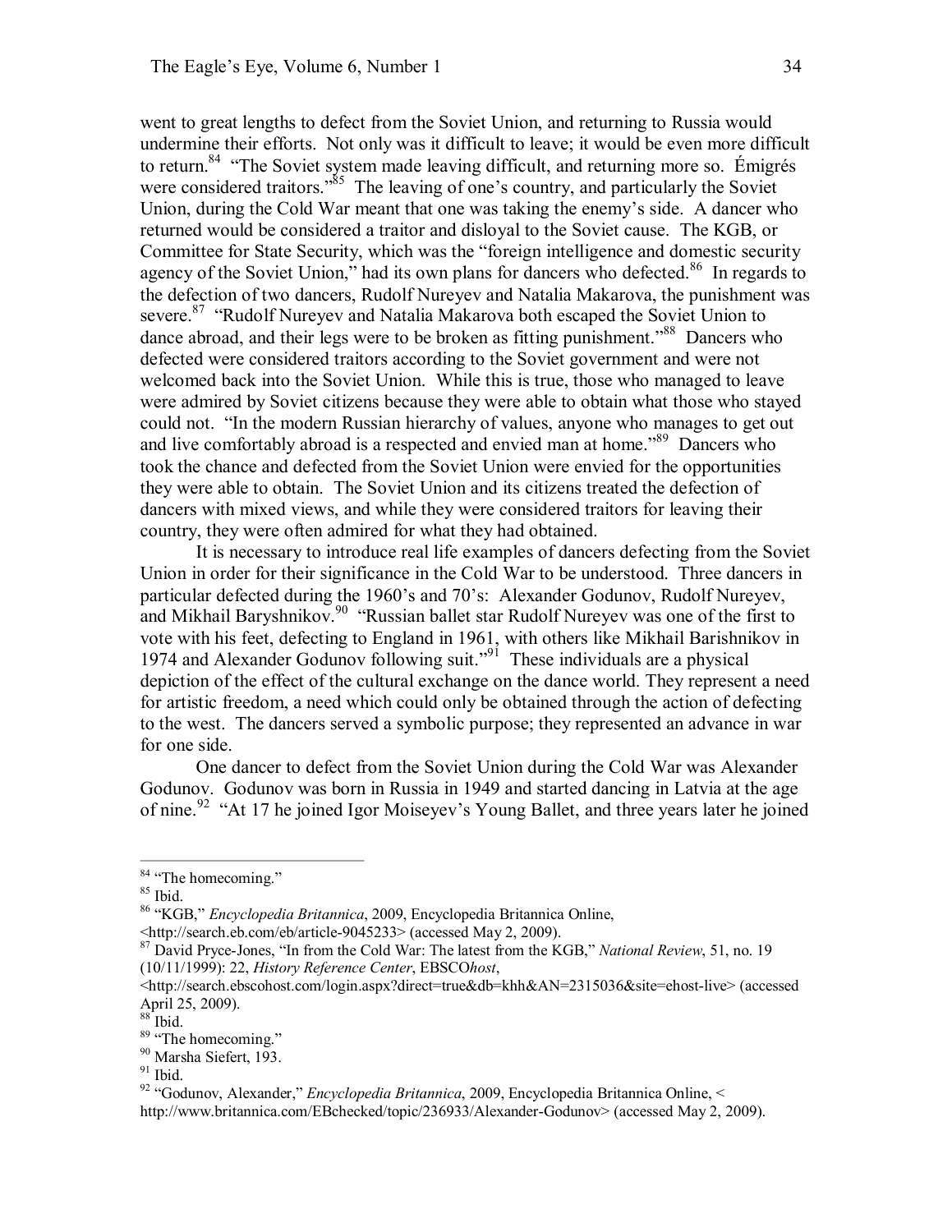the Bolshoi, becoming the company's youngest principal dancer.<sup> $\frac{93}{3}$ </sup> These, however, are only demographics; it was his personality which characterized his defection. He was "a dancer noted for his flamboyance, arrogance and heart-stopping dramatic portrayal in ballet's classical repertory."<sup>94</sup> His dramatics and arrogant personality did not stop in the dance world. Godunov had no problem with going against society and defecting to the United States. His defection as well was anything but subtle. "Godunov was the rock' n' roll star of the ballet world, thumbing his nose at the establishment and sometimes, it seemed, at his audience as well."<sup>95</sup> The defiance he showed towards the Soviet government eventually became a physical action: his defection. Godunov defected to the United States in 1979 while in New York City for the cultural exchange.<sup>96</sup> His actions were simple, but the results were dramatic in comparison. He "simply walked out of his Manhattan hotel Aug. 21, 1979, and asked for political asylum the next day.<sup>"97</sup> Uncomplicated, effortless, and trouble free, the defection of Alexander Godunov stayed for only so long. Godunov's wife had participated in the cultural exchange as well, but she decided not to stay in the United States.<sup>98</sup> "The U.S. government grounded the jet carrying the Bolshoi dancers back to Moscow until Godunov's wife, soloist Lyudmila Vlasova, assured them she was returning home willingly – even without Godunov." In his actions, Godunov displayed priorities which revolved around his dance career and not his family. Leaving the Soviet Union and his career with the Bolshoi behind, the dancer was leaping towards a life uncontrolled by the Soviet government.

Alexander Godunov's dramatic defection removed him from Soviet society and in turn presented him with opportunities that he would not have had otherwise. His defection was one which represented a step towards artistic freedom.<sup>99</sup> Laura Bleiberg stated in 1995 that "it's hard to remember in these post-Cold War days that dancers used to risk their lives for artistic freedom – and that 'artistic freedom' was no mere cliché."<sup>100</sup> Godunov utilized his visit to the United States as a means in which to obtain the freedom to dance as he pleased. Without this freedom, he could not have achieved his many accomplishments. Godunov joined ABT, or the American Ballet Theater, soon after he defected.<sup>101</sup> It was there that he danced with his usual "dramatic intensity and technical distinction<sup> $102$ </sup> Although he was a principal dancer for the 1981-1982 season, he was dismissed soon after.<sup>103</sup> His dismissal from the dance world caused him to explore other opportunities, one of which was film. Godunov acted in the 1985 film *Witness*, the 1986 film *The Money Pit*, and the 1988 film *Die Hard*.<sup>104</sup> The previous accomplishments occurred because Godunov defected from the Soviet Union. He left a closed-society where his options were limited and entered one which presented him with opportunities.

 $93$  Ibid.

<sup>94</sup> Laura Bleiberg, "Godunov was First Bolshoi Principal to Defect to U.S," *The Ottawa Citizen*, (May 20, 1995): <sup>E</sup> 11, <http://www.proquest.com>, (accessed March 30, 2009). <sup>95</sup> Ibid.

<sup>&</sup>lt;sup>96</sup> "Godunov, Alexander"<br><sup>97</sup> Laura Bleiberg, E 11.

<sup>&</sup>lt;sup>98</sup> "Godunov, Alexander."<br><sup>99</sup> Laura Bleiberg, E 11.

<sup>&</sup>lt;sup>100</sup> Laura Bleiberg, E 11.<br><sup>101</sup> "Godunov, Alexander."<br><sup>102</sup> Laura Bleiberg, E 11.

 $\frac{103 \text{ Bud.}}{104}$  "Godunov, Alexander."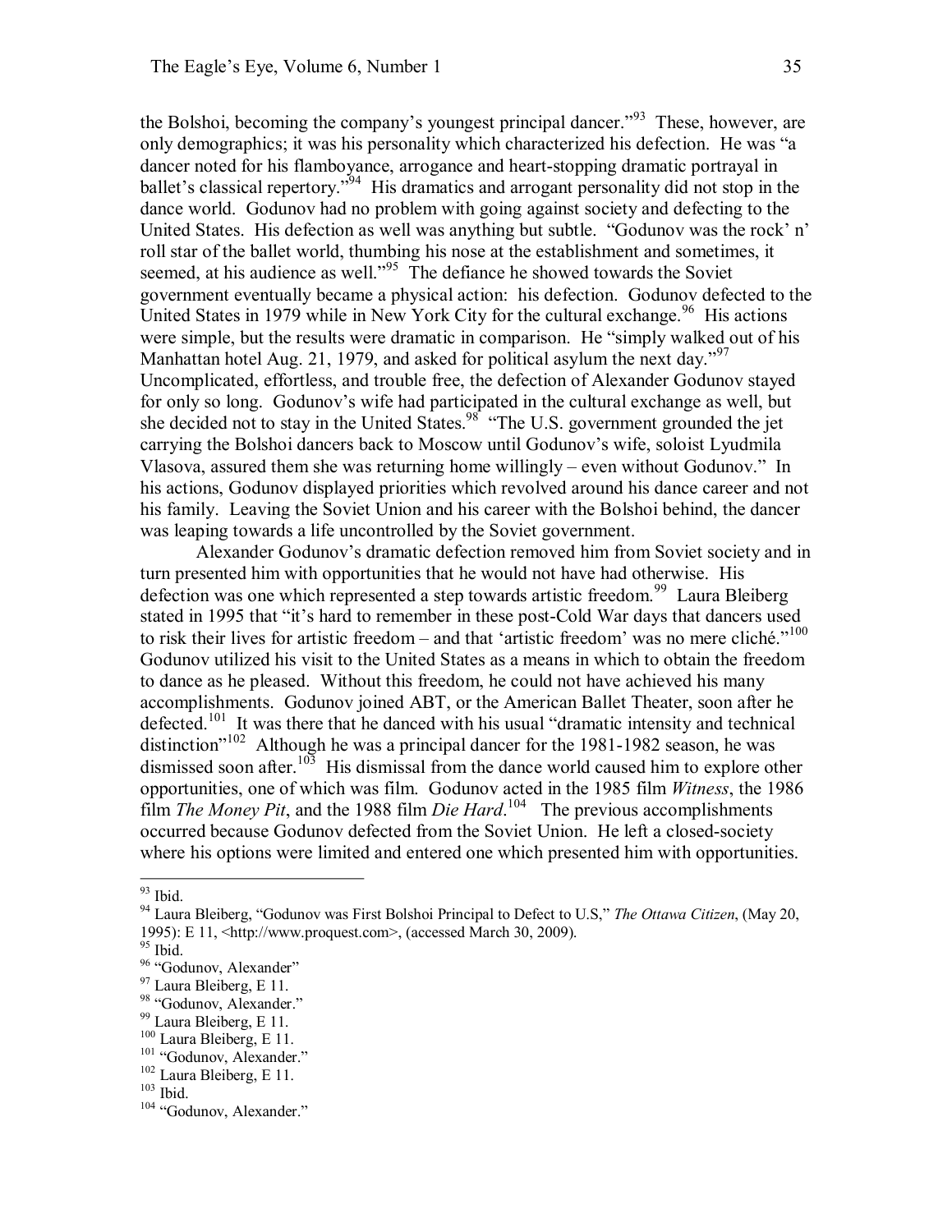This defection characterized the need for artistic freedom and defiance towards the Soviet society.<br>The defection of a second dancer, Rudolf Nureyev, is another example of an

individual affected by the Cold War. Nureyev was born on March 17, 1938 on a train; he was the youngest of four and the only male.<sup>105</sup> During school, he was introduced to dance, and it was here that his obsession began. Unfortunately, "his father wanted the boy to follow him into the army or at least to pursue his early academic successes in a professional career….He was strongly opposed to his only son's adopting a career which even in Russia was eccentric for a man."<sup>106</sup> Through his persistence and determination, Nureyev was eventually able to gain entrance into the Kirov School in Leningrad at the age of  $17<sup>107</sup>$  Similar to Godunov, Nureyev's personality played a vital role in his defection. At the age of 17, "he was skinny, solitary and sharp-tongued; he resisted discipline, failed to conform and – worst of all – refused to join the political Komosol, as was expected of all keen students." The Komosol was a "communist youth group" in the Soviet Union.<sup>108</sup> These characteristics and actions were not conventional to the attributes of Soviet society. His nonconformist nature and his refusal to join the communist youth group were early signs of his motivation for defecting. "Nureyev shined on the ballet stage, earning a role as a soloist... he graduated in  $1958.^{109}$  It was soon after his graduation that he had the opportunity to defect. Nureyev went to France for the cultural exchange and the result of his performances was "sensational."<sup>110</sup> In keeping in character with his personality, he saw the response and ran with it. "This dramatic acclaim, coupled with a now defiant disregard for company regulations about staying out late and mixing with foreigners, was more than his superiors could stand;" he was to return to Moscow at once.<sup>111</sup> The dancer was aware of what this order implied. "Nureyev guessed that this was the point of no return; once back in Russia he would never be given another chance."<sup>112</sup> Nureyev made a decision and took the chance when he could. While at the airport when he was supposed to be heading back to the Soviet Union, Rudolf Nureyev asked for political asylum.  $113$  It was in these actions that the dancer removed himself from a life which was controlled by the Soviet government. This led him to the opportunity to pursue his goals and chose his own path in life.

In defecting from the Soviet Union, Nureyev came to acquire numerous accomplishments. At first, though, he had to become accustomed to the West. The period right after his defection was utilized as a time to acquaint himself with the western style of dance.<sup>114</sup> Alexander Bland stated, "He toured round France and Italy for a year – learning the hard way the conditions and methods of ballet in the West without making

<sup>105</sup> Alexander Bland, *The Nureyev Image* (New York: Quadrangle/ The New York Times Book Co., 1976),

<sup>&</sup>lt;sup>107</sup> Alexander Bland, 11, 13.<br><sup>108</sup> Rob Staeger, "Chapter 9: Asylum in the Spotlight," *Asylees*, (2003): 30-33, *History Reference Center*, EBSCOhost <http://search.ebscohost.com/login.aspx?direct=true&db=khh&AN=12193771&site=ehostlive> (accessed April 27, 2009).<br><sup>109</sup> Ibid.<br><sup>110</sup> Alexander Bland, 20.<br><sup>111</sup> Ibid.<br><sup>112</sup> Alexander Bland, 20-21.<br><sup>113</sup> Rob Staeger.<br><sup>114</sup> Alexander Bland, 24.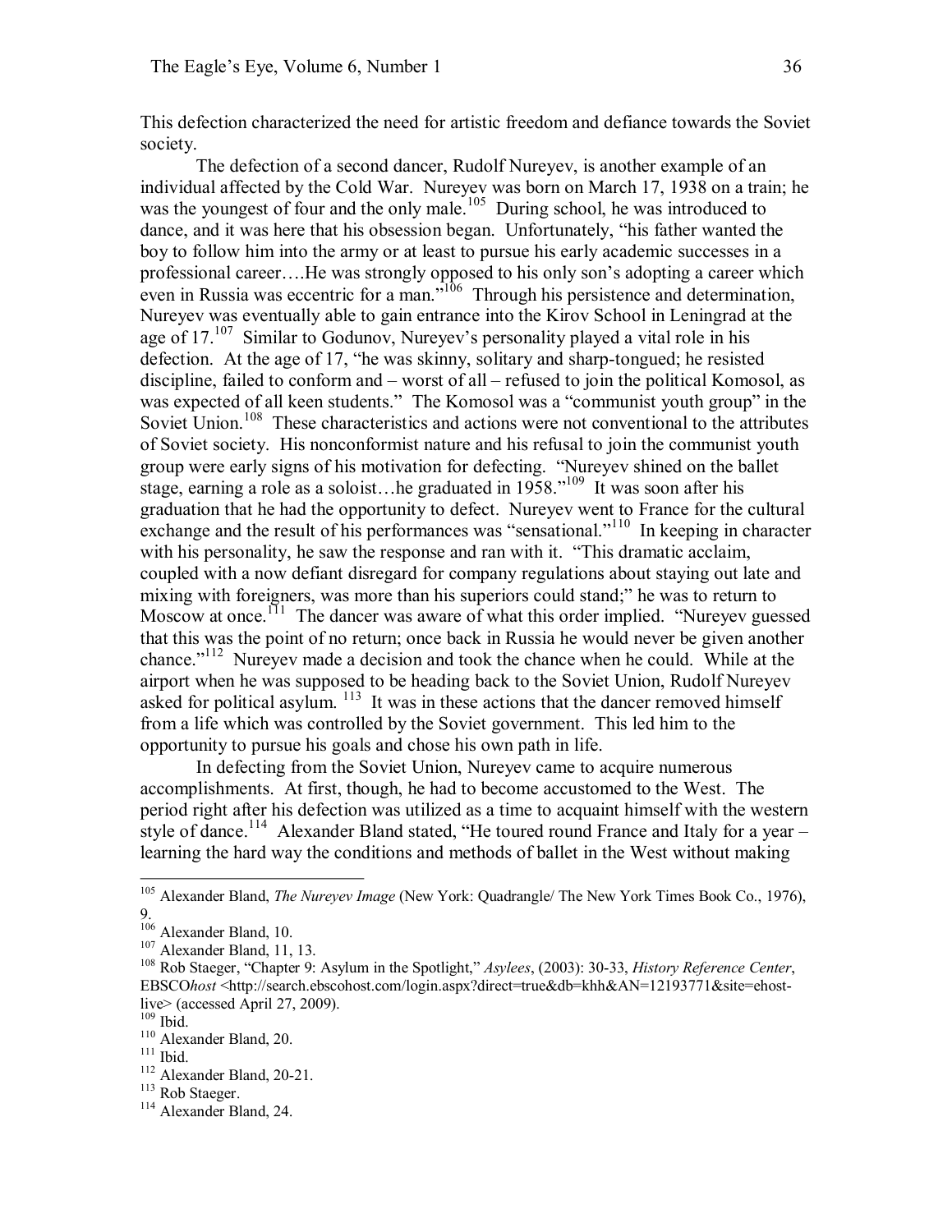any ambitious experiments."<sup>115</sup> It was only a matter of time, however, before Nureyev began to mass produce his accomplishments. These included, but were not limited to "personal ballet[s], ... perform[ing] in a modern-dance ballet to electronic music, ... filmdirector, …a season with a group of his own, …a disc, and …a film actor."<sup>116</sup> Throughout the events of his life, Nureyev was presented with opportunities which never would have occurred had he not defected from the Soviet Union. "The width and range of Nureyev's activities have meant that he has become an international star whose name strikes echoes in fields far outside the ballet."<sup>117</sup> While his life was one which many Soviet dancers did not have the chance to live, he maintained a belief throughout his career. This belief is the epitome of his defection. "He wanted to work as a dancer and be judged as a dancer, an artist for who them present and the future were more important than the past."<sup>118</sup> Rudolf Nureyev's outlook on life enabled him to defect from the Soviet Union. It depicted his reasoning and allowed him to achieve what many Soviet dancers could not because of the restrictions of the Soviet government.

A third dancer who defected from the Soviet Union was Mikhail Baryshnikov. Baryshnikov was born in 1948 in Latvia, and it was here that he attended Riga's opera ballet school.<sup>119</sup> Following that, he joined the Kirov Ballet as a soloist.<sup>120</sup> His views of dance clashed with those of the Soviet government. "Baryshnikov was extremely popular with Soviet audiences, but he began to chafe at the official restrictions that were placed upon him as an artist, particularly the prohibition on his performance of  $\frac{1}{2}$  contemporary foreign ballets."<sup>121</sup> The restriction of artistic freedom on his dancing limited Baryshnikov to the styles of dance he could perform. Just prior to his defection, Baryshnikov was living a life of which many Soviets only dreamed. He had an apartment, a career, and a great salary.<sup>122</sup> In the words of Mikhail Baryshnikov himself,

> "By Soviet terms, I had carte blanche at the Kirov Theatre. I had this wonderful apartment in Leningrad, in a fine old house. I was having considerable success with my career. I had become 'a government entity,' so to speak, in that I was receiving the highest salary of the Kirov dancers."<sup>123</sup>

While he was well off by any means, he was not unaffected by the Soviet government. Events leading up to his defection revealed just how influential the government was in his life, and he had only three goals at the time.<sup>124</sup> The first was to "get everything possible" out of the theatre in terms of artistic satisfaction and achievement," the second was to

<sup>115</sup> Ibid.<br><sup>116</sup> Alexander Bland, 39.<br><sup>117</sup> Alexander Bland, 40.<br><sup>118</sup> Alexander Bland, 28.<br><sup>119</sup> "Baryshnikov, Mikhail," *Encyclopedia Britannica*, 2009, Encyclopedia Britannica Online \summathtp://www.britannica.com/EBchecked/topic/54550/Mikhail-Baryshnikov> (accessed May 2, 2009).<br><sup>120</sup> "Baryshnikov, Mikhail."<br><sup>121</sup> Ibid

<sup>&</sup>lt;sup>122</sup> Mikhail Baryshnikov, "Baryshnikov's Defining Moment: Ballet's Superstar Reflects on his KGB – Influenced Decision to Defect to the West 25 Years Ago," *National Post* (June 5, 1999): 2, <http://www.proquest.com>, (accessed March 30, 2009). <sup>123</sup> Ibid. <sup>124</sup> Mikhail Baryshnikov, 2.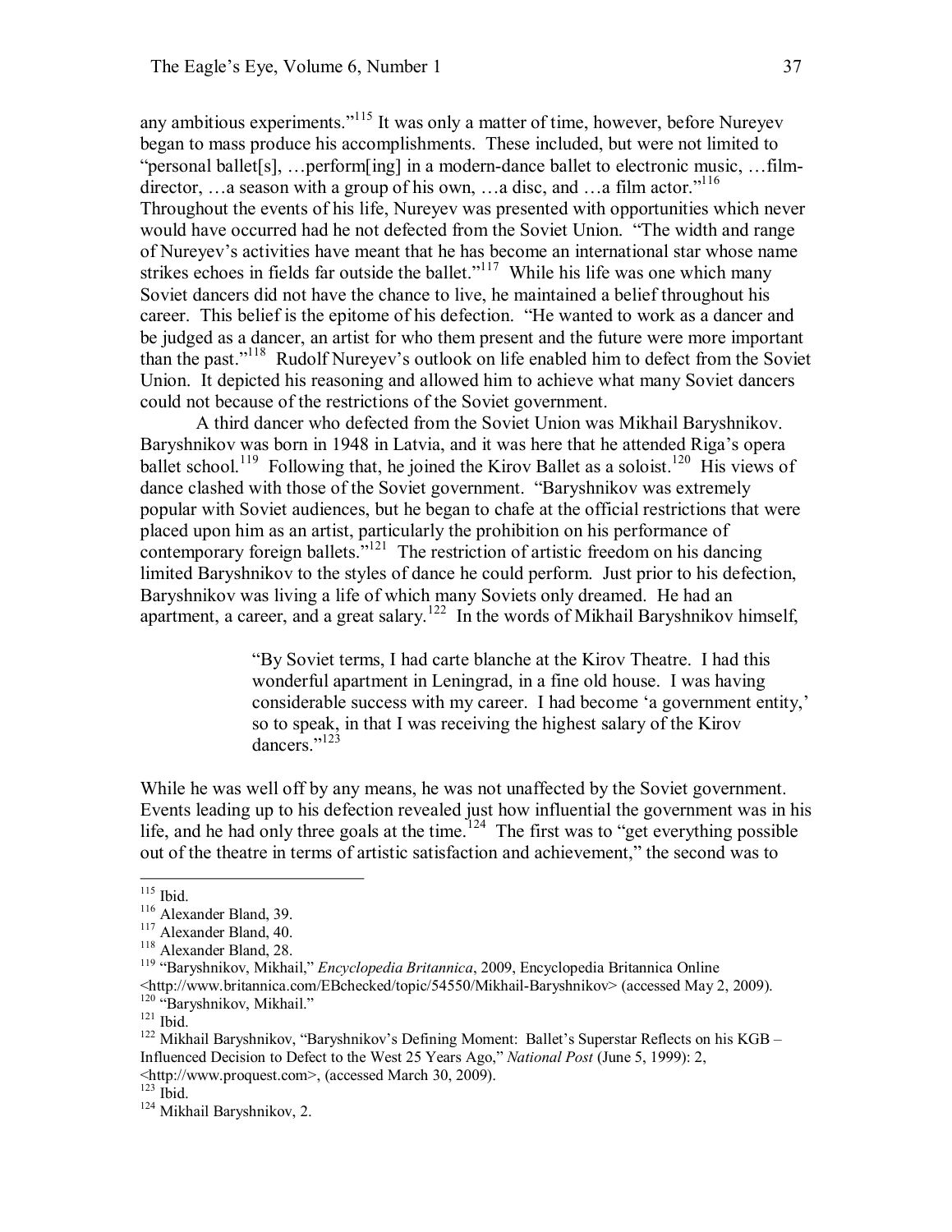"preserve the good situation [he] had with material things," and the third was "a peaceful mind."<sup>125</sup> It was this peaceful mind that he had difficulty achieving and which affected his decision to stay in the west. His decision to defect, however, was not one of a preconceived nature.<sup>126</sup> While in Toronto during a cultural exchange, friends of Baryshnikov offered him the chance to defect and he took it.<sup>127</sup> Baryshnikov stated, "To go home meant going back to all the growing pressures and tensions and troubles. To stay was just to walk away from all that. It was not at all a 'brave' decision but a matter of practical reality."<sup>128</sup> His decision to defect to the West was one that reflected the confining nature of the Soviet government and the lack of autonomy in his life. In defecting, he was not only able to escape these but also gain artistic freedom.

Baryshnikov's defection enabled him to live the life that he was not able to in the Soviet Union. According to Baryshnikov, his actions were not one of a hero, only of a man trying to survive.<sup>129</sup> "It was the action of a man just beginning to understand that he was running out of ideas on how to survive the system."<sup>130</sup> In the action of defection, he was able to escape the Soviet system and find a method to live the life which coincided with his desired goals. While he did not view himself as a hero, his friends back in Russia felt differently. "There was no doubt in anyone's mind that Misha, as an artist, had done the right thing for himself. This comforted those who were left behind."<sup>131</sup> By leaving, he would have opportunities in the west that they knew he would never be presented with in the Soviet Union. "Since his defection, Misha's image has lost much of its reality for many in Leningrad. To some extent Misha has been turned into a symbol of freedom, of success, and of sublime art."<sup>132</sup> This statement reveals the impact Mikhail Baryshnikov's defection had on Soviet citizens. In obtaining what they could not, Baryshnikov was a living representation of the freedom of the West. He lived the ideal life that was restricted by the Soviet government.

In reviewing the similarities of the three dancers, they all represented a common theme. This was the theme of defection for artistic freedom and escape from the restrictions of the Soviet government. The communist system controlled all aspects of Soviet life. With the introduction of the cultural exchange, dancers were shown a life without these restrictions. As they participated in the exchanges, they were then presented with the opportunity to escape these restrictions and live a life of creativity and freedom. Moreover, in watching their best dancers defect, the Soviet government lost the superior artistic weapons that it held over the western countries. In the end, the defection of Soviet dancers to the West represented a lost battle in the Cold War.

<sup>&</sup>lt;sup>126</sup> Mikhail Baryshnikov, 2.<br><sup>127</sup> Ibid.<br><sup>128</sup> Mikhail Baryshnikov, 2.<br><sup>129</sup> Ibid.<br><sup>130</sup> Mikhail Baryshnikov, 2.<br><sup>130</sup> Mikhail Baryshnikov, 2.<br><sup>131</sup> Nina Alovert, *Baryshnikov in Russia*, (New York: Holt, Rinehart, and W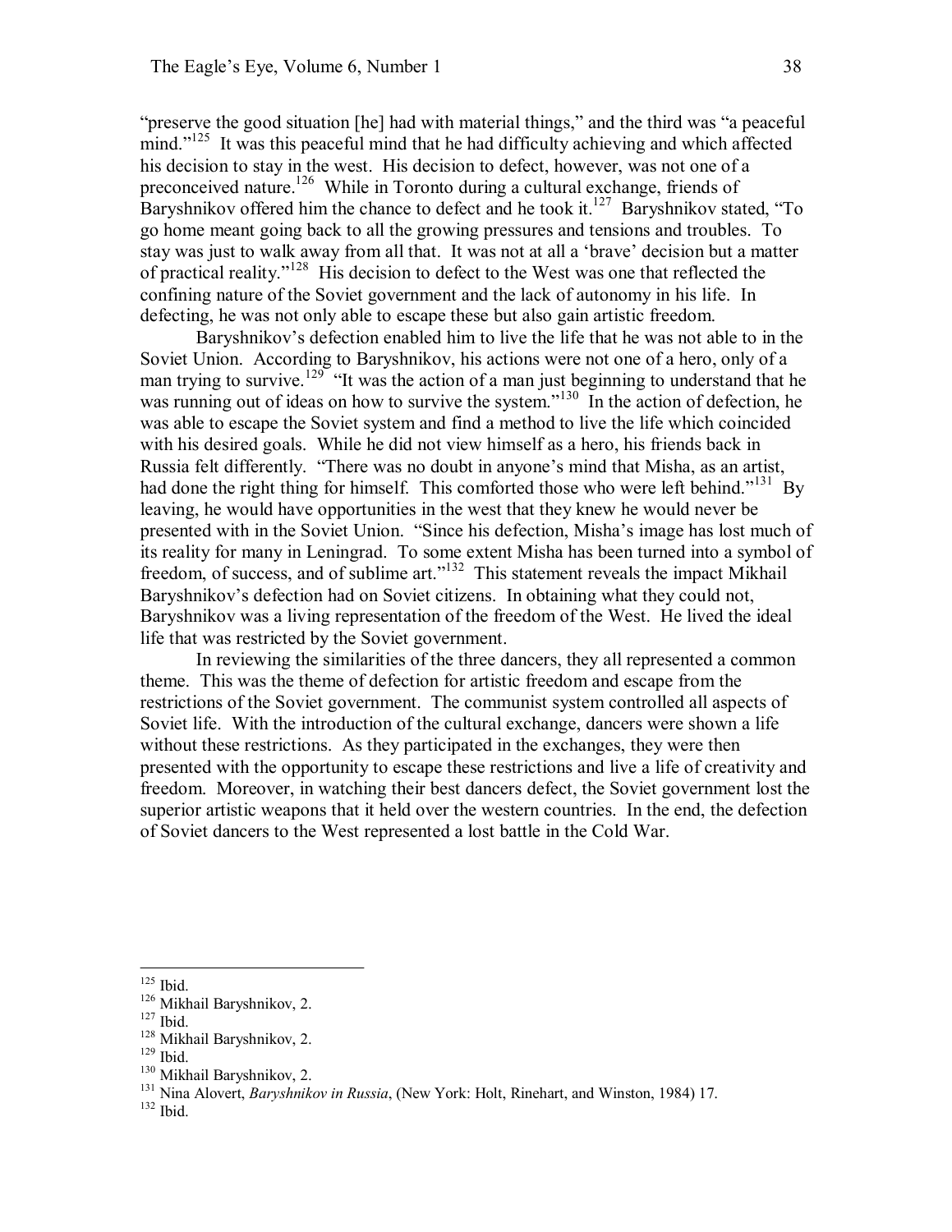## **McDonald's International: Is Everyone Lovin' It?** Kate McWilliams

The McDonald's Corporation is neither run by one man nor one executive committee. Instead, it is a federation of hundreds of independent entrepreneurs who follow the same basic format that the McDonald brothers had developed. McDonald's was founded in 1948 by Dick and Mac McDonald as the first fast food restaurant. The first restaurant was a self service drive-in with only nine menu items in California that focused on speed, efficiency and cleanliness. By the 1950s, the brothers were looking to expand their restaurant further through franchises, and Roy Kroc helped to make that possible. Kroc helped to develop a method of franchising that produced "a restaurant chain that is best known for its consistency from one store to the next."<sup>133</sup>

By the mid-1960s, the McDonald's Corporation had franchises all around America and was looking for a new market to explore. Kroc began to look toward expanding the company internationally. In fact, "the rationale for going international was as simple as determining that the market was there."<sup>134</sup> The international market was available for other American companies and services; it was just never capitalized on. The company began its expansion in 1965, and by the 1970s, it was becoming an international success. By 1985, one out of every four McDonald's restaurants was located in one of 44 foreign countries.<sup>135</sup> Today, McDonald's has over 30,000 restaurants located in about 120 countries. McDonald's has transformed from a simple drive-in burger stand with nine menu items to a symbol of Americana that has had both positive and negative connotations in different countries.

By expanding McDonald's internationally, the company was "attempting to export something that was now endemic to American life but totally foreign everywhere else."<sup>136</sup> The expansion was not an immediate success nor did it take off as quickly as it had in America. Instead, the company went through a trial period in the Caribbean, the Netherlands, and Canada before they developed their fool-proof plan of expansion. In 1965, McDonald's began its expansion into the Caribbean. They failed, however, because the company itself did not have a major stake in the franchise. They handed the company over to two owners who were unsuccessful and left the franchise without the hope of recovering.<sup>137</sup> From this, the corporation realized that it had to be just as involved in its foreign stores as it was in its American ones. In 1970, the company tried again to expand internationally, this time in the Netherlands. It made a similar mistake in the Netherlands as it had in the Caribbean. The McDonald's franchise in the Netherlands was owned by another corporation instead of one owner operator. This led to a series of small mistakes that added up into long term failure.<sup>138</sup> From tits first two ventures, the McDonald's company had realized that it needed to stay involved with the foreign franchises and maintain the same strategies that had been successful in America.

<sup>&</sup>lt;sup>133</sup> John F. Love, *McDonald's: Behind the Arches* (Bantam Books, 1986), 67.<br><sup>134</sup> Love, 417.<br><sup>135</sup> Love, 419.<br><sup>136</sup> Love, 420.<br><sup>137</sup> Love, 420.<br><sup>138</sup> Love, 421.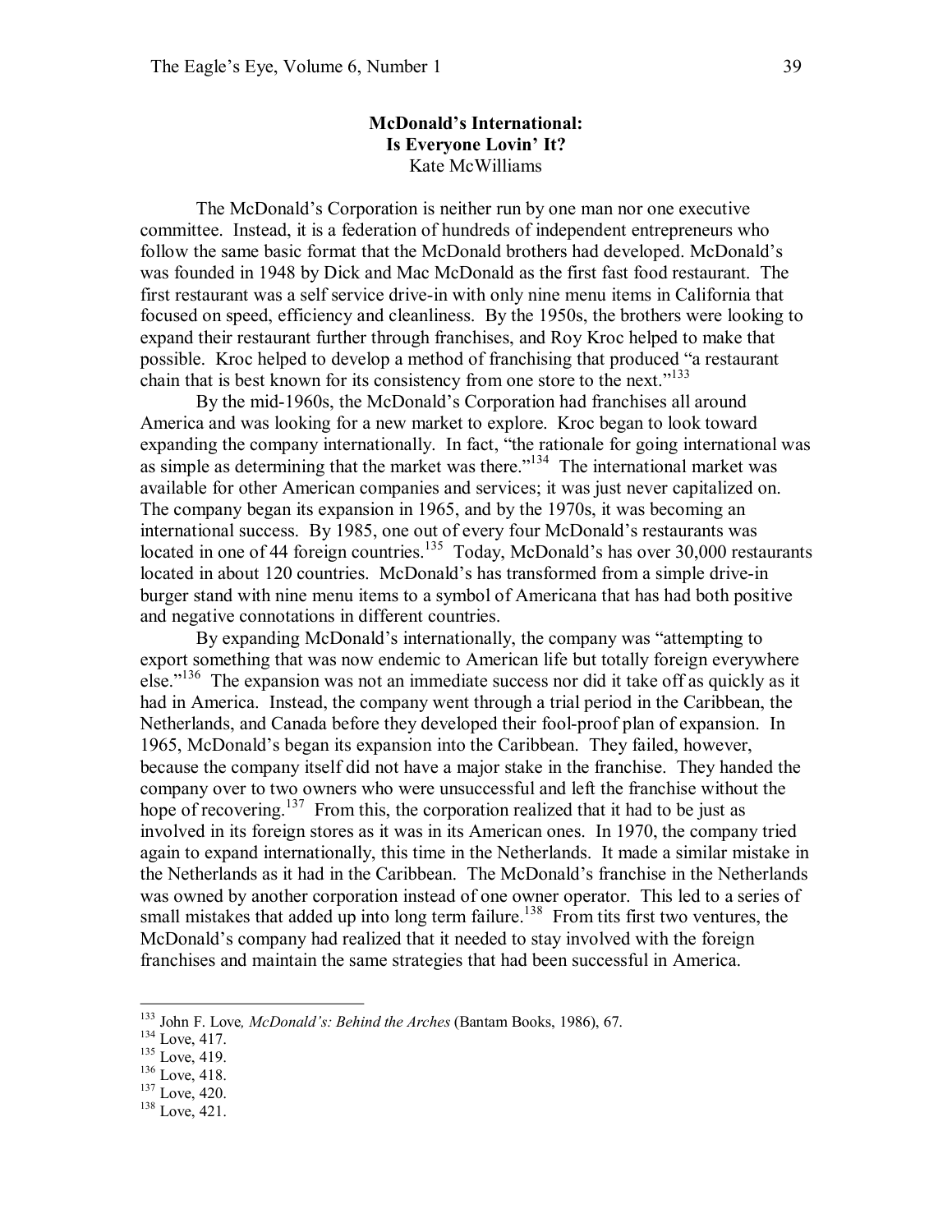There was one more challenge that the corporation had to face before it was able to have a successful international franchise: the foreign culture. When McDonald's first opened its doors in Canada in 1970, the franchise was losing money. For years, the operation was losing approximately one million dollars a year. The McDonald's corporation bought the 43 Canadian stores in order to save the franchise. McDonald's Canada took off when the corporation produced capital to make McDonald's operation seem as Canadian as a Canadian-owned company. They sold to Canadians, made profits from Canadians, and supported the Canadian economy by buying from Canadians.<sup>139</sup> Canadians felt as though the restaurant was theirs and was supporting them instead of supporting America. By showing how the fast food chain was a Canadian business, McDonald's Canada was finally able to become successful. The corporation had found its key to international success. McDonald's International was not going to be successful if it were owned exclusively by American McDonald's. International McDonald's are "owned fifty percent by McDonald's and fifty percent by a local entrepreneur who runs the foreign operation as a mini-McDonald's.<sup>" 140</sup> This way of making McDonald's not just an American company began to produce success all over the world.

In Japan, for example, Den Fujita wanted to open a McDonald's franchise because he believed that Japanese citizens would like it because it was western. However, he knew that the Japanese people as a whole were anti-foreign and would not support a foreign company, especially from America. Fujita knew that "American fastfood could be a big hit in Japanese culture seeking to identify with the success of the West, but the company that attempts to sell it must look one hundred percent Japanese."<sup>141</sup> That is just what he did in 1971. He imported American McDonald's and sold it as though it were completely Japanese, even though half of the profits went to the American corporation. He promoted that the restaurant was owned by Japanese, worked by Japanese, and supported by Japanese. McDonald's Japan became a success in the same way that McDonald's Canada had succeeded. McDonald's Israel also promotes that the company is as Israeli as any other company. The McDonald's Israel website continually gives examples as to how the company is completely Israeli and how it helps Israeli citizens.<sup>142</sup> The site describes how the restaurants are owned and run by the Israeli people along with supporting the country.<sup>143</sup> The site is trying to gain support for the fast food chain by explaining that it is an Israeli company.

The final hurdle that McDonald's International had to deal with was the clash of cultures. Even though the restaurants were run by entrepreneurs in the foreign countries, the two cultures clashed. America was accustomed to the idea of fast food and hamburgers, but other countries were not. The company realized early on that it would be much easier to change the culture of the host country to fit McDonald's than to change McDonald's to fit each culture. Therefore, while they may make minor changes to their menu for each country, they focus more on maintaining the "American-ness" of the restaurants. The fast food chain imports American food and culture through the

<sup>&</sup>lt;sup>139</sup> Love, 423.<br><sup>140</sup> Love, 431.<br><sup>141</sup> Love, 426.<br><sup>142</sup> "Welcome to McDonald's Israel," *McDonald's: I'm Lovin' It*, http://www.mcdonalds.com/countries/israel.html (accessed April 12, 2009).<br><sup>143</sup> "Welcome to McDonald's Israel"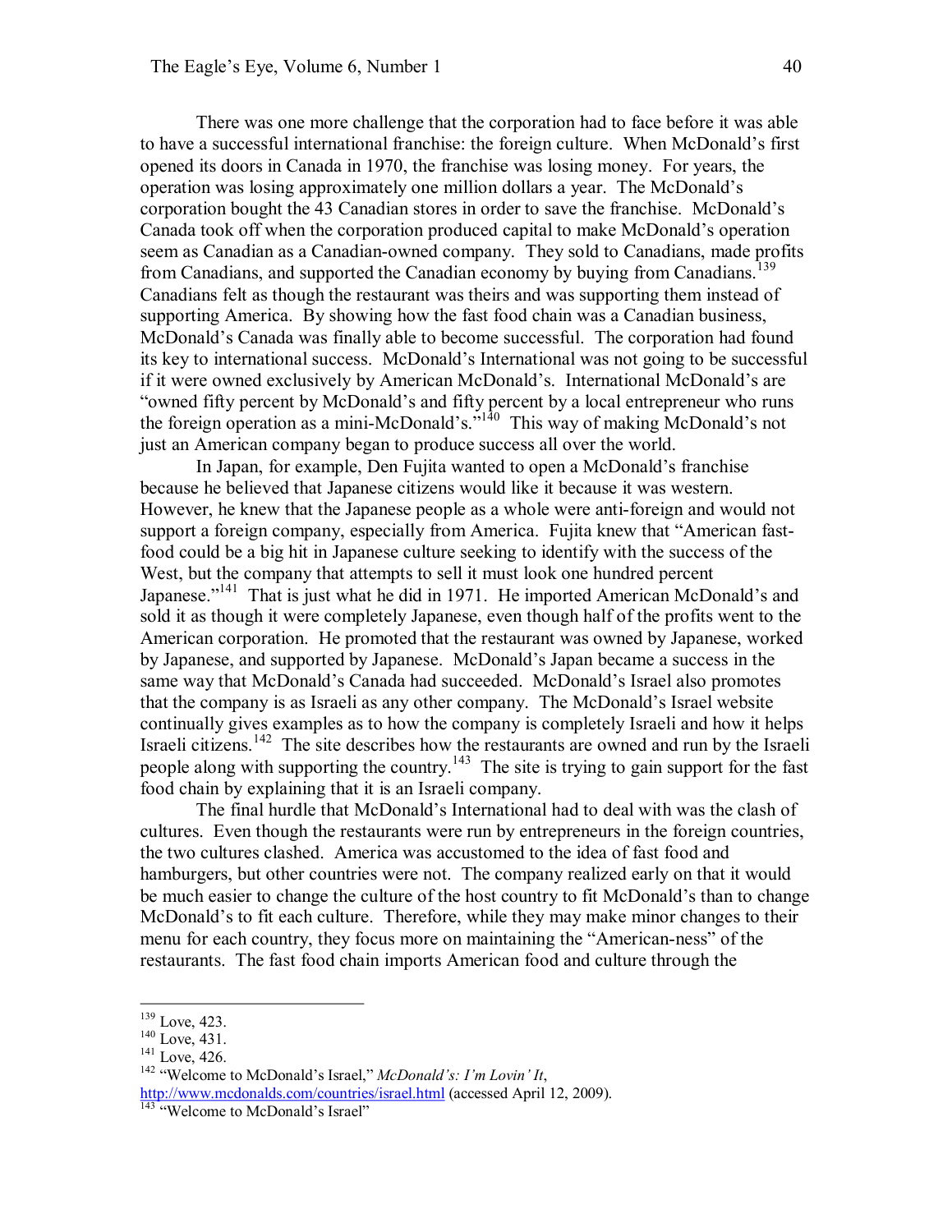international chains. The main reason why McDonald's has either been rejected or accepted in different countries is essentially because it is an American-based company.

"McDonaldization" is a term that has been used to describe the expansion of McDonald's. It has been defined as the "process by which the principles…are coming to dominate more and more sectors of American society as well as the rest of the world"<sup>144</sup> and as a "process that homogenizes various spheres of American society through spreading the basic principles of efficiency, predictability, calculability, and control."<sup>145</sup> McDonaldization, in other words, refers to the hegemony of American culture through the fast food chain. The term also implies a restaurant that is standardized and cheap. McDonaldization has occurred because of the principle of not changing to correspond to any one culture and, therefore, has brought American culture to foreign cultures. Changes in the host culture can be anything from the food that is consumed to the proper way to act in the restaurant. Some other cultural changes were due to the specific service in the restaurants, such as the friendly cashiers or the practice of throwing out trash when finished eating. For example, in Moscow, people standing in the lines, waiting to be served, had to be given certain information on how to order.<sup>146</sup> They also had to be told that when the employees inside were smiling at them, they were not making fun of them.<sup>147</sup> The citizens of Moscow were not accustomed to the friendliness and the related emotionalism that McDonald's employees exhibited. This reality questions the degree to which Muscovite culture may have actually been changed by McDonald's.

McDonaldization, as a symbol of America, was behind much of the negative feelings toward the company that was found, and continues to be found, in Israel, the Netherlands, and Korea. McDonald's opened in Israel in 1993 and brought with it a new culture that clashed with the definition of Jewish nationalism and Jewish identity. McDonald's transforms local traditions through a process of mutual accommodation that is "pushing for the implementation of a liberal conception of the state and civil society."<sup>148</sup> McDonald's in Israel has influenced the society primarily because the cheeseburger is not a feature of the Israeli diet. Also, the McDonald's restaurants remain open on Saturdays, which is the Jewish Sabbath. Through its menu and its hours of operation, McDonald's is changing the way that Israelis live. Finally, McDonald's in Israel is "addressed to more affluent sectors of Israeli society."<sup>149</sup> In Israel, only the top half of society can afford to eat at the fast food restaurants, unlike the clientele in America. This phenomenon helped to define class distinctions even more. McDonald's is clearly a symbol of Americanization in Israel, and the restaurant chain is seen by many as a threat to their society.

McDonald's in the Netherlands has also brought a change to the culture. As Peter Stephenson points out, the only thing open on Sundays, other than the churches, are the

<sup>144</sup> Alan Bryman, "McDonald's as a Disneyized Institution," *American Behavioral Scientist*, no. 47.2 (2003): 154. <sup>145</sup> Nicholas John and Eva Illouz, "Global Habitas, Local Stratification, and Symbolic Struggles Over

Identity: The Case of McDonald's Israel, "*American Behavioral Scientist*, no. 47.2 (2003): 202.<br><sup>146</sup> Bryman, 165.<br><sup>147</sup> Bryman, 165.<br><sup>148</sup> John, 204.<br><sup>149</sup> John, 221.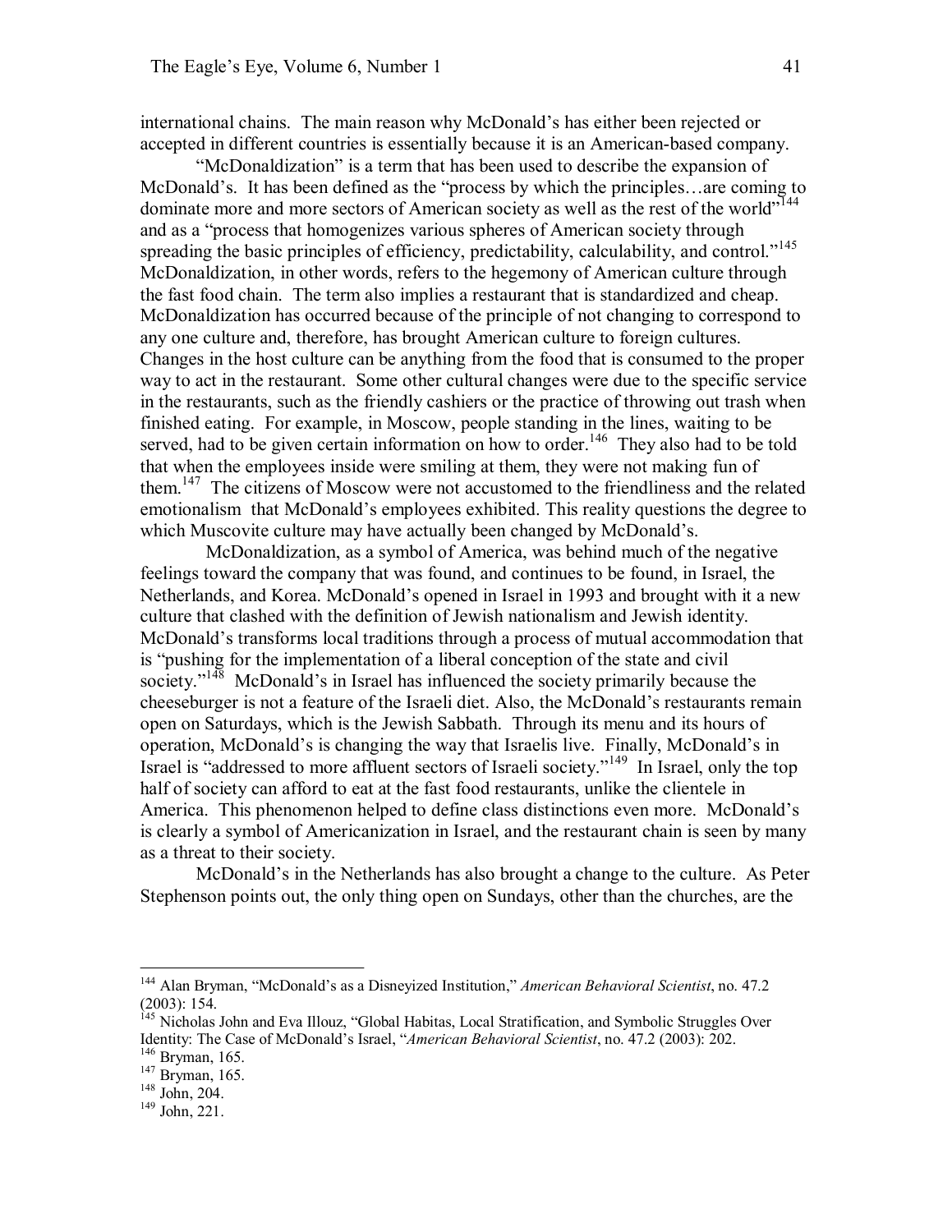McDonald's which are located in every major town.<sup>150</sup> The majority of those who eat at McDonald's in the Netherlands are young adults and families. Large numbers of adults generally do not patronize the restaurant because of the narrow selection of cuisine and the children's play area, which makes it hard for adult customers to have a conversation. Another negative aspect of McDonald's that Stephenson observed was the way that the Dutch, who are by nature courteous, are seen as rude.<sup>151</sup> For instance, when the Dutch walk up to a street vendor to order food, they take notice of who was there before them and learn their place in line. There is no system of numbers because there is no need for one. McDonald's has gone against their culture and implemented its own way of taking orders. The customers walk up and place their order with one employee, who hands them a slip with their order on it. Then, they wait in the queue for their turn to hand in their slip and get their food. However, since they have already placed their order, the normal Dutch queue has been disrupted, and the customers do not wait for their turn, but instead often try to push through as fast as they can. The attempt to use the old system of buying food at vendors with the new American form in McDonald's has led to the impression that the Dutch people are rude because of the way they push and do not wait their turn. McDonald's, by attempting to mesh American culture with Dutch culture, has violated the concept of the person in contemporary Dutch culture "via the importation of impersonal mass institutions."<sup>152</sup> The highly individualized and competitive society that McDonald's has brought to the Netherlands has in fact challenged Dutch identity and society.<br>The first McDonald's opened in Seoul, South Korea in 1988, and by 1994 there

were 26 restaurants in Korea. Some Koreans, however, have shunned McDonald's because of American cultural hegemony which is "defined as the encroachment of cultural practices and values that reflect American political and economic power."<sup>153</sup> Many Koreans believe that eating at a McDonald's is tantamount to treason because they are not supporting Korean farmers but are supporting Americans. The corporation attempted to alleviate such concerns by emphasizing the Koreanness of the firm, and it expected the customers to put aside political concerns and make economic choices.<sup>154</sup> This, however, did not occur. Koreans avidly support their compatriots by eating native produce. Their negativity towards McDonald's is stronger because they feel as though eating at the restaurant will diminish their Korean identity. McDonald's in Korea is a "highly loaded symbol of American culture, and as such reflects all the complications and contradictions that have characterized Korean-American relations over the past fifty years."<sup>155</sup> McDonald's Korea is more than just a restaurant. It is a symbol of Americana, and supporting the restaurant is seen as supporting America and therefore treasonous. Koreans are unable to let go of their national pride and political views to eat at an American restaurant no matter how Korean it tries to be.

<sup>&</sup>lt;sup>150</sup> Peter E. Stephenson, "Going to McDonald's in Leiden: Reflections on the Concept of Self and Society in the Netherlands," *Ethos*, no. 17.2 (1989): 227.

<sup>&</sup>lt;sup>151</sup> Stephenson, 237.<br><sup>152</sup> Stephenson, 242.<br><sup>153</sup> Sangmee Bak, "McDonald's in Seoul: Food Choices, Identity, and Nationalism," in *Golden arches East: McDonald's in East Asia*, ed. James L. Watson. (Stanford: Stanford University Press, 1997), 151.<br><sup>154</sup> Bak, 153-4.<br><sup>155</sup> Bak. 160.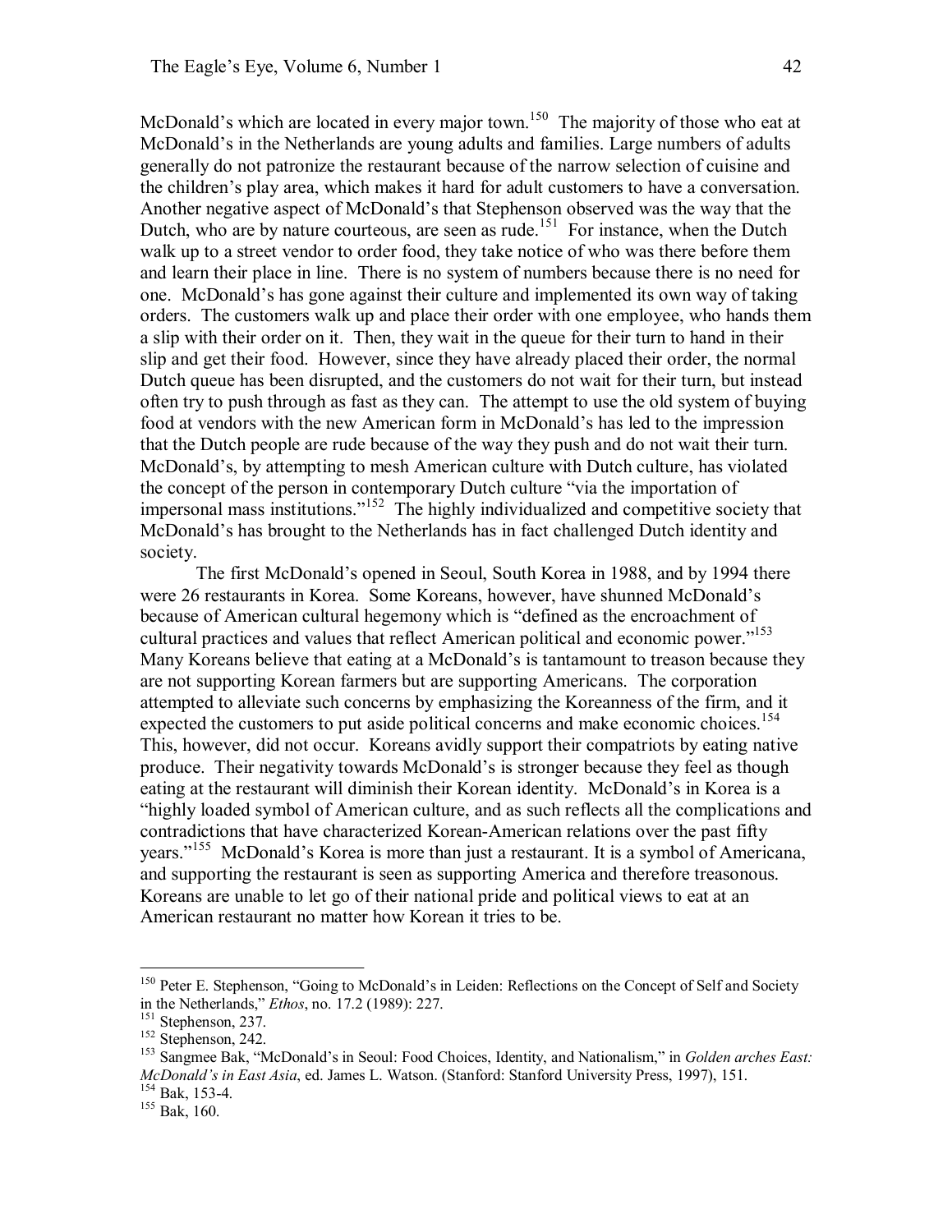While some countries feared McDonaldization because of the different culture that came with it, other countries embraced it. Some countries, especially in East Asia, liked McDonald's because it was American. Taiwan, for example, has been transformed into a modern industrial power and a center of world business through the process of globalization, of which McDonald's is a reflection.<sup>156</sup> The first McDonald's opened in Taiwan in 1984 in east Taipei. By June of 1996, there were 131 McDonald's in Taiwan. For citizens of Taiwan, "eating hamburgers is perceived as cosmopolitan, a way to connect with the world beyond Taiwan."<sup>157</sup> Instead of American culture taking over indigenous food traditions, there was a revival of these traditions.<sup>158</sup> There was an increase in chewing on betel nuts, for example, that had been common in the history of Taiwan. Furthermore, there has been a clash between the younger and older generations about culinary values, but Wu, who wrote about McDonald's in Taipei in his article "McDonald's in Taipei: Hamburgers, Betel Nuts, and National Identity," does not look negatively on McDonald's. The Taiwanese people were very welcoming to the creation of McDonald's, and the arrival of the fast food chain "set new standards for operation, competition, and management within the local catering industry."<sup>159</sup> The restaurant that symbolized America was seen as a positive force that helped to rejuvenate the Taiwanese culinary tradition, especially regarding betel nut chewing.

Den Fujita, who brought McDonald's to Japan, knew that the Japanese would be excited for a fast food chain that was American because to them, "fast food is not simply a commodity; it is a representation of 'the West' or 'America.'"<sup>160</sup> Introduced to Japan in 1971, the company made sure that Japanese consumer would want to go there to eat. The restaurant is identified with American culture, while still promoting that it is a Japanese business. McDonald's Japan has had to change some aspects of the culture for it to be successful. The manners that exist in a fast food restaurant are the polar opposite of the traditional Japanese etiquette.<sup>161</sup> Some examples of how the table manners differ are eating with ones hands and standing up while eating. Even though the table manners were incredibly different, Japanese citizens still enjoy McDonald's because of its cultural heritage. "The image of America as a social paradise persists in Japan," and McDonald's is able to give the Japanese a true feeling of Americana.<sup>162</sup>

The first McDonald's opened in China in 1990 and the largest McDonald's in the world opened near Tiananmen Square in Beijing in 1992. To the Chinese, McDonald's represents "Americana and the promise of modernization." <sup>163</sup> The restaurants in China are a common scene in the major cities and are always filled with leisurely crowds and chatting noise. What draws the Chinese to McDonald's? "McDonald's is a beloved

<sup>156</sup> David H. Wu, "McDonald's in Taipei: Hamburgers, betel Nuts, and National Identity," in *Golden arches East: McDonald's in East Asia*, ed. James L. Watson. (Stanford: Stanford University Press, 1997),

<sup>115.&</sup>lt;br><sup>157</sup> Wu, 115.<br><sup>158</sup> Wu, 133.<br><sup>159</sup> Wu, 133.<br><sup>160</sup> Emiko Ohnuki-Tierney, "McDonald's in Japan: Changing Manners and Etiquette," in *Golden arches*<br>*East: McDonald's in East Asia*, ed. James L. Watson. (Stanford: Stanf <sup>161</sup> Ohnuki-Tierney, 179.<br><sup>162</sup> Ohnuki-Tierney, 181.<br><sup>162</sup> Yunxiang Yan, "McDonald's in Beijing: The Localization of Americana," in *Golden arches East:* 

*McDonald's in East Asia*, ed. James L. Watson. (Stanford: Stanford University Press, 1997), 41.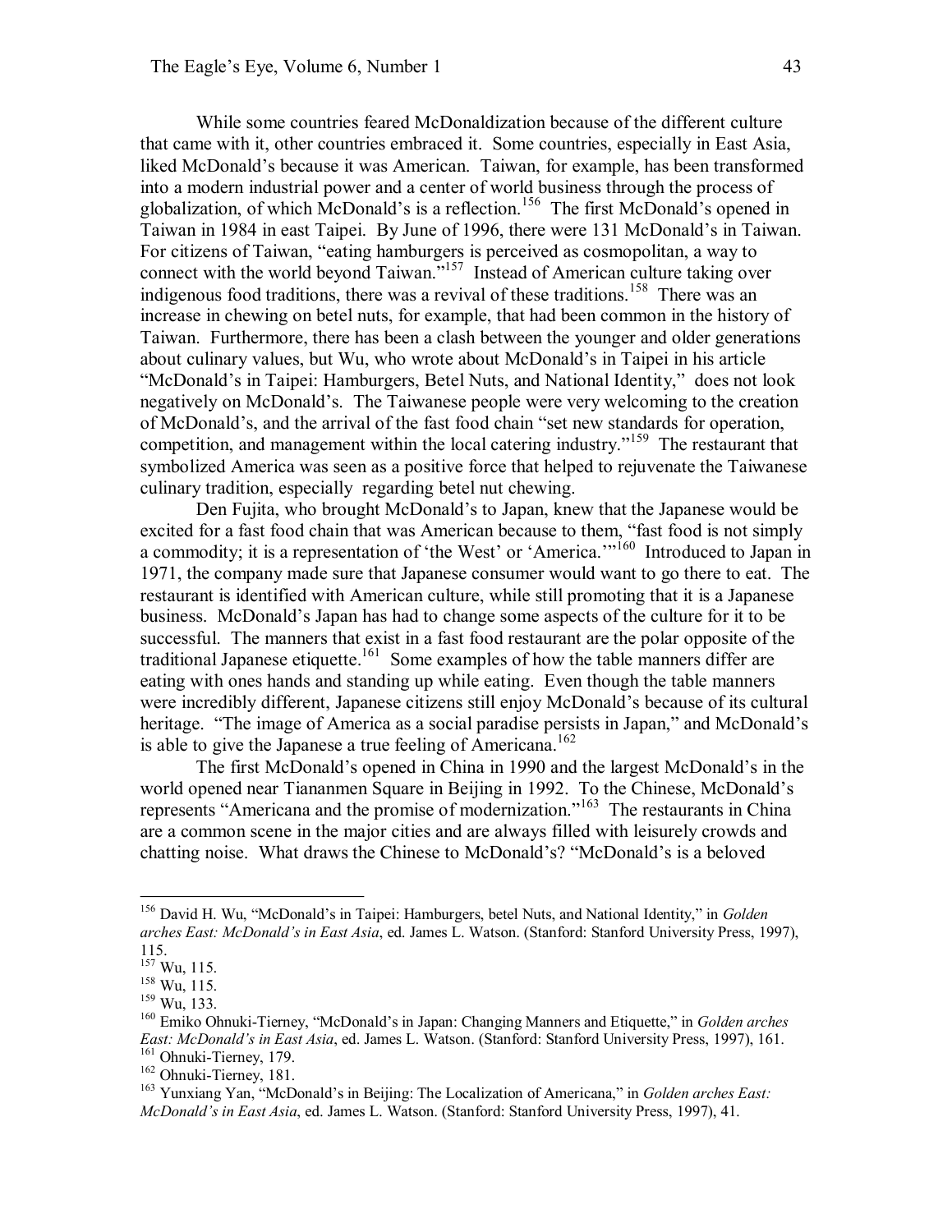American flavor. Not the flavor of the food, but of American culture."<sup>164</sup> The Chinese view McDonald's as a "symbol of modern cosmopolitan culture." <sup>165</sup> It is not the food that draws the Chinese into the McDonald's; it is the feeling that they are experiencing a culture that is western and American. When they walk through the golden arches, they feel as though they are entering a piece of American culture. "Most adult customers appear to be attracted to McDonald's by its style rather than its food."<sup>166</sup> They go to the restaurant because they have a desire to feel western and modernized. McDonald's holds that symbol for them, and the company has capitalized on the symbol that it holds.

Just as in other places, McDonald's also changed the restaurant culture of China. Before the fast food restaurant, when Chinese families went to a restaurant, they strived to spend more money than others dining in the restaurant. They would pay attention to what the other table ordered and attempt to order more expensive fare. The reason behind this was pride. They strove to spend more than others in the restaurant for fear of losing face.<sup>167</sup> They found pride in spending the most money on their meal, and this tradition was widespread in China. McDonald's changed this because the restaurant paved the way for equal meals. The menu and the prices were limited so everyone who ate at McDonald's was given an approximately equal meal. Other families were able to see that they were spending about the same amount as other families and did not worry about feeling ashamed. Because they knew how much each other was spending and were able to make it equal, there was less competition over which family could spend the most. The restaurant did not intentionally change this aspect of their culture, but McDonald's was the reason behind the change.

Another change in culture that occurred because of McDonald's was birthday parties. Celebrations of any kind at a McDonald's became popular in China because the fast food restaurants were new and more stylish than the vulgar traditional restaurants and, equally important, the fast food chain was significantly less expensive.<sup>168</sup> Chinese McDonald's have a "Book of Little Honorary Guests" in which they record the birthdays of children who eat at the restaurant. This book allows the company to focus its advertising strategies on children who bring their families with them.<sup>169</sup> For their birthdays, the children are given a ritual dance and singing of "Happy Birthday," along with games and presents and table service that makes them feel important. Because parents are restricted in China to the number of children they are allowed to have, the family gives their children a very high status and always attempts to please them. The birthday parties were an American tradition that was used as a marketing ploy for the fast food chain. Through the birthday parties, they were able to entice families to come and celebrate, while eating their food. McDonald's expanded on the culture of putting the children first by implementing the American form of birthday parties.

The Chinese are very fond of McDonald's because of its symbolism. "It is precisely the experience of eating foreign foods that draws people to McDonald's."<sup>170</sup> As

<sup>&</sup>lt;sup>164</sup> Fenggang Yang, "Lost in the Market, Saved at McDonald's: Conversion to Christianity in China," Journal for the Scientific Study of Religion, no. 44.4 (2005): 425.<br><sup>165</sup> Yang, 437.<br><sup>166</sup> Yan, 45<br><sup>167</sup> Yan, 42.<br><sup>168</sup> Yan, 57.<br><sup>169</sup> Yan, 62.<br><sup>170</sup> Yan, 60.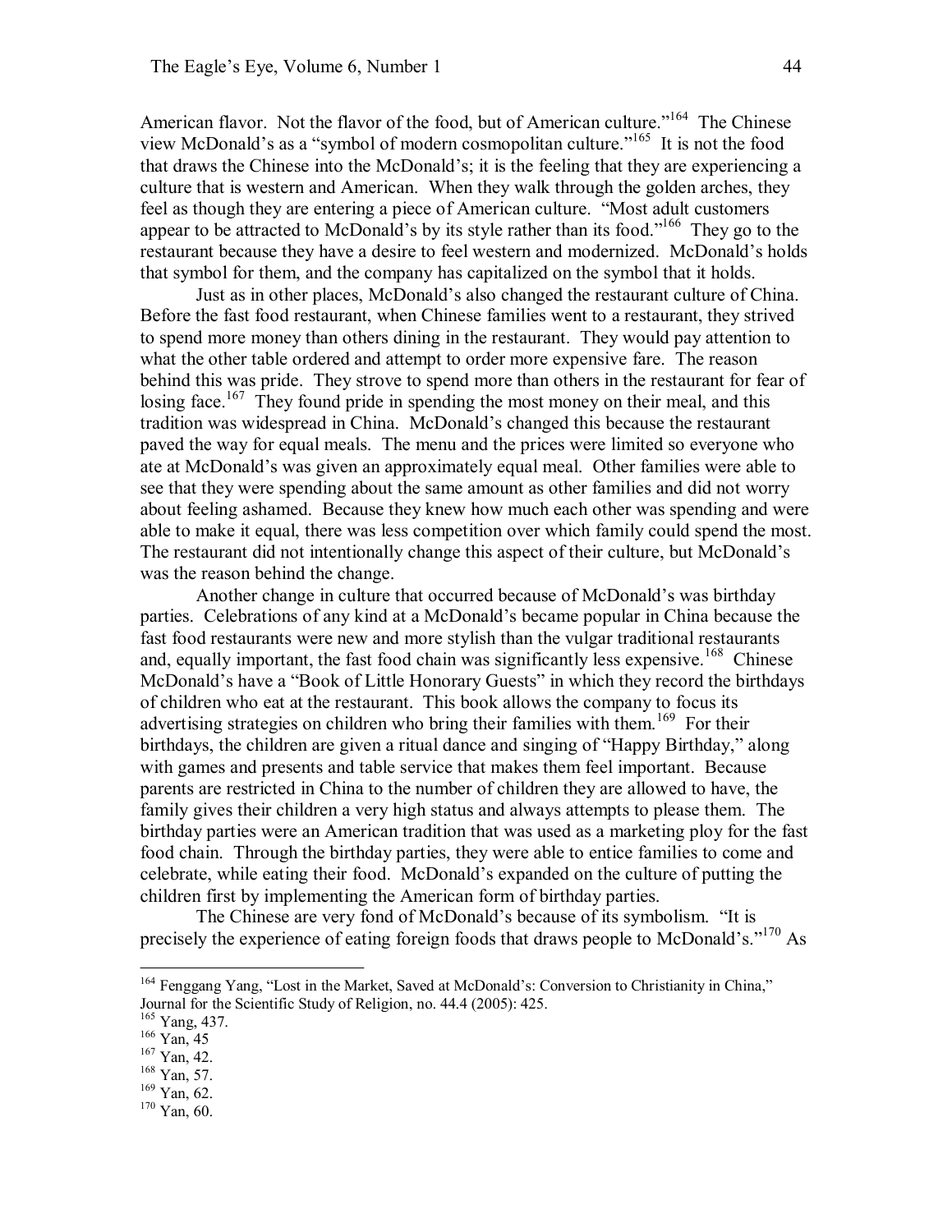the corporation has spread throughout the Chinese cities, it has become more of a middle class establishment that has gained recognition not because of the food that it serves, but because of the "experience [of] a Chinese version of American culture"<sup>171</sup> that it produces.

When the first McDonald's opened in Hong Kong in 1975, few believed that it was going to survive, but by 1997, there were 125 outlets in the territory. McDonald's has become "American culture packaged as all-American, middle-class food."  $172$  The young people in Hong Kong especially flocked to McDonald's because of tits inherent symbol. Hong Kong has over the years been increasingly seen as a creation of the global capitalist economy, so there was little debate as to whether or not it would last, but its symbol of Americana gave McDonald's the chance that it needed to survive.

McDonald's, as has been described, is a symbol of America all over the world. This symbol does not solely determine whether or not the country will socially accept or reject the restaurant, but it has also been a part of major controversies. Because of its symbolic implication, the fast food chain is easily the target of political debate, except in Hong Kong. McDonald's has been a part of controversies from taking political stands in Egypt, to placement at a memorial site in Israel, and finally to the trade relationships between France and the United States.<sup>173</sup>

In Egypt, in 2002, Shaaban Abd al-Rahim, a popular musician, had become instantaneously famous. McDonald's Egypt was looking for a popular figure to be their spokesperson because in Egypt, there was an "increasing use of dramatic and music stars to advertise commercial products."<sup>174</sup> McDonald's Egypt had "passed from the exotic to the ordinary, although it is still very much experientially linked to the western and modern and, no doubt, remains a symbol of Americana.<sup>"175</sup> Since McDonald's Egypt had assimilated into the Egyptian culture, it was not a surprise for the company to follow in the footsteps of other retailers and find a popular musician or actor to serve as a spokesperson.

The company then asked Shaaban to be their spokesman, given the increasing popularity of his song. The fast food chain wanted him to promote the Mcfalafel in three commercials. Shaaban, however, did not last long because the company did not want to support someone they felt was a "hate monger."  $176$  He was seen as a hate monger because the song that gave him his popularity was titled "I Hate Israel". When the title of the song reached McDonald's headquarters in America, Shaaban was dropped because "the politics surrounding Palestine-Israel clearly outweighed the company's obvious anticipation that Shaaban would help boost earnings in Egypt."<sup>177</sup> McDonald's did not see Shaaban's endorsement as more important than possibly taking a political stand against Israel. If the company had not dropped him, it would most probably have been

<sup>&</sup>lt;sup>171</sup> Yan, 72.<br><sup>172</sup> James L. Watson, "McDonald's in Hong Kong: Consumerism, Dietary Change, and the Arise of a Children's Culture," in *Golden arches East: McDonald's in East Asia*, ed. James L. Watson. (Stanford:

<sup>&</sup>lt;sup>173</sup> Watson, 97. **174** Joel Gordon, "Singing the Pulse of the Egyptian-Arab Street: Shaaban Abd al-Rahim and the Geo-Pop-Politics of Fast Food," *Popular Music*, no. 22.1 (2003) 80. <sup>175</sup> Gordon, 81. <sup>176</sup> Gordon, 81. <sup>177</sup> Gordon, 82.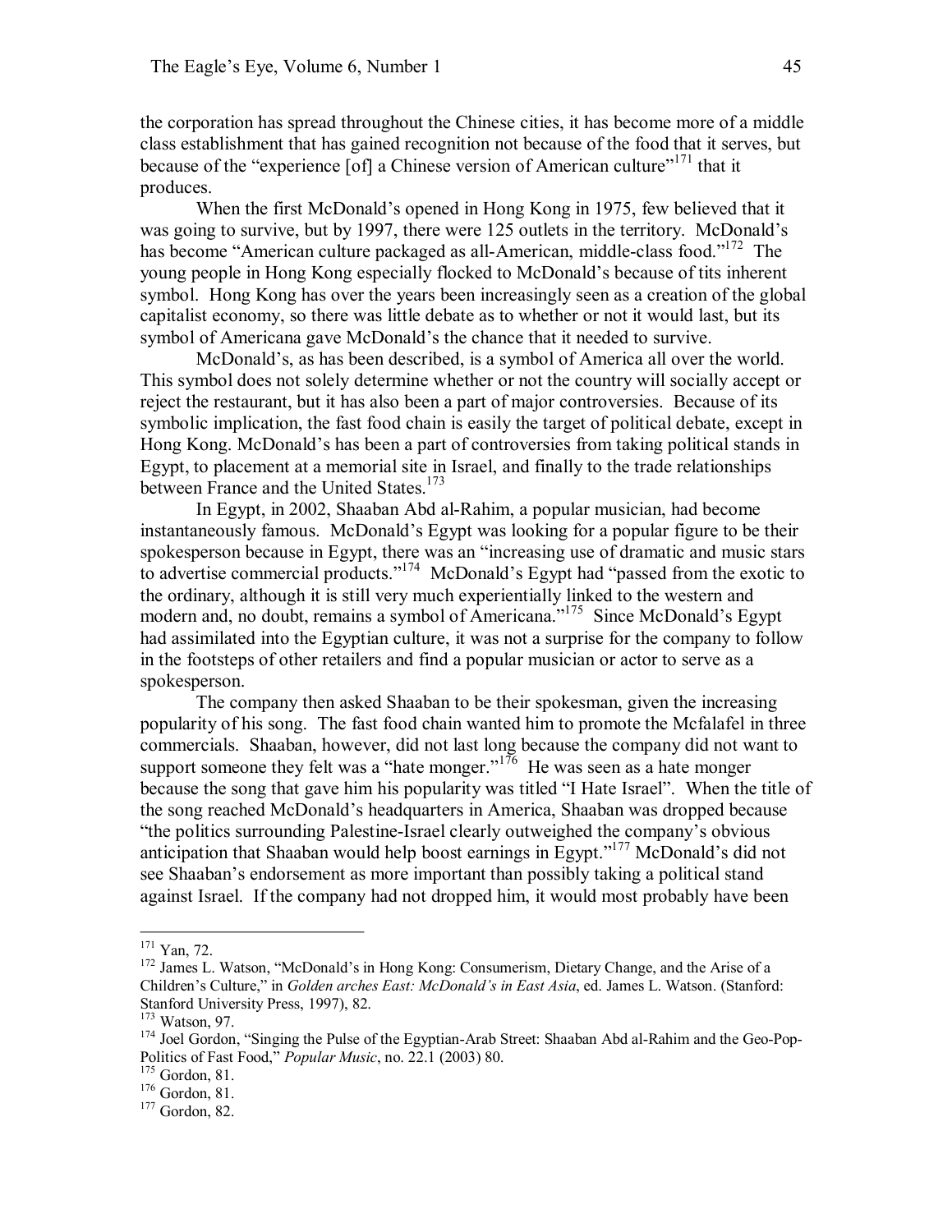seen as anti-Israeli because the company supported a man who was anti-Israeli. Thus, McDonald's Egypt was taking a stand on the Palestinian-Israeli conflict by choosing to remain neutral. Ironically, Shaaban gained cultural status with some people because he had gone global by "taking on first the Israelis, then McDonald's, and, ultimately, the Americans."<sup>178</sup>

The Israeli- McDonald's conflict goes one step forward. The opening page on the McDonald's Egypt webpage is a disclaimer, stating that the company denies "all information claiming that the company is donating part of its sales to support Israel." <sup>179</sup> The disclaimer continues to say that McDonald's does not support any religious or political regime but is strictly in Egypt for commercial reasons.<sup>180</sup> The company does not want to take a stand because not only will it reflect the Egyptian stand on any conflict, but it will also be seen as an American stand because of the symbolism that the fast food restaurant holds.

McDonald's faced another controversy in Israel based on the placement of a restaurant next to a national shrine. For some in Israel, as in other countries, the "golden arches became an icon of global homogenization of both landscapes and culinary tastes explicitly indentified with the 'American way of life.'<sup>181</sup> This fascination with the American way of life led to excitement for the fast food chain which they believed epitomized the new culture of consumerism and consumption.<sup>182</sup> In accordance with what was already stated in regards to Israeli's view on McDonald's, there were those who believed as though the McDonaldization that was taking place "could eventually overwhelm Israel's national character."<sup>183</sup> The Golani Junction is a national shrine to the Golani Brigade, a unit of infantrymen formed in 1948 that protected Israel and went on various raids against enemies in the Middle East. The site was created to commemorate those who fought in the Brigade, and over the years, its sacredness has grown. A debate arose when there was a plan for a McDonald's to be opened on the shrine. The actual junction is located around a very peaceful and beautiful landscape, which adds to the sacredness of the shrine. The McDonald's stands out intrusively in the landscape because of the giant golden arches in the front of the building. Also, the fast food chain, with its clear symbol of Americana, was a threat to the Israeli culture that gave the junction its meaning. "The golden arches constituted a 'counter movement' that seemed to challenge the memorial and the values it enshrined."<sup>184</sup> Even with the heavy negativity towards the introduction of a McDonald's on the national shrine, the restaurant opened in 1994. The opening of a McDonald's on the Golani Junction shows just how far McDonaldization was willing to go. The site was a very popular attraction, so the placement of a McDonald's on the site was a very smart decision businesswise. Additionally, the fact that the restaurant was permitted to open on the site reflects the power that the

<sup>&</sup>lt;sup>178</sup> Gordon, 82.<br><sup>179</sup> "McDonald's Egypt," *McDonald's: I'm Lovin' It*, http://www.mcdonaldsegypt.com/loader.html

<sup>(</sup>accessed April 12, 2009).<br><sup>180</sup> McDonald's Egypt," *McDonald's: I'm Lovin' It*, http://www.mcdonaldsegypt.com/loader.html<br>(accessed April 12, 2009).

<sup>&</sup>lt;sup>181</sup> Maoz Azaryahu, "McDonald's or Golani Junction? A case of a Contested Place in Israel," *The Professional Geographer*, no. 51.4 (1999): 485.<br><sup>182</sup> Azaryahu, 485.<br><sup>183</sup> Azaryahu, 486.<br><sup>184</sup> Azaryahu, 481.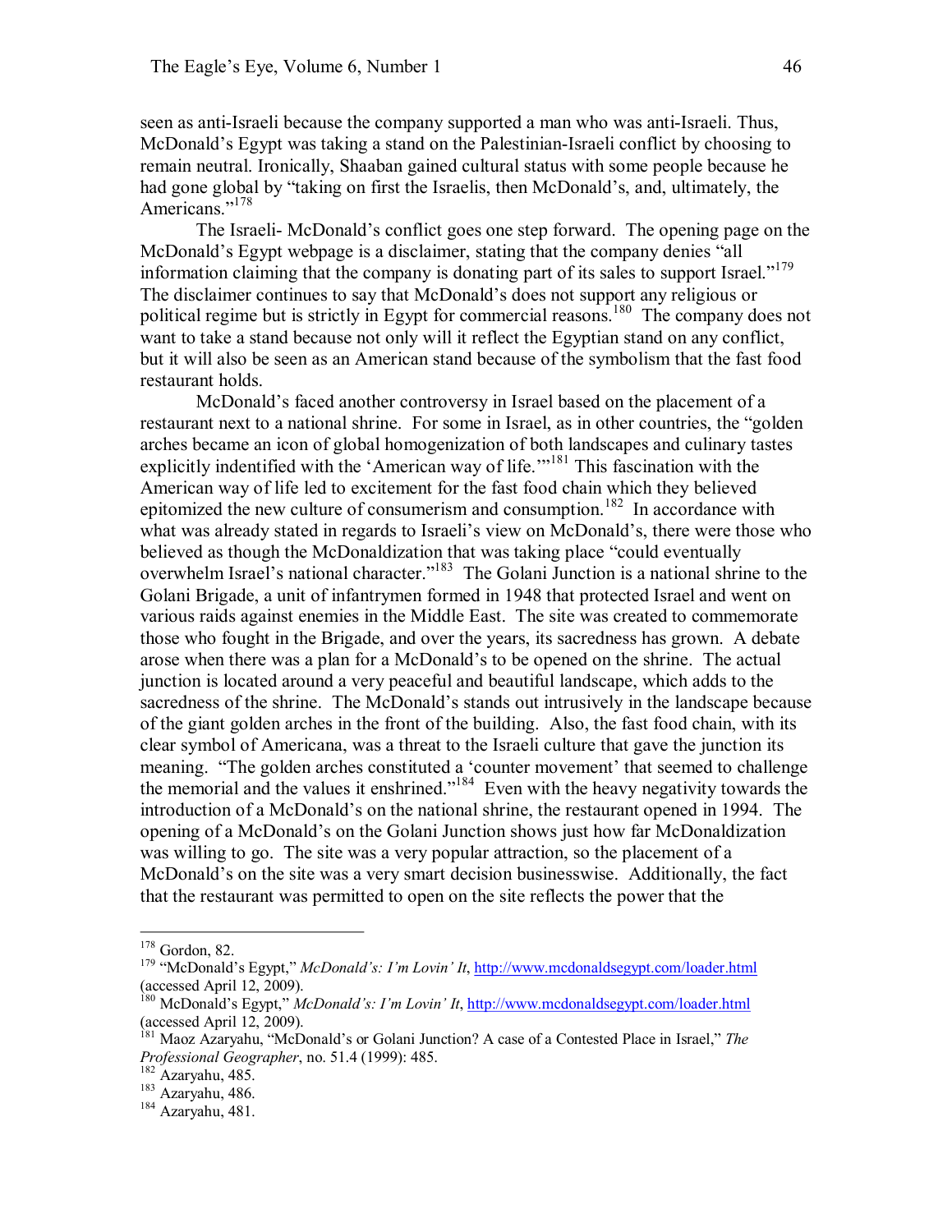corporation had in its international affairs. Americanization apparently took the forefront over Israeli culture.

McDonald's faces the most opposition to its restaurants in France, which has been known for its demonstrations against McDonald's, and "yet France is the country where McDonald's has the best business record in Europe."<sup>185</sup> In France, as in other countries, the restaurant is seen as a symbol of America, and the appeal to go to the restaurants lies in "its style, its set of practices, its peculiar type of place…," all linked closely to the representation with America that the French give to the fast food chain.<sup>186</sup> The French, unlike those in eastern Asia who welcomed McDonaldization, were against what they saw asthe infiltration of American society into their culture. The French opposition to McDonald's was actually economic and political because it dealt with American agricultural policy, the tasteless and unhealthy food, and against globalization.<sup>187</sup>

In response to their opposition, the French have had various demonstrations against the fast food chain. Between 1997 and 1999, Ronald McDonald was kidnapped from multiple locations by those who were anti-McDonald's.<sup>188</sup> Another demonstration happened in Foix, France in 1999 where small producers responded angrily to the opening of a new McDonald's. They picketed the area and held signs that said "With each hamburger consumed, a small farmer disappears."<sup>189</sup> These famers were worried about losing their business because McDonald's would not support them by buying their crops. One of the most publicized attacks on a French McDonald's took place in Millau France and was organized by Jose Bove.

On August 12, 1999, Jose Bove led a group of people to a McDonald's that was scheduled to open in a few days and dismantled it. They took everything that they could, resulting in \$120,000 worth of damages, and dumped the rubble outside the town hall. They were trying, in a nonviolent way, to show how they felt about the opening of a McDonald's. Bove's objective was to "have a non-violent but symbolically forceful action, in broad daylight and with the largest participation possible.<sup> $190$ </sup> Their reasoning behind their opposition to the fast food chain was that McDonald's symbolized America and the trade relations with Europe and McGlobalization.

At the time of the protest, there were increasing tensions between European and American trade limitations. The European Union had limited the amount of hormone treated beef being imported from America, and they had strict guidelines as to what types of hormones were allowed to be used in the beef. America, in response, put a higher tariff on France luxury goods, including Roquefort cheese. Bove and farmers in the Millau area supported their families by making Roquefort cheese, which is a specialty cheese. They felt as though America was rejecting their luxuries and trying to give France their hormone-enhanced beef. The protestors used the destruction of the McDonald's to "highlight what [they saw] as the unfairness of the United State's decision to levy high tariffs on Roquefort cheese, pate de foie, and other imported food" while

<sup>&</sup>lt;sup>185</sup> Marianne Debouzy, "Working for McDonald's France: Resistance to the Americanization of Work," *International Labor and Working-Class History*, no. 70 (2006): 126.

<sup>&</sup>lt;sup>186</sup> Debouzy, 127.<br>
<sup>187</sup> Debouzy, 128.<br>
<sup>188</sup> Debouzy, 128.<br>
<sup>189</sup> Debouzy, 128.<br>
<sup>190</sup> "Jose Bove: the Man Who Dismantled a McDonald's," *BBC Home*, http://www.bbc.co.uk/dna/onthefuture/A706736 (accessed March 9, 2009).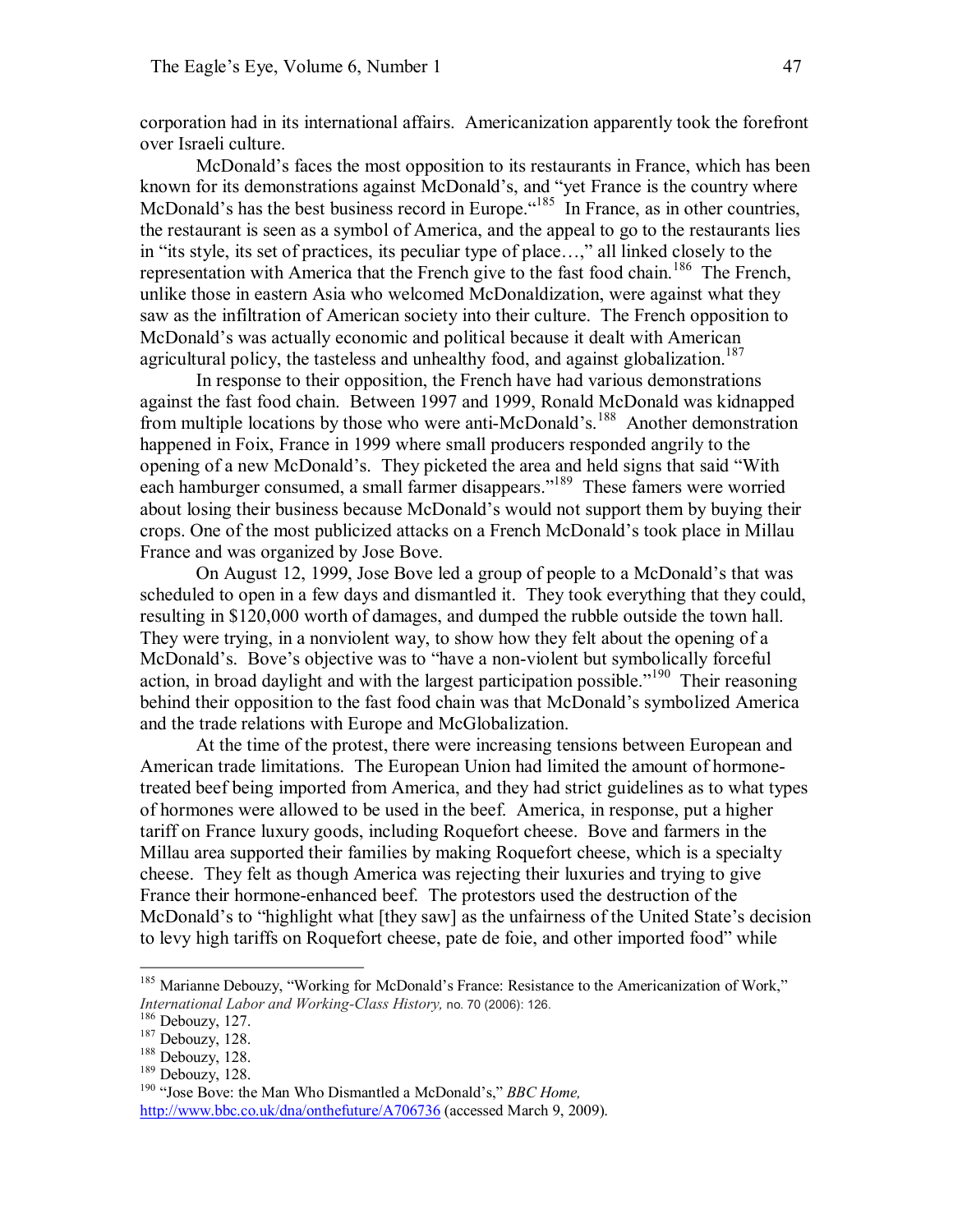trying to "force it's hormone-enhanced food down French throats."<sup>191</sup> The farmers were worried about losing their jobs by, as Bove put is, "multinationals whose aim was to kill peasants."<sup>192</sup> This hormone enhanced beef represented the industrialized agriculture of America that was slowly creeping its way into French society. The protestors wanted to maintain the agriculture they had and not lose their farms due to the cheap, industrialized food of McDonald's.

The protesters were also worried about losing their culture because of McGlobalization. French citizens have always enjoyed a lengthy lunch and a short dinner, and the fast food industry that promoted eating quickly at low cost went against this tradition. McDonald's symbolized an encroachment on a culture that had long, enjoyable meals once a day for meals that were prepared and eaten at a very quick rate.<sup>193</sup> The French were annoyed with the McDonaldization that was causing the disappearance of the long lunches that were still held in high regard.<sup>194</sup> Not only were the meals shorter due to the fast food chain, but also the quality of the food was inferior, and the food was not French. Bove expressed his beliefs perfectly by saying "Look, cooking is culture. All over the world. Every nation, every region, has its own food culture. Food and farming define people. We cannot let it all go, to be replaced with hamburgers. People will not let the happen."<sup> $195$ </sup> The French wanted to preserve their food culture, and they feared McDonald's impact on that culture. Once again, McDonald's was being persecuted for its symbol of America and its threat to foreign culture.

The success of McDonald's France can be assessed only when success is defined. If success is determined only by financial profit, then the company is highly successful. In fact, McDonald's France is the most profitable franchise in Europe. However, if success is understood as the acceptance from the foreign country, then there is a different answer. The demonstrations against the fast food chain suggest that from a cultural standpoint, the restaurant is failing.

Americans themselves view McDonald's differently from Europeans. They see it as a part of their culture, but do not see it changing their culture in a drastic measure. However, American attitudes towards McDonald's often deal with how unclean the restaurants are and how they cater to the lower class. There is no question about how clean the fast food chain is in other countries because it is not a problem. In the documentary *Super Size Me*, A French lady was interviewed and said that she would eat McDonald's in France, but not in American because they were cleaner in France.<sup>196</sup> Unlike in foreign countries where McDonald's is for the middle and upper classes, the fast food chain in America is seen as catering to the lower class. This is not to say that middle and upper class Americans do not eat at McDonald's, but the restaurant is not seen as a classy place to dine. The biggest plight against McDonald's in America, as seen in the documentary *Super Size Me*, is the unhealthy food.<sup>197</sup> The main problems

<sup>191</sup> Suzanne Daley, "Montredon Journal; French See a Hero in War on 'McDomination'," *The New York*

<sup>&</sup>lt;sup>192</sup> Debouzy, 129.<br><sup>193</sup> "Jose Bove- the Man Who Dismantled a McDonald's".<br><sup>194</sup> Daley.<br><sup>195</sup> Samuel Lowenberg, "Anti-Americanism: Is Anger at the U.S. Growing?" *CQ Global Researcher*, no. 1.3, (2007). <sup>196</sup> *Super Size Me*, prod. And dir. Morgan Spurlock, 100 min., Kathbur Pictures, 2004, DVD. <sup>197</sup> *Super Size Me.*